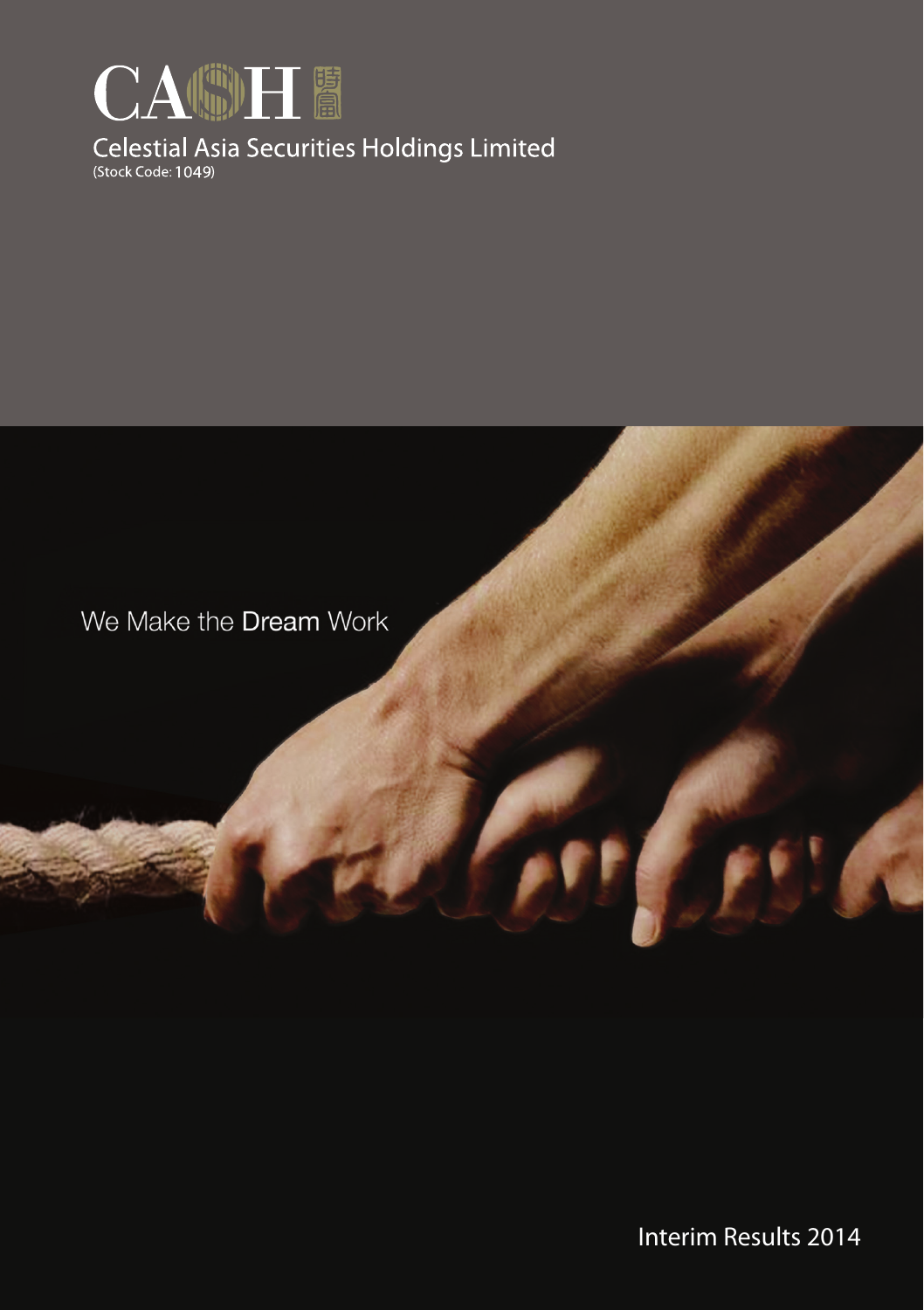## Condensed Consolidated Statement of Profit or Loss and Other Comprehensive Income

The unaudited consolidated results of Celestial Asia Securities Holdings Limited ("Company" or "CASH") and its subsidiaries ("Group") for the six months ended 30 June 2014, together with the comparative figures for the last corresponding period, are as follows:

|                                                                            | Unaudited<br>Six months ended 30 June |                         |                  |  |  |
|----------------------------------------------------------------------------|---------------------------------------|-------------------------|------------------|--|--|
|                                                                            | Notes                                 | 2014<br><b>HK\$'000</b> | 2013<br>HK\$'000 |  |  |
| Revenue                                                                    | (3)                                   | 637,348                 | 654,047          |  |  |
| Other income                                                               |                                       | 7,451                   | 6,359            |  |  |
| Cost of inventories and services                                           |                                       | (315, 399)              | (323, 397)       |  |  |
| Net gains on investments held for trading                                  |                                       | 30,108                  | 39,975           |  |  |
| Salaries, allowances and commission<br>Other operating, administrative and |                                       | (146, 995)              | (156, 753)       |  |  |
| selling expenses                                                           |                                       | (212, 421)              | (224, 626)       |  |  |
| Depreciation of property and equipment                                     |                                       | (15, 577)               | (26, 233)        |  |  |
| Amortisation of intangible assets                                          |                                       |                         | (2,878)          |  |  |
| Finance costs                                                              |                                       | (11, 771)               | (9, 339)         |  |  |
| Fair value change on investment properties                                 |                                       | 34,974                  |                  |  |  |
| Gain of disposal of property                                               |                                       | 18,002                  |                  |  |  |
| Share of results of an associate                                           |                                       | 60,463                  | (1,700)          |  |  |
| Profit (loss) before taxation                                              |                                       | 86,183                  | (44, 545)        |  |  |
| Income tax expense                                                         | (5)                                   | (10, 604)               | (1, 383)         |  |  |
| Profit (loss) for the period                                               |                                       | 75,579                  | (45, 928)        |  |  |
| Other comprehensive (expense) income<br>for the period, net of income tax  |                                       |                         |                  |  |  |
| Exchange difference on translation of<br>foreign operations                |                                       | (1, 496)                | 2,328            |  |  |
| Total other comprehensive (expense) income                                 |                                       |                         |                  |  |  |
| for the period                                                             |                                       | (1, 496)                | 2,328            |  |  |
| Total comprehensive income (expense)                                       |                                       |                         |                  |  |  |
| for the period                                                             |                                       | 74,083                  | (43,600)         |  |  |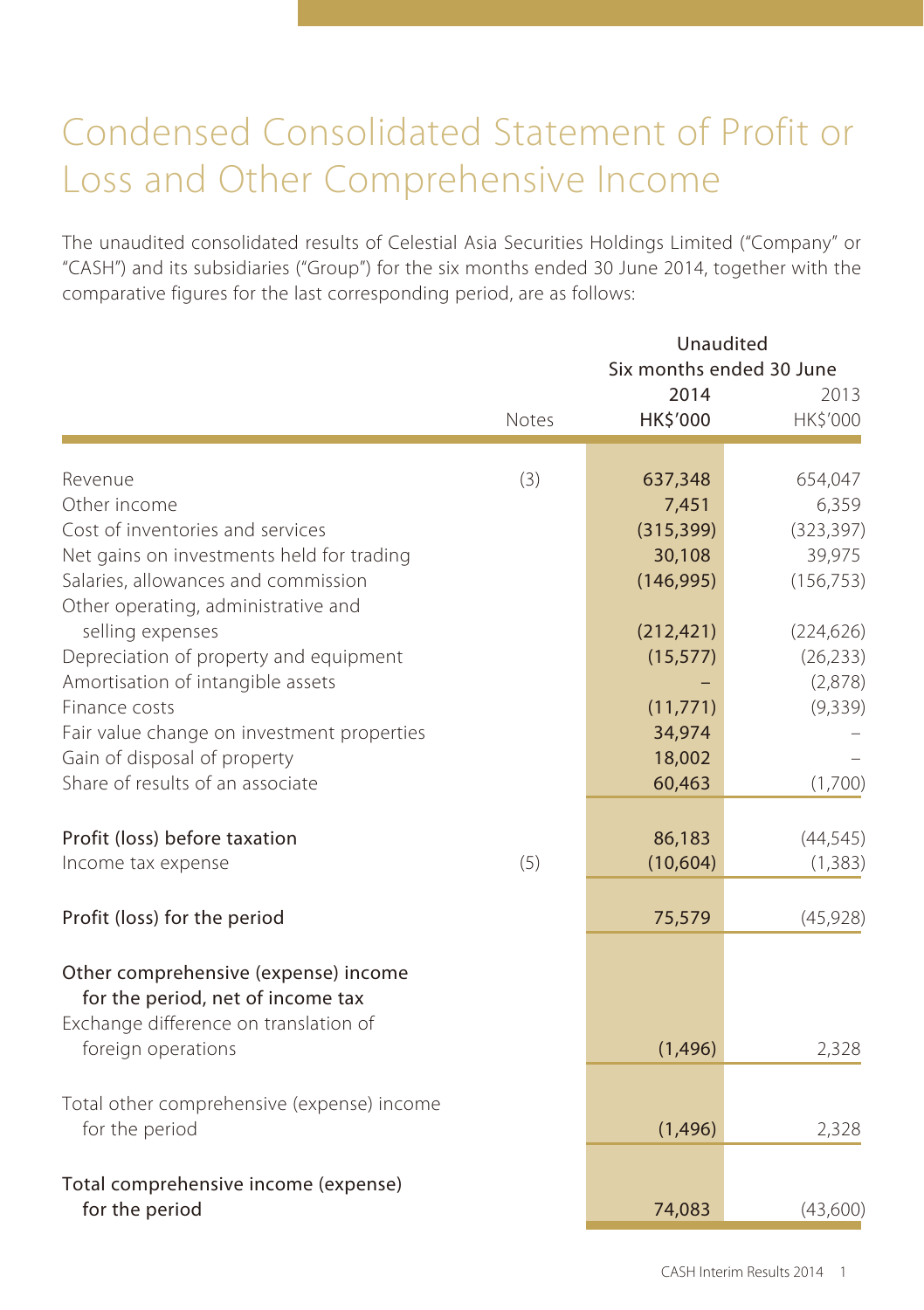|                                                                         | Unaudited<br>Six months ended 30 June |                  |                  |  |  |
|-------------------------------------------------------------------------|---------------------------------------|------------------|------------------|--|--|
|                                                                         | Note                                  | 2014<br>HK\$'000 | 2013<br>HK\$'000 |  |  |
| Profit (loss) for the period attributable to:                           |                                       |                  |                  |  |  |
| Owners of the Company                                                   |                                       | 19,786           | (32, 732)        |  |  |
| Non-controlling interests                                               |                                       | 55,793           | (13, 196)        |  |  |
|                                                                         |                                       |                  |                  |  |  |
|                                                                         |                                       | 75,579           | (45, 928)        |  |  |
| Total comprehensive income (expense)<br>for the period attributable to: |                                       |                  |                  |  |  |
| Owners of the Company                                                   |                                       | 19,680           | (31, 397)        |  |  |
| Non-controlling interests                                               |                                       | 54,403           | (12,203)         |  |  |
|                                                                         |                                       | 74,083           | (43,600)         |  |  |
| Profit (loss) per share                                                 | (6)                                   |                  |                  |  |  |
| - Basic and diluted (HK cents)                                          |                                       | 3.6              | (9.3)            |  |  |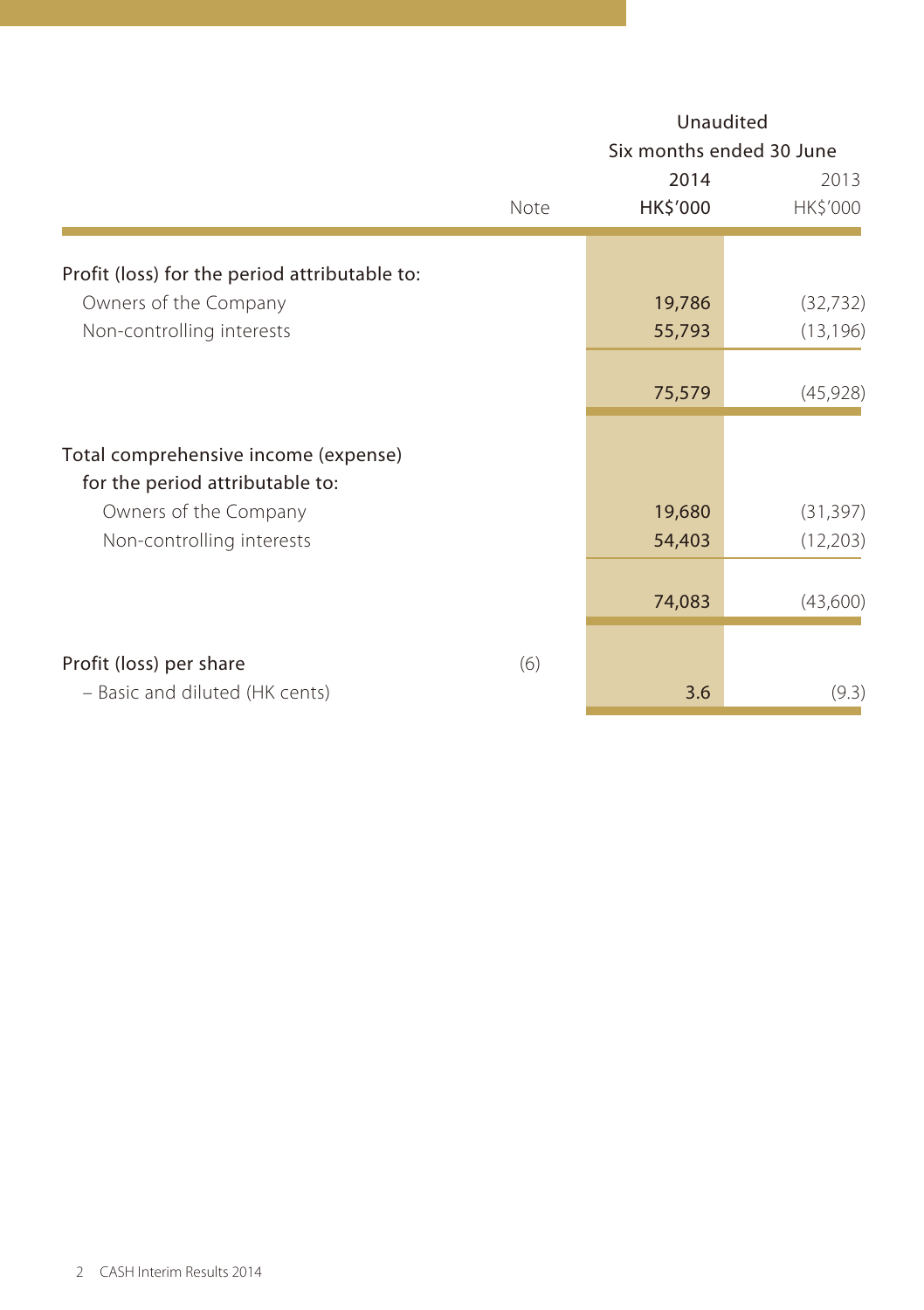## Condensed Consolidated Statement of Financial Position

|                                               | Notes | 30 June<br>2014<br>(Unaudited)<br>HK\$'000 | 31 December<br>2013<br>(Audited)<br>HK\$'000 |
|-----------------------------------------------|-------|--------------------------------------------|----------------------------------------------|
| Non-current assets                            |       |                                            |                                              |
| Property and equipment                        |       | 71,934                                     | 60,600                                       |
| Investment properties                         | (7)   | 211,552                                    | 57,112                                       |
| Goodwill                                      |       | 62,710                                     | 62,710                                       |
| Intangible assets                             |       | 53,212                                     | 53,212                                       |
| Interest in an associate                      |       | 1,434                                      | 158,154                                      |
| Available-for-sale financial assets           |       | 24,531                                     | 24,531                                       |
| Rental and utilities deposits                 |       | 51,184                                     | 40,638                                       |
| Other assets                                  |       | 10,314                                     | 34,052                                       |
| Loans receivable                              |       |                                            | 1,480                                        |
| Deferred tax assets                           |       | 6,206                                      | 7,200                                        |
|                                               |       | 493,077                                    | 499,689                                      |
| Current assets                                |       |                                            |                                              |
| Inventories - finished goods held for sale    |       | 52,859                                     | 53,242                                       |
| Accounts receivable                           | (8)   | 742,439                                    | 608,696                                      |
| Loans receivable                              |       | 40,820                                     | 23,951                                       |
| Loan to an associate                          |       |                                            | 10,296                                       |
| Other assets                                  |       | 1,500                                      | 29,084                                       |
| Prepayments, deposits and other receivables   |       | 30,390                                     | 70,973                                       |
| Tax recoverable                               |       | 2,783                                      | 6,400                                        |
| Investments held for trading                  |       | 97,340                                     | 55,027                                       |
| Bank deposits subject to conditions           |       | 90,555                                     | 90,555                                       |
| Bank balances - trust and segregated accounts |       | 790,129                                    | 784,704                                      |
| Bank balances (general accounts) and cash     |       | 284,620                                    | 279,450                                      |
|                                               |       | 2,133,435                                  | 2,012,378                                    |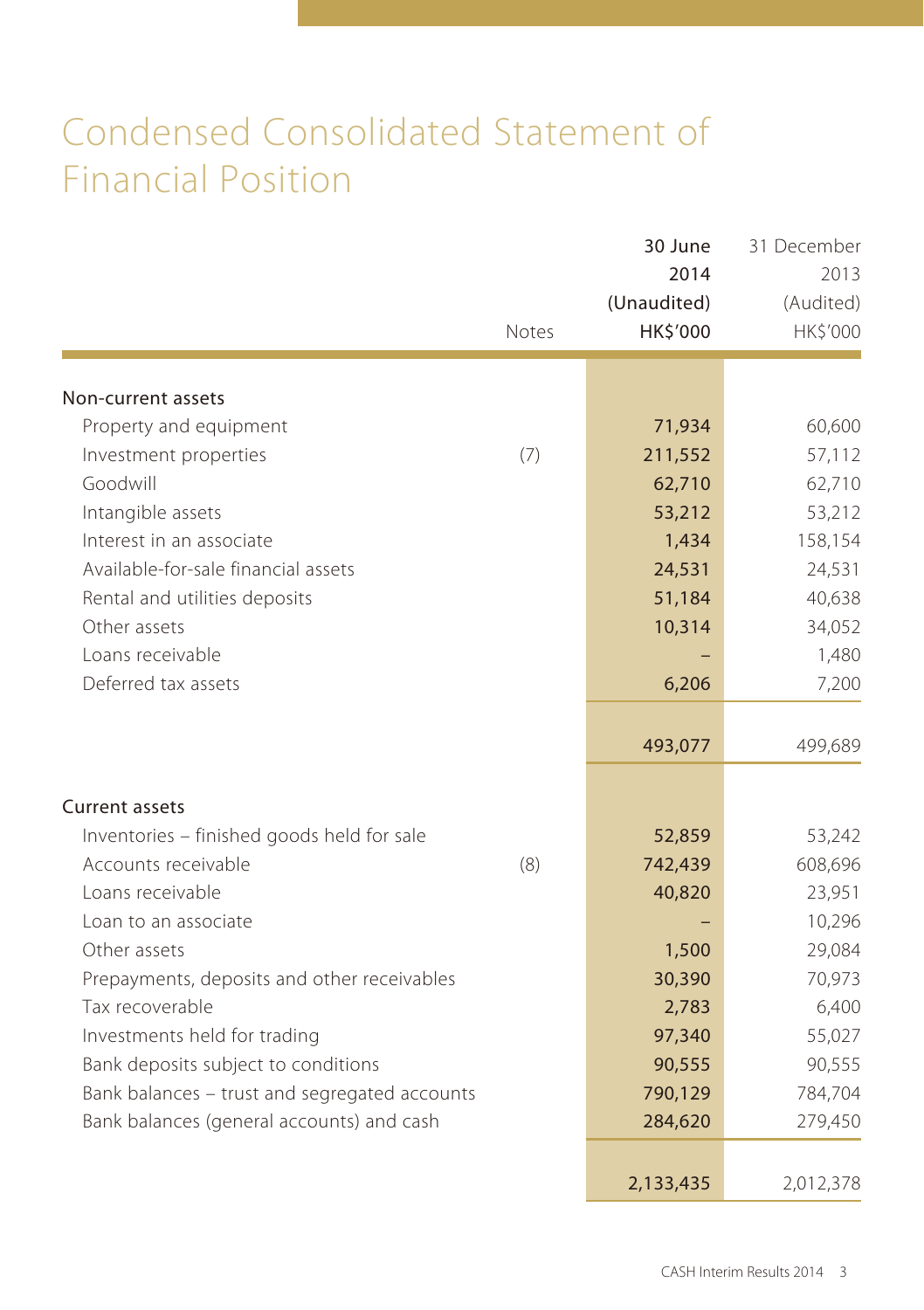|                                                | Notes | 30 June<br>2014<br>(Unaudited)<br>HK\$'000 | 31 December<br>2013<br>(Audited)<br>HK\$'000 |
|------------------------------------------------|-------|--------------------------------------------|----------------------------------------------|
|                                                |       |                                            |                                              |
| <b>Current liabilities</b><br>Accounts payable | (9)   | 1,160,879                                  | 1,197,530                                    |
| Financial liabilities at fair value through    |       |                                            |                                              |
| profit or loss                                 |       | 23,701                                     | 19,701                                       |
| Accrued liabilities and other payables         |       | 111,593                                    | 128,210                                      |
| Taxation payable                               |       | 10,442                                     | 7,410                                        |
| Obligations under finance leases - amount      |       |                                            |                                              |
| due within one year                            |       |                                            | 54                                           |
| Borrowings - amount due within one year        |       | 526,346                                    | 436,116                                      |
| Loan from a non-controlling shareholder        |       |                                            |                                              |
| of a subsidiary                                |       |                                            | 27,437                                       |
|                                                |       | 1,832,961                                  | 1,816,458                                    |
| Net current assets                             |       | 300,474                                    | 195,920                                      |
| Total assets less current liabilities          |       | 793,551                                    | 695,609                                      |
| Capital and reserves                           |       |                                            |                                              |
| Share capital                                  | (11)  | 55,415                                     | 55,415                                       |
| Reserves                                       |       | 321,523                                    | 301,843                                      |
|                                                |       |                                            |                                              |
| Equity attributable to owners of the Company   |       | 376,938                                    | 357,258                                      |
| Non-controlling interests                      |       | 310,647                                    | 307,558                                      |
| Total equity                                   |       | 687,585                                    | 664,816                                      |
|                                                |       |                                            |                                              |
| Non-current liabilities                        |       |                                            |                                              |
| Deferred tax liabilities                       |       | 15,259                                     | 8,218                                        |
| Borrowings - amount due after one year         |       | 90,707                                     | 22,575                                       |
|                                                |       | 105,966                                    | 30,793                                       |
|                                                |       | 793,551                                    | 695,609                                      |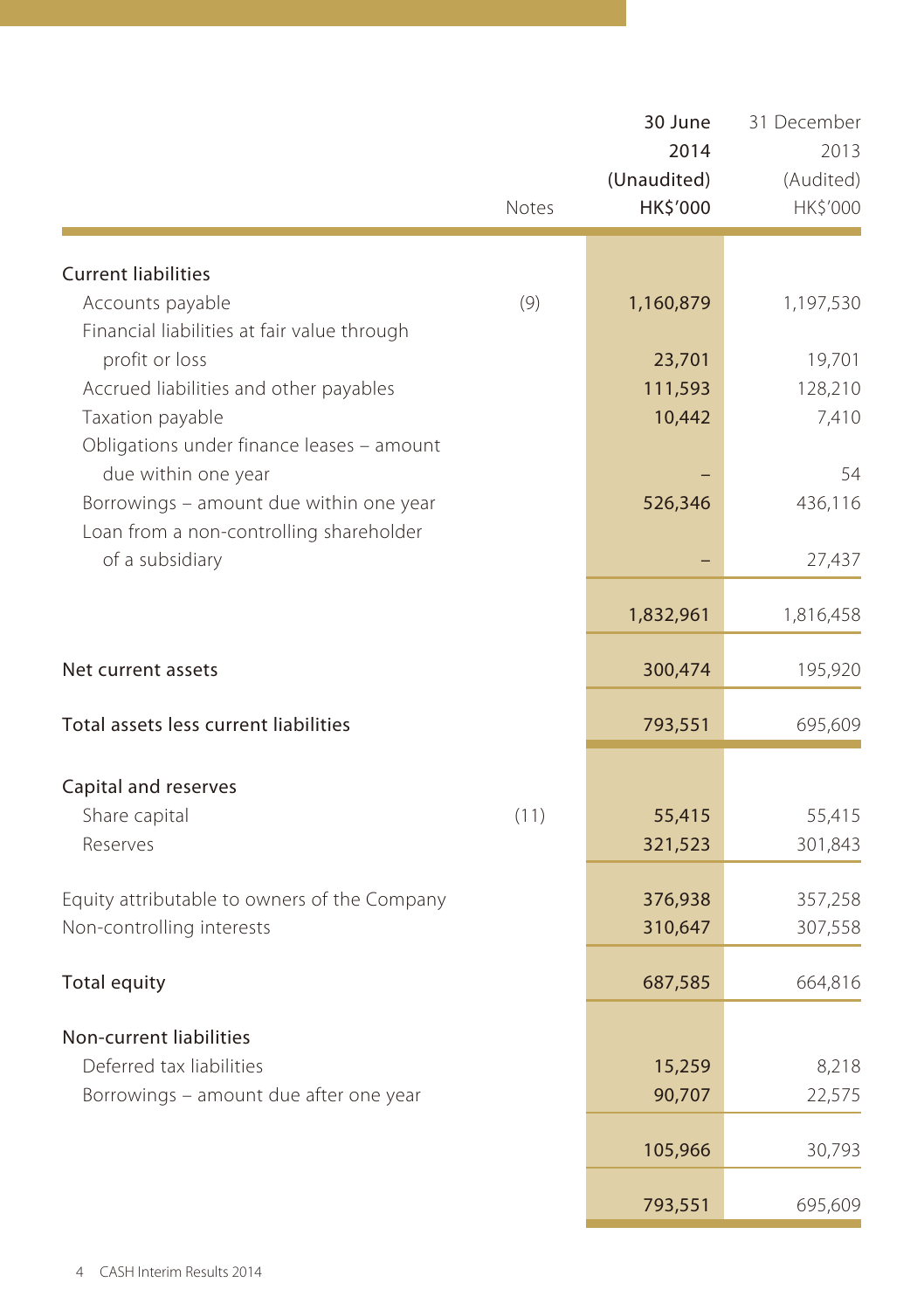## Condensed Consolidated Statement of Changes in Equity

|                                                                                                                | Unaudited<br>Six months ended 30 June 2014 |                     |                                          |                                |                              |                                    |                     |                                               |                   |                                              |                   |
|----------------------------------------------------------------------------------------------------------------|--------------------------------------------|---------------------|------------------------------------------|--------------------------------|------------------------------|------------------------------------|---------------------|-----------------------------------------------|-------------------|----------------------------------------------|-------------------|
|                                                                                                                | Attributable to owners of the Company      |                     |                                          |                                |                              |                                    |                     |                                               |                   |                                              |                   |
|                                                                                                                | Share<br>capital<br>HK\$'000               | premium<br>HK\$'000 | Share Contributed<br>surplus<br>HK\$'000 | General<br>reserve<br>HK\$'000 | Other<br>reserve<br>HK\$'000 | Translation<br>reserve<br>HK\$'000 | reserve<br>HK\$'000 | Revaluation Accumulated<br>losses<br>HK\$'000 | Total<br>HK\$'000 | Non-<br>controlling<br>interests<br>HK\$'000 | Total<br>HK\$'000 |
| At 1 January 2014                                                                                              | 55,415                                     | 510,677             | 88,926                                   | 1,160                          | 55,339                       | 13,437                             | 11,164              | (378, 860)                                    | 357,258           | 307,558                                      | 664,816           |
| Profit for the period                                                                                          |                                            |                     |                                          |                                |                              |                                    |                     | 19,786                                        | 19,786            | 55,793                                       | 75,579            |
| Exchange differences<br>arising on translation<br>of foreign operations                                        |                                            |                     |                                          |                                |                              | (106)                              |                     | ÷                                             | (106)             | (1,390)                                      | (1, 496)          |
| Total comprehensive<br>expense for the period                                                                  |                                            |                     |                                          |                                |                              | (106)                              |                     |                                               | (106)             | (1,390)                                      | (1,496)           |
| Realised upon<br>distributions from<br>an associate                                                            |                                            |                     |                                          |                                |                              | (12, 147)                          |                     | 12,147                                        |                   |                                              |                   |
| Distribution of<br>non-controlling<br>interests of CASH<br><b>Financial Services</b><br>Group Limited ("CFSG") |                                            |                     |                                          |                                |                              |                                    |                     |                                               |                   | (51, 314)                                    | (51, 314)         |
| At 30 June 2014                                                                                                | 55,415                                     | 510,677             | 88,926                                   | 1,160                          | 55,339                       | 1,184                              | 11,164              | (346, 927)                                    | 376,938           | 310,647                                      | 687,585           |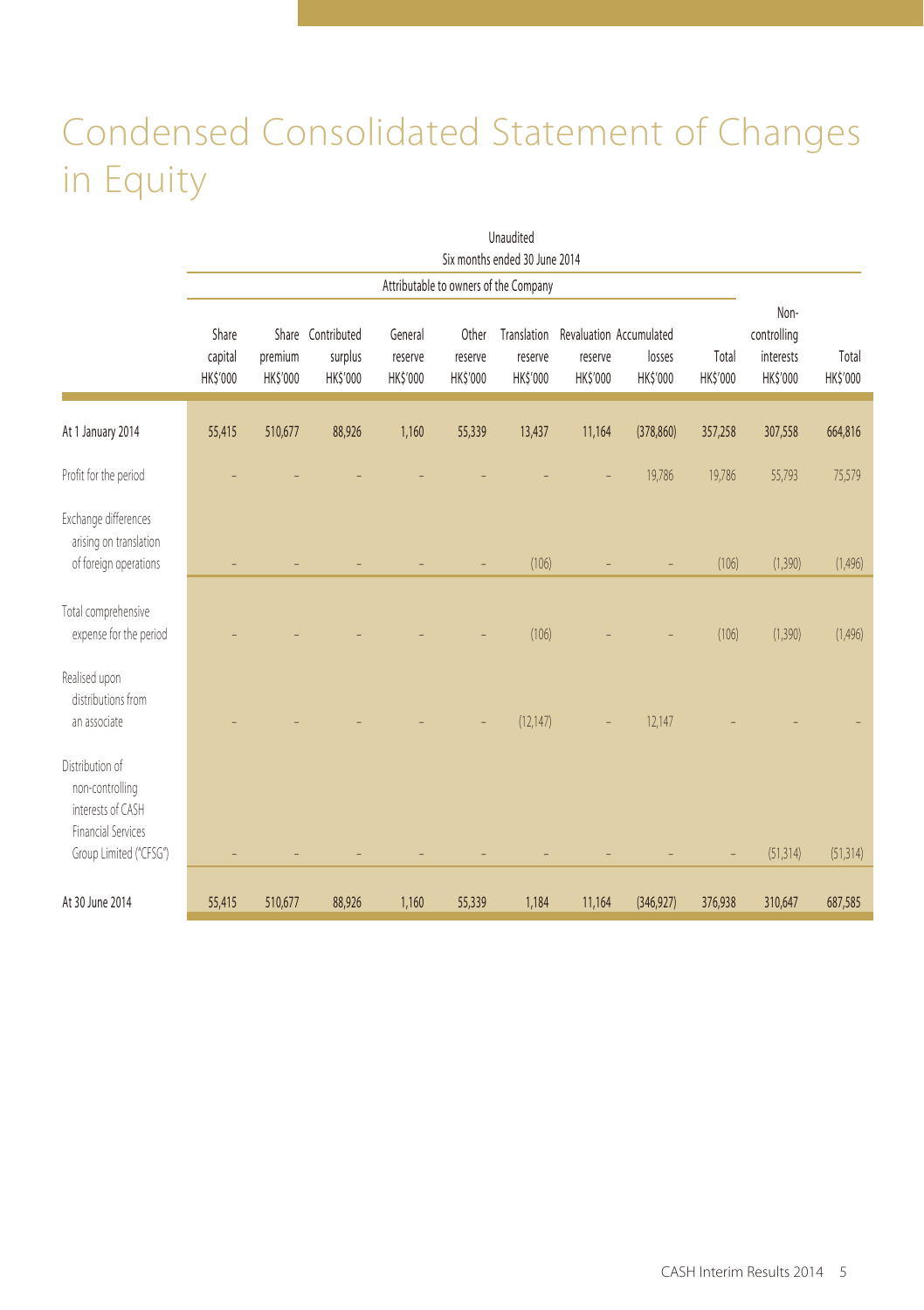|                                                                 |                              |                              |                                    |                                |                              | Unaudited<br>Six months ended 30 June 2013 |                     |                                               |                   |                                              |                   |
|-----------------------------------------------------------------|------------------------------|------------------------------|------------------------------------|--------------------------------|------------------------------|--------------------------------------------|---------------------|-----------------------------------------------|-------------------|----------------------------------------------|-------------------|
|                                                                 |                              |                              |                                    |                                |                              | Attributable to owners of the Company      |                     |                                               |                   |                                              |                   |
|                                                                 | Share<br>capital<br>HK\$'000 | Share<br>premium<br>HK\$'000 | Contributed<br>surplus<br>HK\$'000 | General<br>reserve<br>HK\$'000 | Other<br>reserve<br>HK\$'000 | Translation<br>reserve<br>HK\$'000         | reserve<br>HK\$'000 | Revaluation Accumulated<br>losses<br>HK\$'000 | Total<br>HK\$'000 | Non-<br>controlling<br>interests<br>HK\$'000 | Total<br>HK\$'000 |
| At 1 January 2013                                               | 36,943                       | 475,872                      | 88,926                             | 1,160                          | 38,860                       | 10,913                                     | 11,164              | (294, 365)                                    | 369,473           | 386,035                                      | 755,508           |
| Loss for the period                                             |                              |                              |                                    |                                |                              |                                            |                     | (32, 732)                                     | (32, 732)         | (13, 196)                                    | (45, 928)         |
| Other comprehensive<br>income for the period<br>(net of tax)    |                              |                              |                                    |                                | $\overline{\phantom{a}}$     | 1.335                                      |                     |                                               | 1,335             | 993                                          | 2,328             |
| Total comprehensive<br>income (expense)<br>for the period       |                              |                              |                                    |                                |                              | 1,335                                      |                     | (32, 732)                                     | (31, 397)         | (12,203)                                     | (43,600)          |
| Issue of new shares                                             | 18.472                       | 36,943                       |                                    |                                |                              |                                            |                     |                                               | 55,415            |                                              | 55,415            |
| Transaction costs<br>attributable to the<br>issue of new shares | -                            | (1,744)                      |                                    |                                |                              |                                            |                     |                                               | (1,744)           |                                              | (1,744)           |
| At 30 June 2013                                                 | 55,415                       | 511,071                      | 88,926                             | 1,160                          | 38,860                       | 12,248                                     | 11,164              | (327,097)                                     | 391,747           | 373,832                                      | 765,579           |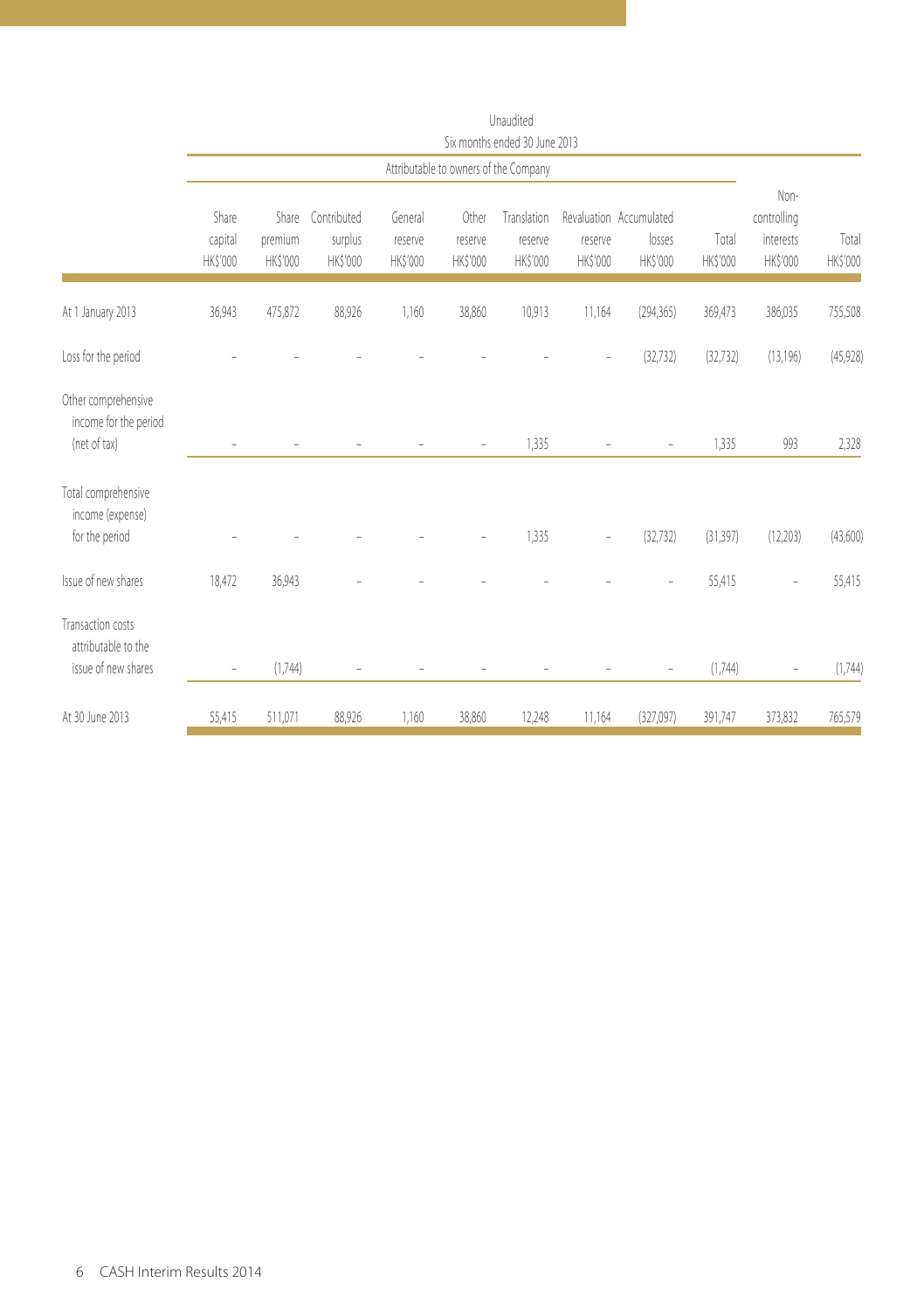## Condensed Consolidated Statement of Cash Flows

|                                                        | Unaudited<br>Six months ended 30 June |                  |  |  |
|--------------------------------------------------------|---------------------------------------|------------------|--|--|
|                                                        | 2014<br>HK\$'000                      | 2013<br>HK\$'000 |  |  |
| Net cash used in operating activities                  | (164,006)                             | (34, 683)        |  |  |
| Net cash generated from investing activities           | 33,434                                | 26,515           |  |  |
| Net cash generated from (used in) financing activities | 135,742                               | (10,617)         |  |  |
| Net increase (decrease) in cash and cash equivalents   | 5,170                                 | (18, 785)        |  |  |
| Cash and cash equivalents at beginning of period       | 279,450                               | 331,891          |  |  |
| Cash and cash equivalents at end of period             | 284,620                               | 313,106          |  |  |
| Bank balances and cash                                 | 284,620                               | 313,106          |  |  |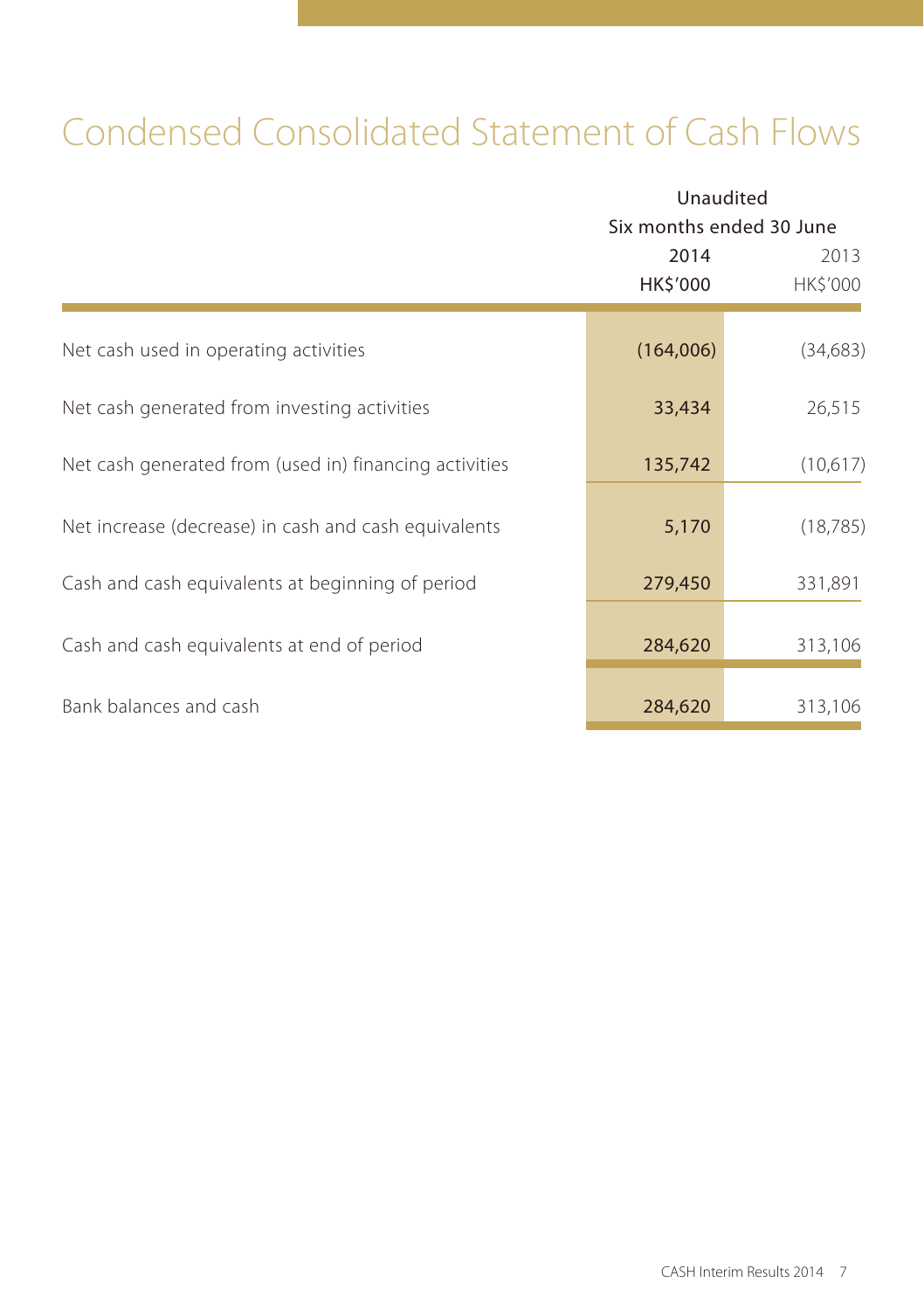Notes:

#### (1) Basis of preparation

The unaudited condensed consolidated results of the Group have been prepared in accordance with Hong Kong Financial Reporting Standards ("HKFRSs") and Hong Kong Accounting Standard ("HKAS") 34 "Interim Financial Reporting" issued by the Hong Kong Institute of Certified Public Accountants ("HKICPA"). In addition, the unaudited consolidated accounts include applicable disclosures required by the Rules Governing the Listing of Securities on The Stock Exchange of Hong Kong Limited ("Stock Exchange") ("Listing Rules") and by the Hong Kong Companies Ordinance.

#### (2) Significant accounting policies

Except for the Group has applied the following new and revised standards, amendments and interpretations ("new and revised HKFRSs") issued by HKICPA, which are mandatory for the accounting periods beginning on or after 1 January 2014, the accounting policies and methods of computation used in the preparation of these accounts are consistent with those used in the annual accounts for the year ended 31 December 2013.

| Amendments to HKFRS 10, | Investment Entities                                          |
|-------------------------|--------------------------------------------------------------|
| HKFRS 12 and HKAS 27    |                                                              |
| Amendments to HKAS 32   | Offsetting Financial Assets and Financial Liabilities        |
| Amendments to HKAS 39   | Novation of Derivatives and Continuation of Hedge Accounting |
| $HK(IFRIC) - Int 21$    | evies                                                        |

The directors of the Company consider that the adoption of these new and revised HKFRSs has had no material effect on the amounts reported and/or disclosures set out in the Group's unaudited condensed consolidated financial statements.

#### (3) Revenue

An analysis of the Group's revenue for the period is as follows:

|                                                       |          | Unaudited<br>Six months ended 30 June |  |  |
|-------------------------------------------------------|----------|---------------------------------------|--|--|
|                                                       |          |                                       |  |  |
|                                                       | 2014     | 2013                                  |  |  |
|                                                       | HK\$'000 | <b>HK\$'000</b>                       |  |  |
|                                                       |          |                                       |  |  |
| Fee and commission income                             | 86,535   | 105,504                               |  |  |
| Sales of furniture and household goods and electrical |          |                                       |  |  |
| appliances, net of discounts and returns              | 549,958  | 546,315                               |  |  |
| Online game subscription income and licensing income  | 855      | 2,228                                 |  |  |
|                                                       |          |                                       |  |  |
|                                                       | 637,348  | 654.047                               |  |  |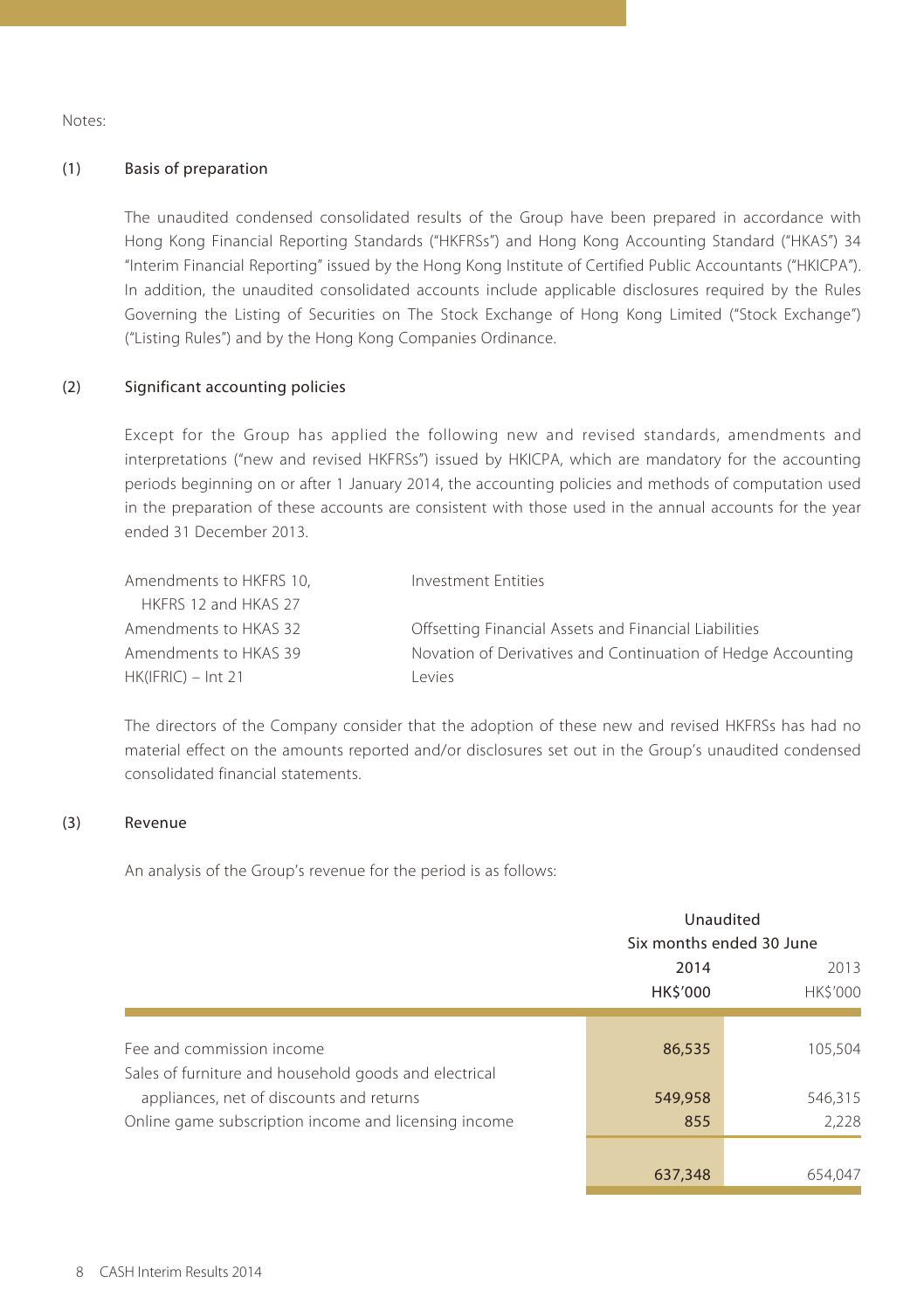#### (4) Business and geographical segments

#### *Business segments*

Information reported to the Executive Directors of the Company, being the chief operating decision maker, for the purposes of resource allocation and assessment of segment performance focuses on types of goods or services delivered or provided.

Specifically, the Group's operating and reportable segments are as follows:

| Financial services   | Broking, financing, corporate finance services and securities trading |
|----------------------|-----------------------------------------------------------------------|
| Retailing            | Sales of furniture and household goods and electrical appliances      |
| Online game services | Provision of online game services, sales of online game auxiliary     |
|                      | products and licensing services                                       |

#### *Segment revenue and results*

*For the six months ended 30 June 2014*

|                                                                                                                                                                                                                      | Financial<br>services<br>HK\$'000 | Retailing<br>HK\$'000 | Online game<br>services<br>HK\$'000 | Consolidated<br>HK\$'000                                      |
|----------------------------------------------------------------------------------------------------------------------------------------------------------------------------------------------------------------------|-----------------------------------|-----------------------|-------------------------------------|---------------------------------------------------------------|
| Reportable segment revenue<br>From external customers                                                                                                                                                                | 86,535                            | 549,958               | 855                                 | 637,348                                                       |
| Reportable segment loss                                                                                                                                                                                              | (21, 897)                         | (1,002)               | (725)                               | (23, 624)                                                     |
| Net gains on investments held<br>for trading<br>Unallocated corporate expenses<br>Share of results of an associate<br>Fair value change on investment<br>properties<br>Gain of disposal of property<br>Finance costs |                                   |                       |                                     | 30,108<br>(21,969)<br>60,463<br>34,974<br>18,002<br>(11, 771) |
| Profit before taxation                                                                                                                                                                                               |                                   |                       |                                     | 86,183                                                        |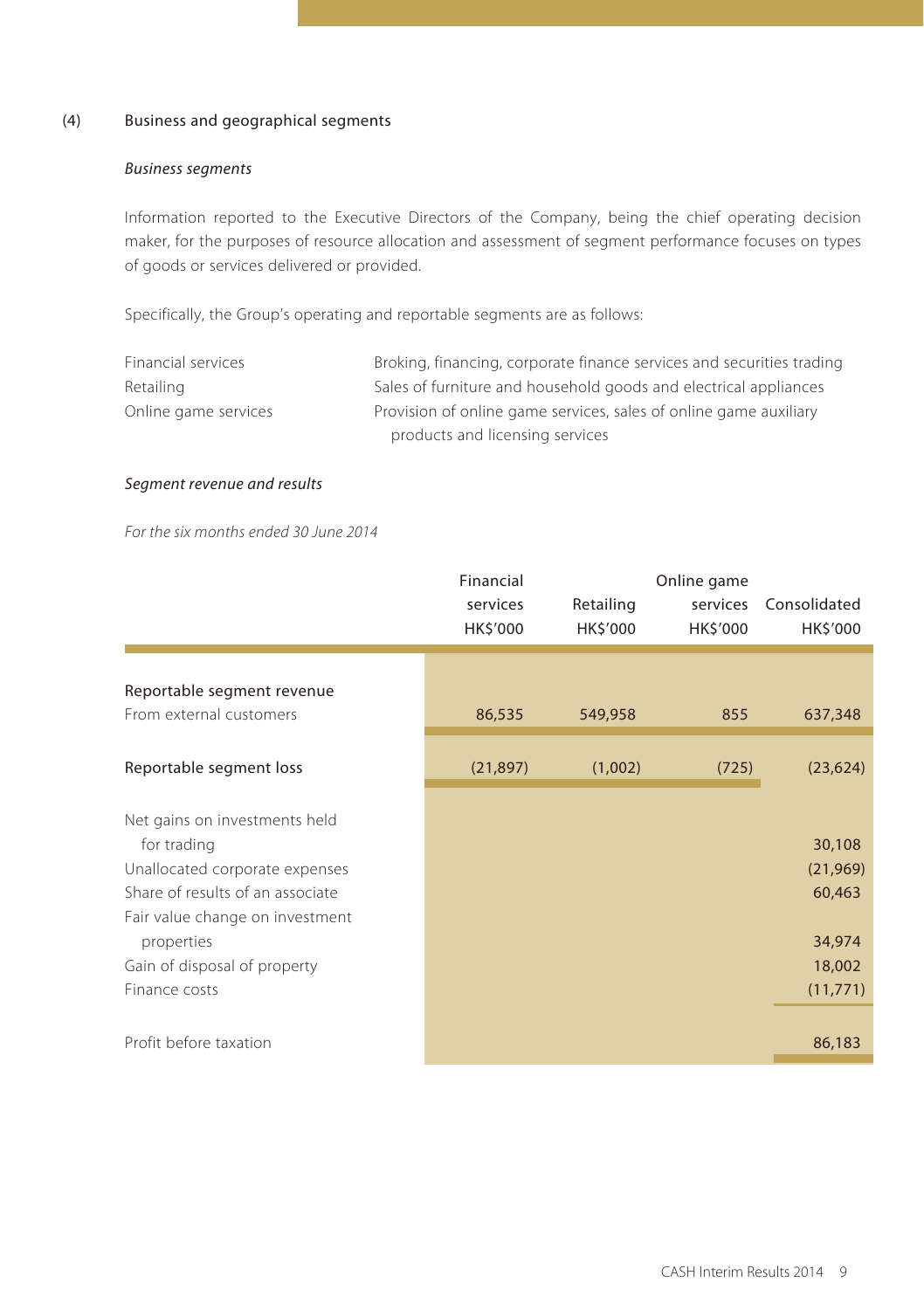#### *For the six months ended 30 June 2013*

|                                                                                                                                     | Financial<br>services<br><b>HK\$'000</b> | Retailing<br><b>HK\$'000</b> | Online game<br>services<br><b>HK\$'000</b> | Consolidated<br><b>HK\$'000</b>            |
|-------------------------------------------------------------------------------------------------------------------------------------|------------------------------------------|------------------------------|--------------------------------------------|--------------------------------------------|
| Reportable segment revenue<br>From external customers                                                                               | 105,504                                  | 546,315                      | 2,228                                      | 654,047                                    |
| Reportable segment (loss) profit                                                                                                    | (25,936)                                 | 4,270                        | (13,267)                                   | (34,933)                                   |
| Net gains on investments held<br>for trading<br>Unallocated corporate expenses<br>Share of results of an associate<br>Finance costs |                                          |                              |                                            | 39,975<br>(38, 548)<br>(1,700)<br>(9, 339) |
| Loss before taxation                                                                                                                |                                          |                              |                                            | (44, 545)                                  |

Segment result represents the profit before taxation earned or loss incurred by each segment without allocation of net gains on investments held for trading, corporate expenses, share of results of an associate and certain finance costs. This is the measure reported to the Executive Directors for the purposes of resource allocation and performance assessment.

#### *Geographical segments*

The Group's operations are located in Hong Kong and the People's Republic of China ("PRC"). No analysis of the Group's revenue by geographical locations is disclosed because no significant portion of the revenue from external customers are derived outside Hong Kong.

#### (5) Income tax expense

Hong Kong Profits Tax is calculated at 16.5% of the estimated assessable profit for both periods.

Taxation arising in other jurisdiction is calculated at the rates prevailing in the relevant jurisdiction.

Under the Law of People's Republic of China on Enterprise Income Tax ("EIT Law") and Implementation Regulation of the EIT Law, the tax rate of the PRC subsidiaries is 25% from 1 January 2008 onwards.

No deferred tax asset arising from tax losses brought forward has been recognised in the financial statements due to the uncertainty of future profit streams against which the asset can be utilised.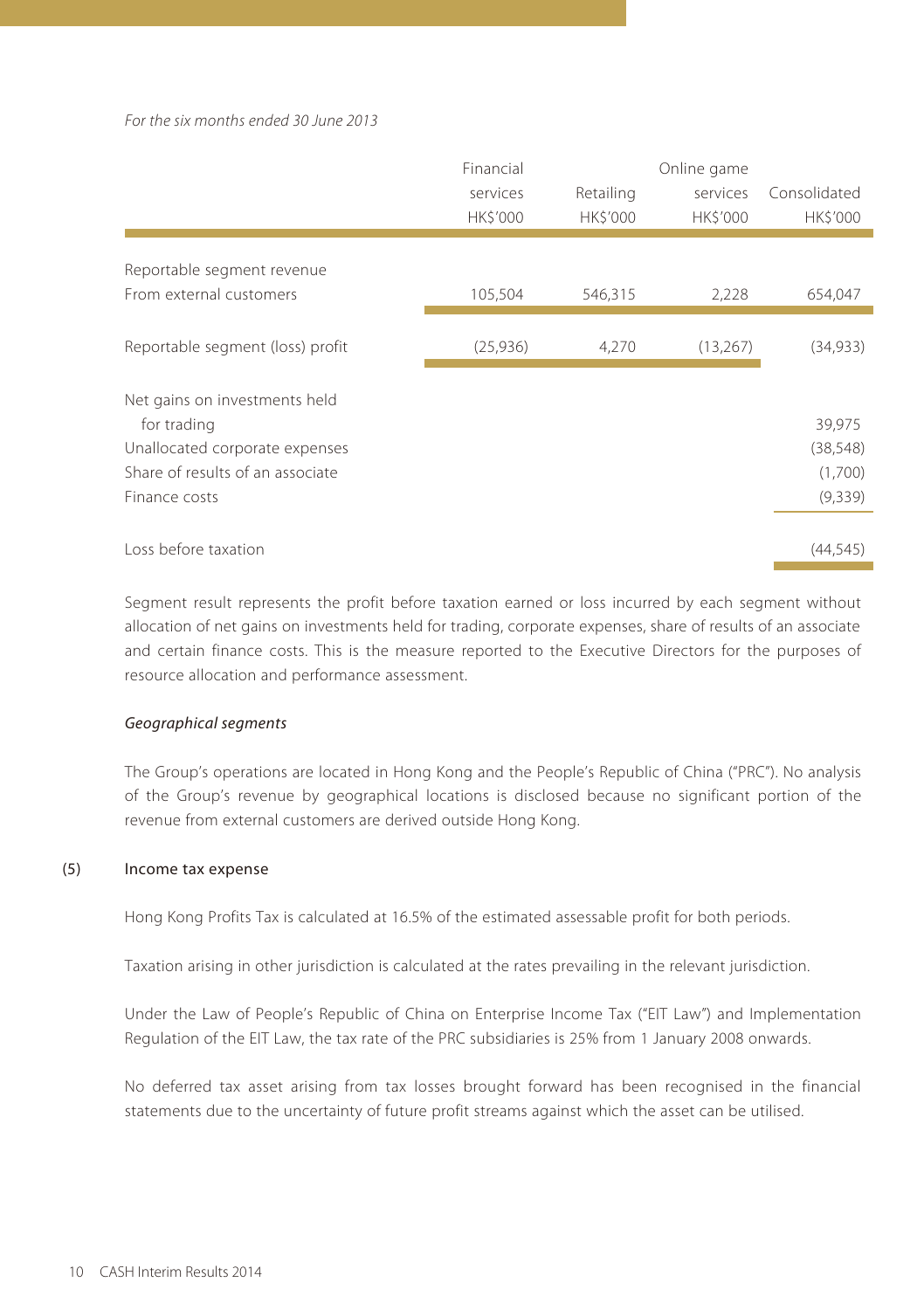#### (6) Profit (loss) per share

The calculation of the basic and diluted profit (loss) per share attributable to the owners of the Company for the six months ended 30 June 2014 together with the comparative figures for the prior period are based on the following data:

|                                                                                                |                                               | Unaudited<br>Six months ended 30 June |  |  |
|------------------------------------------------------------------------------------------------|-----------------------------------------------|---------------------------------------|--|--|
|                                                                                                | 2014<br>HK\$'000                              | 2013<br><b>HK\$'000</b>               |  |  |
| Profit (loss) for the purpose of basic and<br>diluted profit (loss) per share                  | 19,786                                        | (32, 732)                             |  |  |
|                                                                                                | Unaudited<br>Six months ended 30 June<br>2014 | 2013                                  |  |  |
| Number of shares                                                                               | '000                                          | '000'                                 |  |  |
| Weighted average number of ordinary shares<br>for the purpose of basic profit (loss) per share | 554,148                                       | 351,163                               |  |  |

For the period ended 30 June 2014, the computation of diluted profit (loss) per share has not taken into account the effects of share options as it would result in profit (loss) per share.

#### (7) Investment properties

During the period, the Group capitalised approximately HK\$119,931,000 (2013: nil) on the completion of the acquisitions of investment properties.

The total fair value of the Group's investment properties as at 30 June 2014 and 31 December 2013 has been arrived at on the basis of a valuation carried out on the respective dates by CS Surveyors Limited and Peak Vision Appraisals Limited (2013: Peak Vision Appraisals Limited) respectively, both are independent qualified professional valuers not connected to the Group who have appropriate qualifications and recent experiences in the valuation of similar properties in the relevant locations.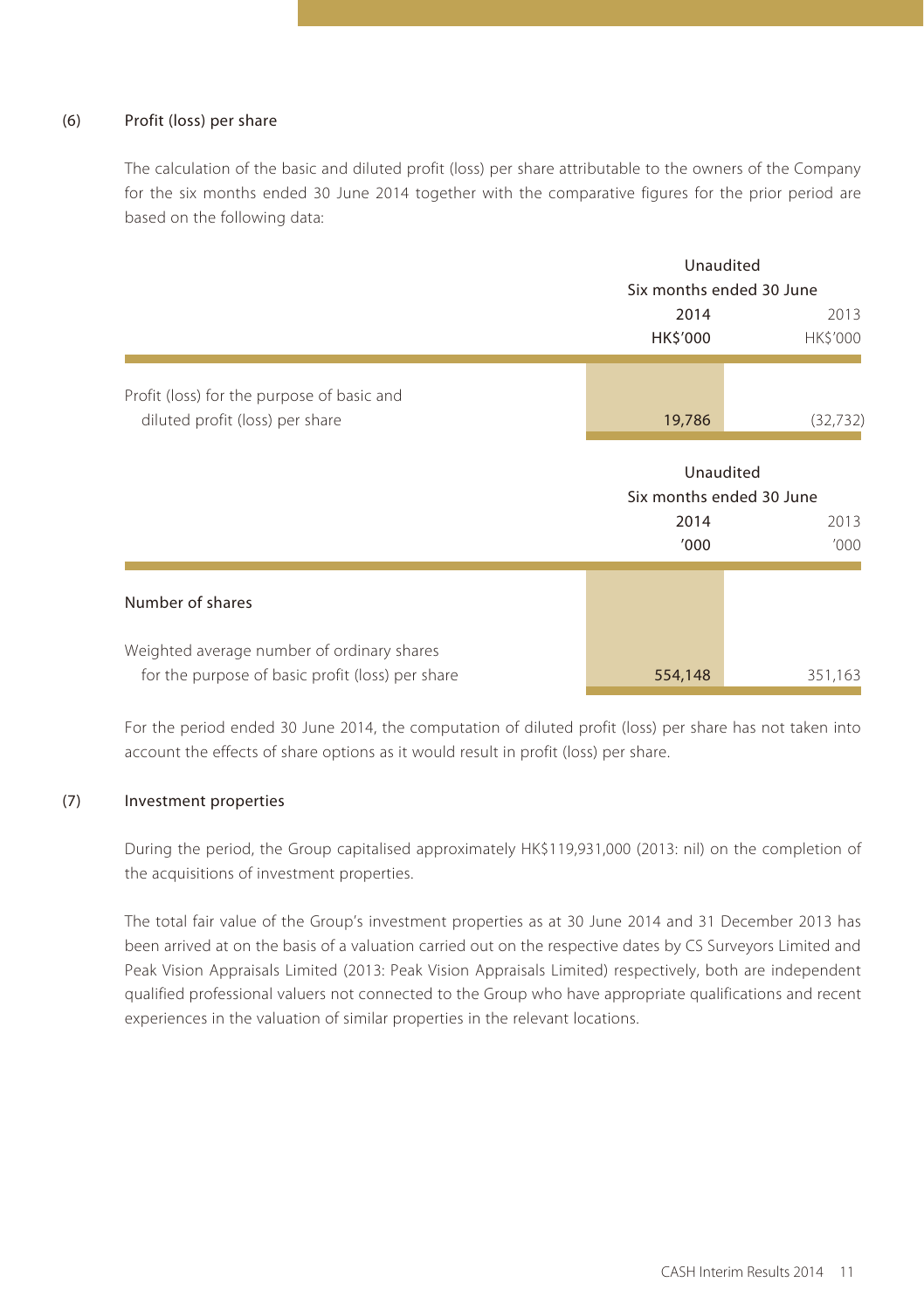|                                                                | 30 June 2014<br>(Unaudited)<br>HK\$'000 | 31 December 2013<br>(Audited)<br>HK\$'000 |
|----------------------------------------------------------------|-----------------------------------------|-------------------------------------------|
|                                                                |                                         |                                           |
| Accounts receivable arising from the business of               |                                         |                                           |
| dealing in securities:<br>Clearing houses, brokers and dealers | 75,698                                  | 74,475                                    |
| Cash clients                                                   | 45,304                                  | 67,236                                    |
| Margin clients                                                 | 271,604                                 | 284,616                                   |
| Client who subscription to IPO                                 | 126,969                                 |                                           |
|                                                                |                                         |                                           |
| Accounts receivable arising from the business of               |                                         |                                           |
| dealing in futures and options:                                |                                         |                                           |
| Clients                                                        | 86                                      | 139                                       |
| Clearing houses, brokers and dealers                           | 220,316                                 | 180,041                                   |
|                                                                |                                         |                                           |
| Commission receivable from brokerage of mutual funds           |                                         |                                           |
| and insurance-linked investment products                       | 825                                     | 1,777                                     |
|                                                                |                                         |                                           |
| Accounts receivable arising from the business of               |                                         |                                           |
| provision of corporate finance services                        | 1,391                                   | 40                                        |
|                                                                |                                         |                                           |
| Accounts receivable arising from the business of               |                                         |                                           |
| provision of online game services                              | 246                                     | 372                                       |
|                                                                |                                         |                                           |
|                                                                | 742,439                                 | 608,696                                   |

The settlement terms of accounts receivable arising from the business of dealing in securities are two days after trade date or at specific terms agreed with clearing houses, brokers and dealers, and accounts receivable arising from the business of dealing in futures and options are one day after trade date or at specific terms agreed with clearing houses, brokers and dealers.

Accounts receivable from margin and cash clients arising from the business of dealing in securities are repayable on demand subsequent to settlement date. No aged analysis is disclosed as in the opinion of directors of the Company, the aged analysis does not give additional value in view of the nature of broking business.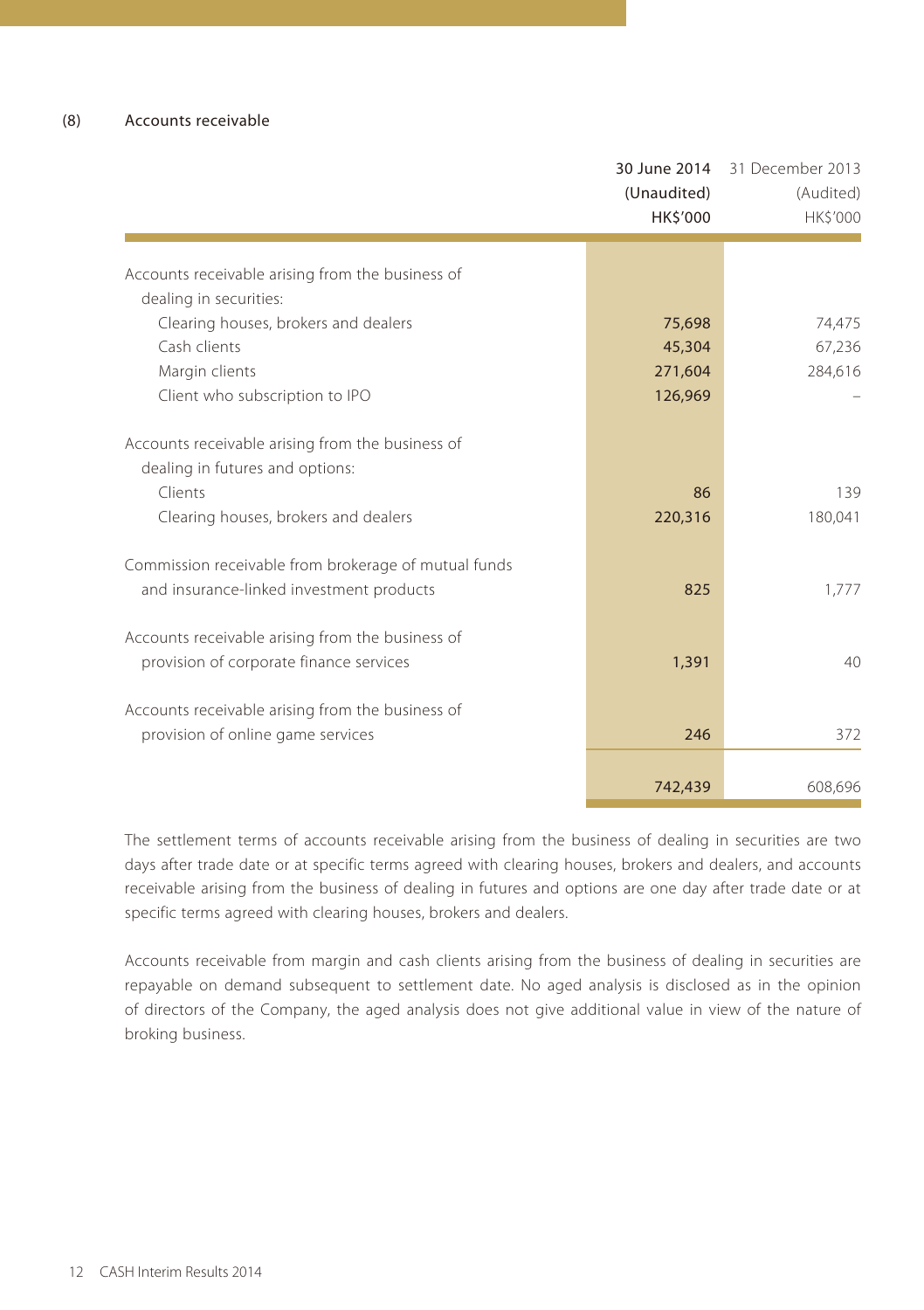The Group offsets certain accounts receivable and accounts payable when the Group currently has a legally enforceable right to set off the balances; and intends either to settle on a net basis, or to realise the balances simultaneously.

In respect of the commission receivables from brokerage of mutual funds and insurance-linked investment products as well as accounts receivable arising from the business of corporate finance services, the Group allows a credit period of 30 days. The aged analysis (from the completion date of the services) is as follows:

|                | (Unaudited)<br>HK\$'000 | 30 June 2014 31 December 2013<br>(Audited)<br>HK\$'000 |
|----------------|-------------------------|--------------------------------------------------------|
|                |                         |                                                        |
| $0 - 30$ days  | 803                     | 1,440                                                  |
| $31 - 60$ days | 1,000                   | $\overline{\phantom{m}}$                               |
| $61 - 90$ days |                         | -                                                      |
| Over 90 days   | 413                     | 377                                                    |
|                |                         |                                                        |
|                | 2,216                   | 1,817                                                  |

Loans to margin clients are secured by clients' pledged securities which can be sold at the Group's discretion to settle any margin call requirements imposed by their respective securities transactions. The Group is able to use client's pledged securities up to the amount of 140% of the loans to margin clients as collateral of the Group's borrowing (with client's consent). The loans are repayable on demand and bear interest at commercial rates. No aged analysis is disclosed as in the opinion of directors of the Company, the aged analysis does not give additional value in view of the nature of business of share margin financing.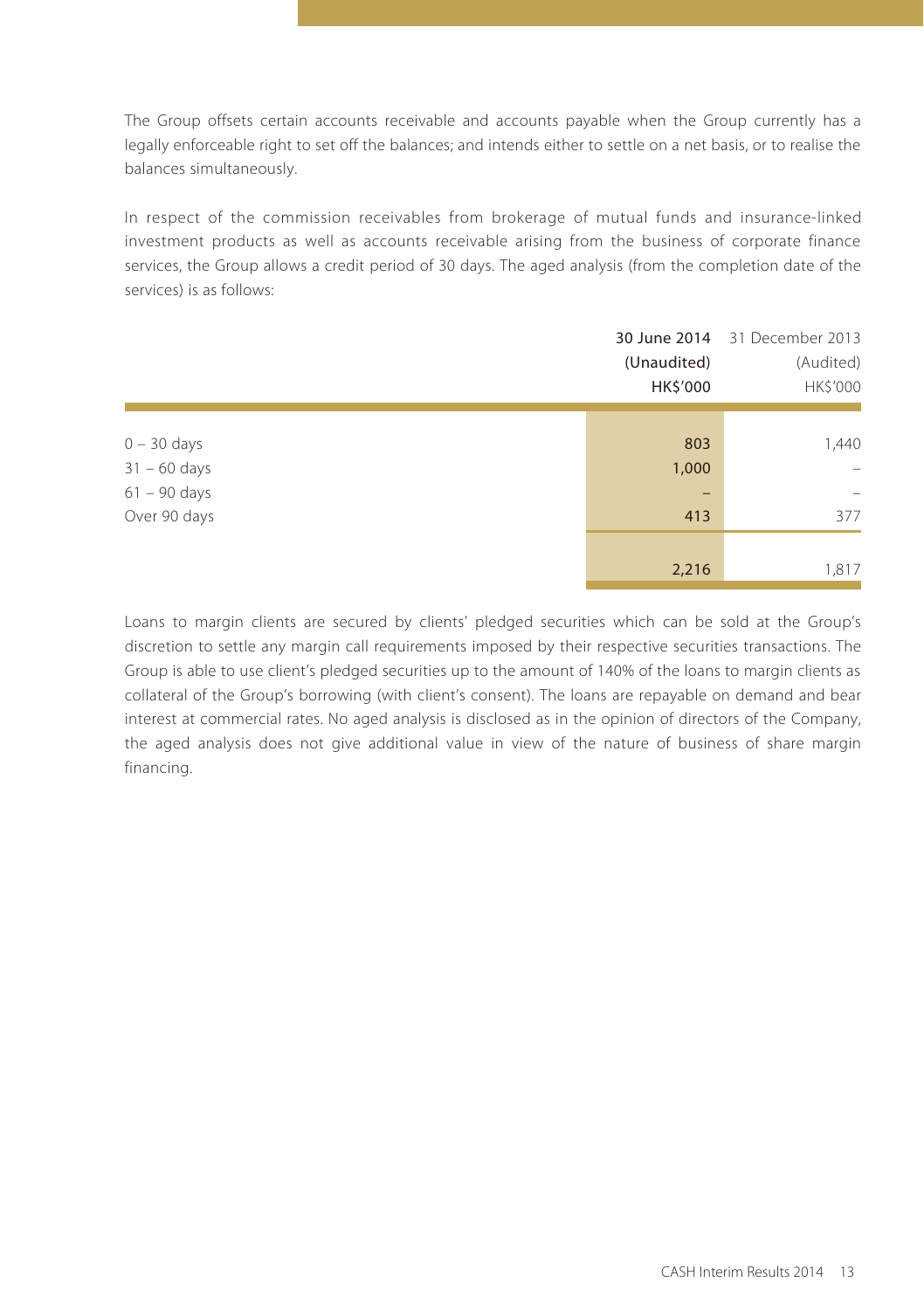Included in accounts receivable from margin clients arising from the business of dealing in securities are amounts due from certain related parties, the details of which are as follows:

|                                                                           |                              |                            | Maximum<br>amount<br>outstanding | Market value<br>of pledged<br>securities |
|---------------------------------------------------------------------------|------------------------------|----------------------------|----------------------------------|------------------------------------------|
| Name                                                                      | Balance at<br>1 January 2014 | Balance at<br>30 June 2014 | during<br>the period             | at fair value at<br>30 June 2014         |
|                                                                           | HK\$'000                     | HK\$'000                   | HK\$'000                         | HK\$'000                                 |
|                                                                           |                              |                            |                                  |                                          |
| Directors of the Company                                                  |                              |                            |                                  |                                          |
| Mr Law Ping Wah Bernard and<br>associates (Note (c))                      |                              |                            | 4,091                            |                                          |
| Mr Ng Hin Sing Derek and<br>associates (Note (d))                         |                              |                            | 955                              |                                          |
| Dr Chan Yau Ching Bob and<br>associates (Note (e))                        |                              |                            | 5,850                            | 8,149                                    |
| Directors of CFSG                                                         |                              |                            |                                  |                                          |
| Ms Cheng Pui Lai Majone and associates                                    |                              |                            | 16,773                           | 228                                      |
| Mr Ng Kung Chit Raymond and<br>associates (Note (f))                      |                              |                            | 6,110                            |                                          |
| Mr Cheng Man Pan Ben and<br>associates (Note (g))                         | 441                          | 217                        | 2,340                            | 750                                      |
| A shareholder with significant<br>influence over the Company<br>(Note(b)) |                              |                            |                                  |                                          |
| Cash Guardian Limited                                                     |                              | 347                        | 758                              | 10,447                                   |
| Mr Kwan Pak Hoo Bankee and associates                                     |                              | 241                        | 2,101                            | 1,770                                    |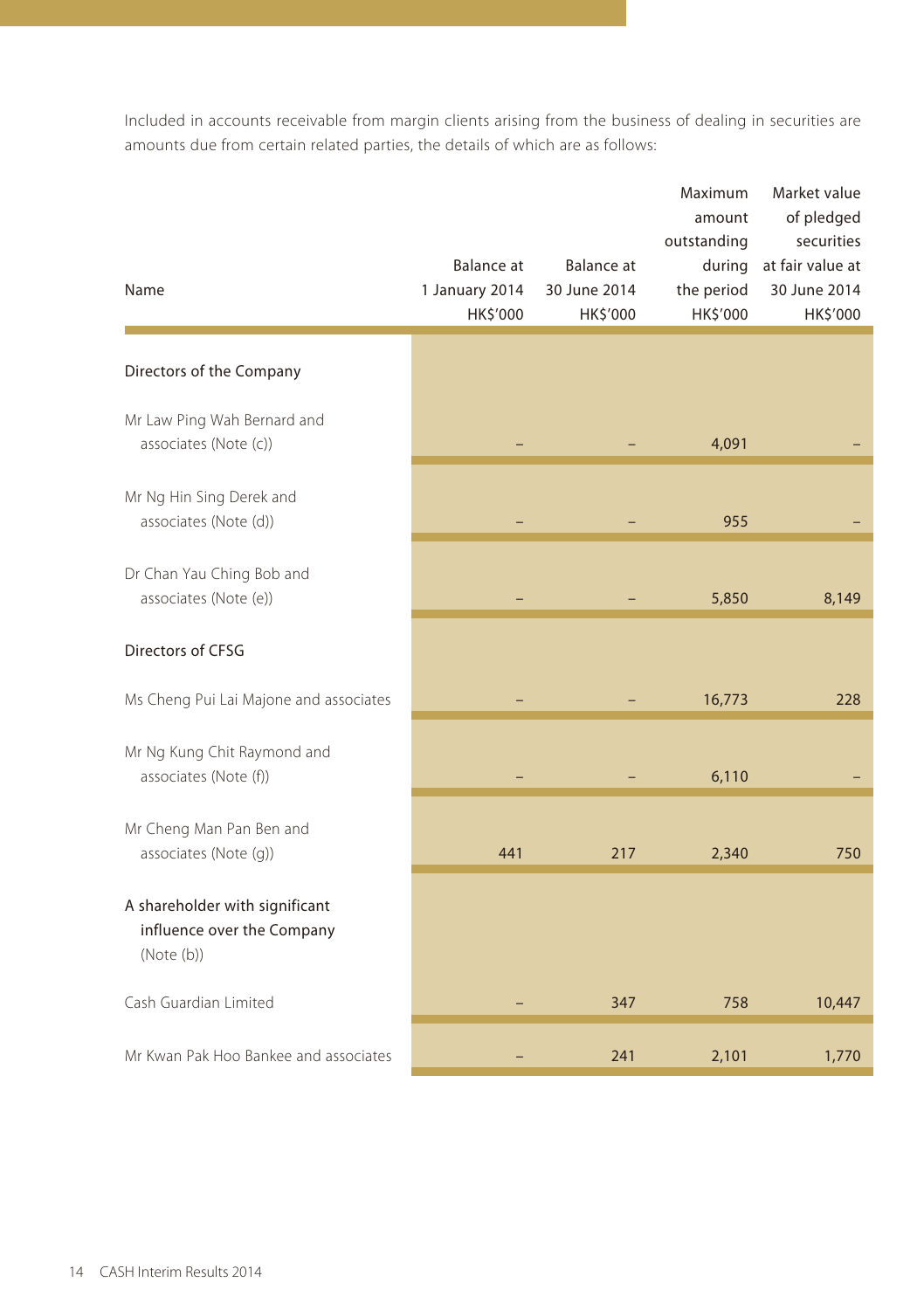Notes:

- (a) Associates are defined in accordance with the Listing Rules.
- (b) Cash Guardian Limited is solely owned and controlled by Mr Kwan Pak Hoo Bankee, who is the director of the Company and CFSG.
- (c) Mr Law Ping Wah Bernard is also the executive director of CFSG.
- (d) Mr Ng Hin Sing Derek was appointed as director of the Company on 5 August 2013.
- (e) Dr Chan Yau Ching Bob resigned as director of the Company on 5 August 2013.
- (f) Mr Ng Kung Chit Raymond resigned as director of the Company on 7 October 2013, and was appointed as director of CFSG on 1 May 2014.
- (g) Mr Cheng Man Pan Ben resigned as director of CFSG on 31 December 2013.

The above balances are repayable on demand and bear interest at commercial rates which are similar to the rates offered to other margin clients.

#### (9) Accounts payable

|                                                        | (Unaudited)<br>HK\$'000 | 30 June 2014 31 December 2013<br>(Audited)<br>HK\$'000 |
|--------------------------------------------------------|-------------------------|--------------------------------------------------------|
|                                                        |                         |                                                        |
| Accounts payable arising from the business of          |                         |                                                        |
| dealing in securities:                                 |                         |                                                        |
| Clearing houses                                        | 8,682                   | 1,430                                                  |
| Cash clients                                           | 530,489                 | 592,920                                                |
| Margin clients                                         | 151,047                 | 147,660                                                |
| Accounts payable to clients arising from the business  |                         |                                                        |
| of dealing in futures and options                      | 318,874                 | 290,378                                                |
| Trade creditors arising from retailing business        | 151,207                 | 164,588                                                |
| Accounts payable arising from the online game services | 580                     | 554                                                    |
|                                                        |                         |                                                        |
|                                                        | 1,160,879               | 1,197,530                                              |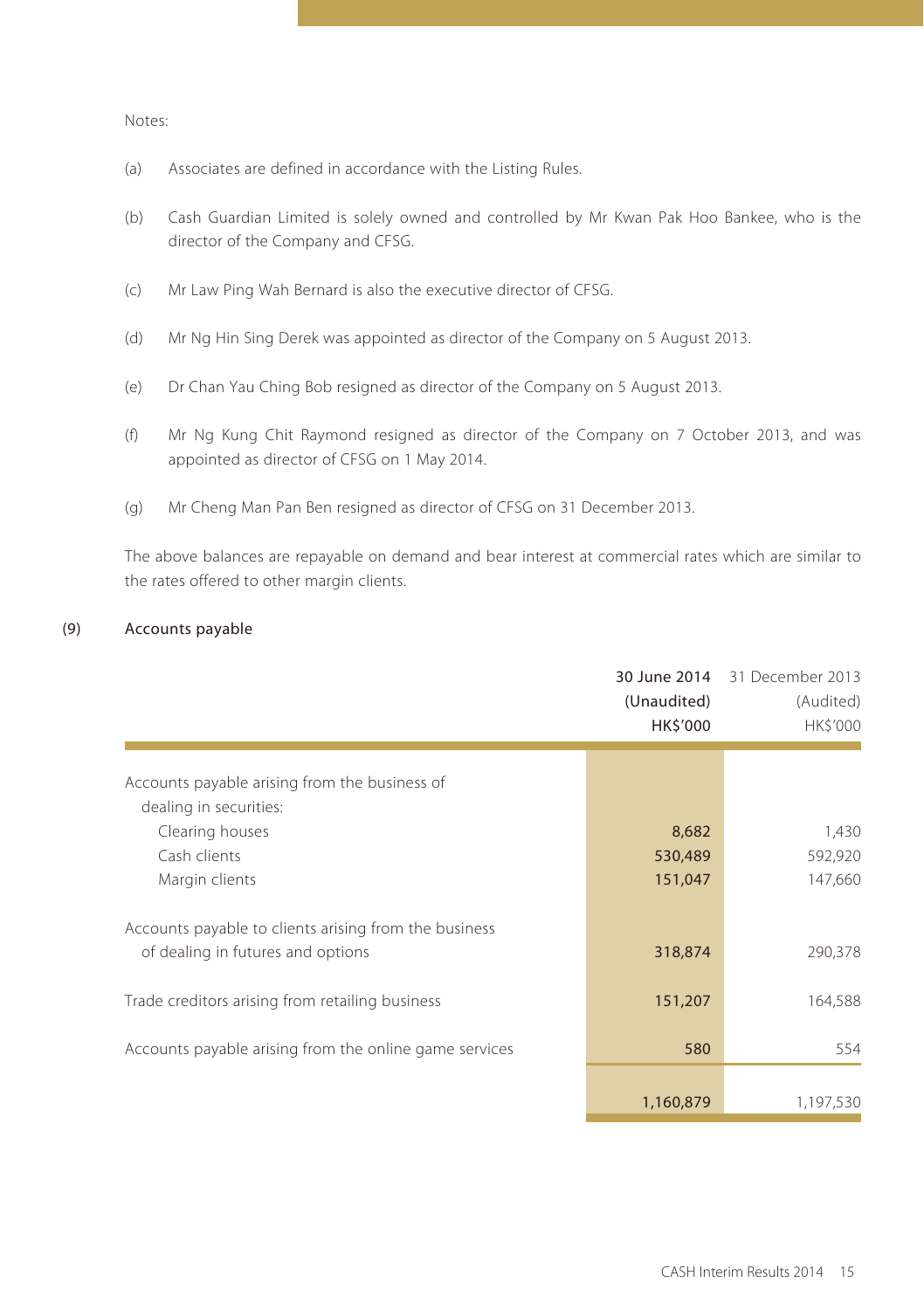The settlement terms of accounts payable arising from the business of dealing in securities are two days after trade date or at specific terms agreed with clearing houses. Accounts payable to margin clients and cash clients are repayable on demand. No aged analysis is disclosed as in the opinion of directors of the Company, the aged analysis does not give additional value in view of the nature of business of share margin financing.

Accounts payable to clients arising from the business of dealing in futures and options are margin deposits received from clients for their trading of these contracts. The required margin deposits are repayable upon the closure of the corresponding futures and options position. The excess of the outstanding amounts over the required margin deposits stipulated are repayable to clients on demand. No aged analysis is disclosed as in the opinion of directors of the Company, the aged analysis does not give additional value in view of the nature of these businesses.

At 30 June 2014, the accounts payable amounting to HK\$790,129,000 (31 December 2013: HK\$784,704,000) were payable to clients and other institutions in respect of the trust and segregated bank balances received and held for clients and other institutions in the course of the conduct of regulated activities. However, the Group does not have a currently enforceable right to offset these payables with the deposits placed.

Trade creditors arising from retailing business principally comprise amount outstanding for trade purpose and ongoing cost. The credit period taken for trade purchase is ranged from 30 to 90 days.

The following is an aged analysis (from trade date) of trade creditors arising from retailing business at reporting date:

|                | (Unaudited)<br>HK\$'000 | 30 June 2014 31 December 2013<br>(Audited)<br>HK\$'000 |
|----------------|-------------------------|--------------------------------------------------------|
|                |                         |                                                        |
| $0 - 30$ days  | 91,384                  | 71,915                                                 |
| $31 - 60$ days | 25,307                  | 50,923                                                 |
| $61 - 90$ days | 14,347                  | 33,327                                                 |
| Over 90 days   | 20,169                  | 8,423                                                  |
|                |                         |                                                        |
|                | 151,207                 | 164,588                                                |

The accounts payable arising from online game services are aged within 30 days (from trade date).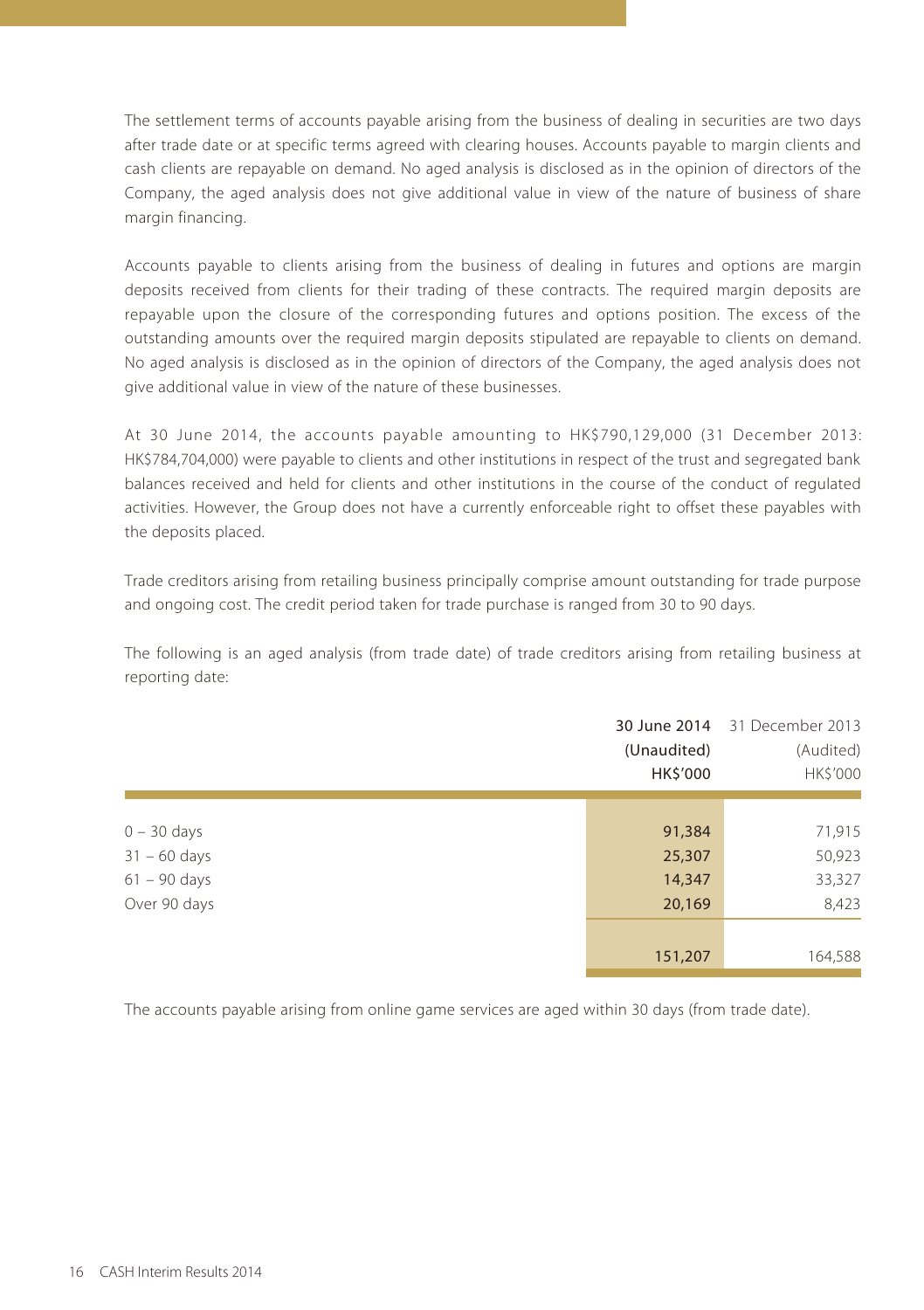#### (10) Capital risk management

The Group manages its capital to ensure that entities in the Group will be able to continue as a going concern while maximising the return to shareholders through the optimisation of the debt and equity balance. The capital structure of the Group consists of debt, which includes the borrowings and equity attributable to owners of the Company, comprising issued share capital, reserves and accumulated losses as disclosed in consolidated statement of changes in equity. The management reviews the capital structure by considering the cost of capital and the risks associated with each class of capital. In view of this, the Group will balance its overall capital structure through the payment of dividends, new share issues as well as the issue of new debt or the redemption of existing debt. The Group's overall strategy remains unchanged throughout the period.

Certain group entities are regulated by the Hong Kong Securities and Futures Commission ("SFC") and are required to comply with the financial resources requirements according to the Hong Kong Securities and Futures (Financial Resources) Rules ("SF(FR)R"). The Group's regulated entities are subject to minimum paid-up share capital requirements and liquid capital requirements under the SF(FR)R. Management closely monitors, on a daily basis, the liquid capital level of these entities to ensure compliance with the minimum liquid capital requirements under the SF(FR)R. The Group's regulated entities have complied with the capital requirements imposed by the SF(FR)R throughout both periods.

#### *Financial risk management objectives and policies*

The Group's major financial instruments include accounts receivable and payable, deposits and other receivables, investments in equity and debt securities and investment funds, bank balances and deposits, loan to an associate, loan receivable, loan from a non-controlling shareholder of a subsidiary, accrued liabilities and other payable and borrowings. The risks associated with these financial instruments and the policies on how to mitigate these risks are set out below. The management manages and monitors these exposures to ensure appropriate measures are implemented on a timely and effective manner.

#### *Market risk*

#### *Price risk*

The Group has a portfolio of held-for-trading investments in equity and debt securities and investment fund, which are carried at fair value and is exposed the Group to price risk. The Group's exposures to price risk for debt securities include changes in the credit spreads and market interest rates. The directors of the Company manage the exposure by closely monitoring the portfolio of equity and debt and investment fund, and imposing trading limits on individual trades.

Moreover, the Group is exposed to equity price risk as a result of changes in fair value of its investments in derivatives. The directors of the Company manage the exposure by closing all the open position of derivatives and/or imposing trading limits on daily basis.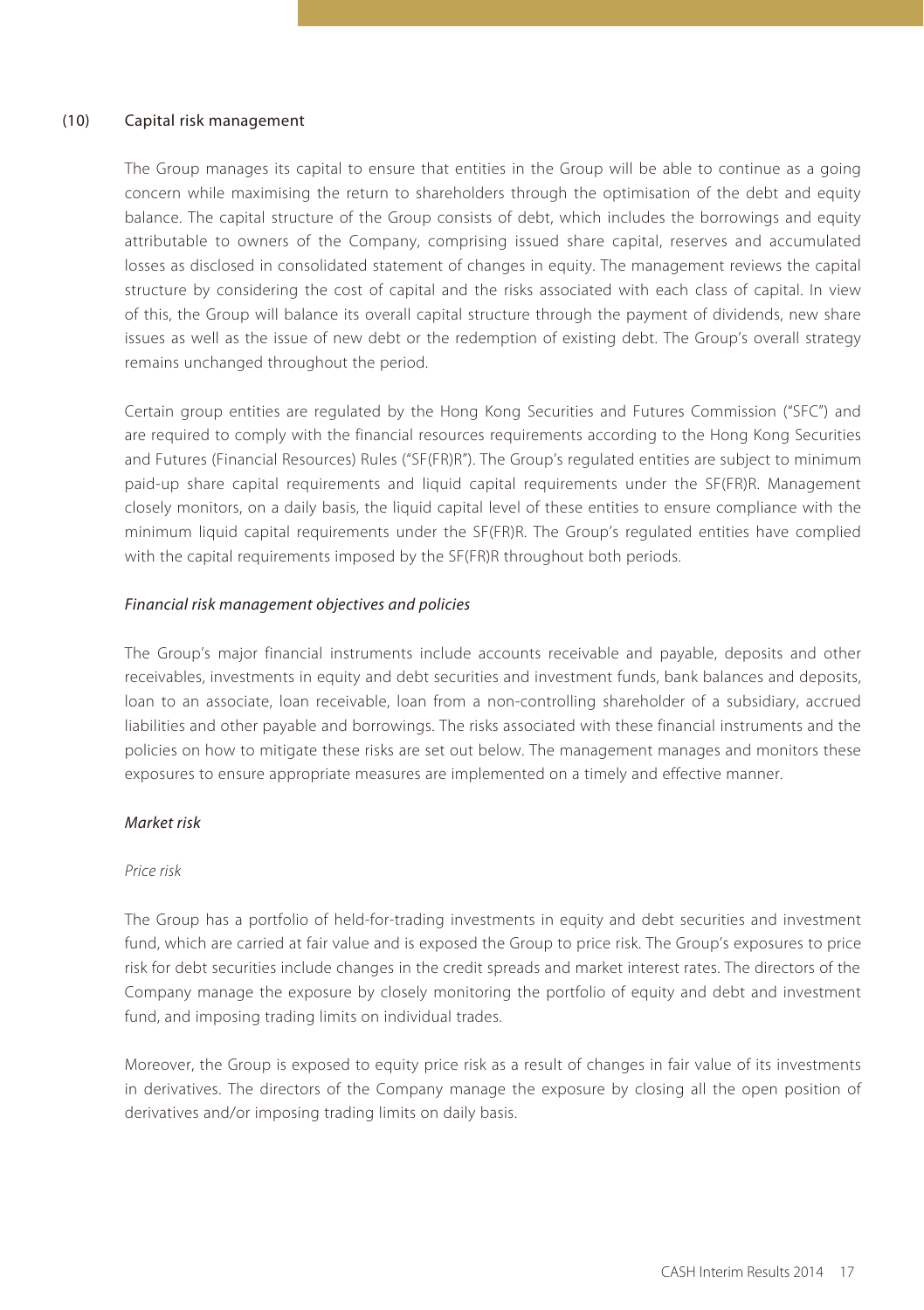#### *Interest rate risk*

Fair value interest rate risk

The Group is exposed to fair value interest rate risk in relation to fixed-rate bank balances, fixed rate loans receivable and fixed rate debt securities. The price of the investments in debt securities which are classified as financial assets held for trading is affected by the change in market interest rate. The Group currently does not have a fair value hedging policy.

#### Cash flow interest rate risk

The Group is also exposed to cash flow interest rate risk in relation to variable-rate bank borrowings, loans receivable, loans to margin clients and bank balances. The Group currently does not have a cash flow interest rate hedging policy. However, management is closely monitoring its exposure arising from margin financing and other lending activities undertaken by allowing an appropriate margin on the interest received and paid by the Group.

The Group's exposures to interest rates on financial assets and financial liabilities are detailed in the liquidity risk management section of this note. The Group's cash flow interest rate risk is mainly concentrated on the fluctuation of Hong Kong Prime Rate and HIBOR arising from the Group's variable interest rate instruments.

#### *Foreign currency risk*

The Group entities have financial assets and liabilities denominated in currencies other than their respective functional currencies. Consequently, the Group is exposed to risks that the exchange rate of functional currencies relative to other currencies may change in a manner that has an adverse effect on the value of the position of the Group's assets denominated in foreign currencies.

The exposure primarily arises from the receivables from foreign brokers, foreign currency deposits with banks, loan to an associate, debt securities listed outside Hong Kong and accounts payable to clients denominated in United Stated dollars ("USD") and Renminbi ("RMB"). The management monitors foreign exchange exposure and will consider hedging significant foreign exposure should the need arises. The directors of the Company do not expect significant foreign exchange risk to the Group in view of the Hong Kong dollar pegged system to the USD.

#### *Credit risk*

The Group's maximum exposure to credit risk which will cause a financial loss to the Group due to failure to discharge an obligation by the counterparties is arising from the carrying amount of the respective recognised financial assets as stated in the consolidated statement of financial position.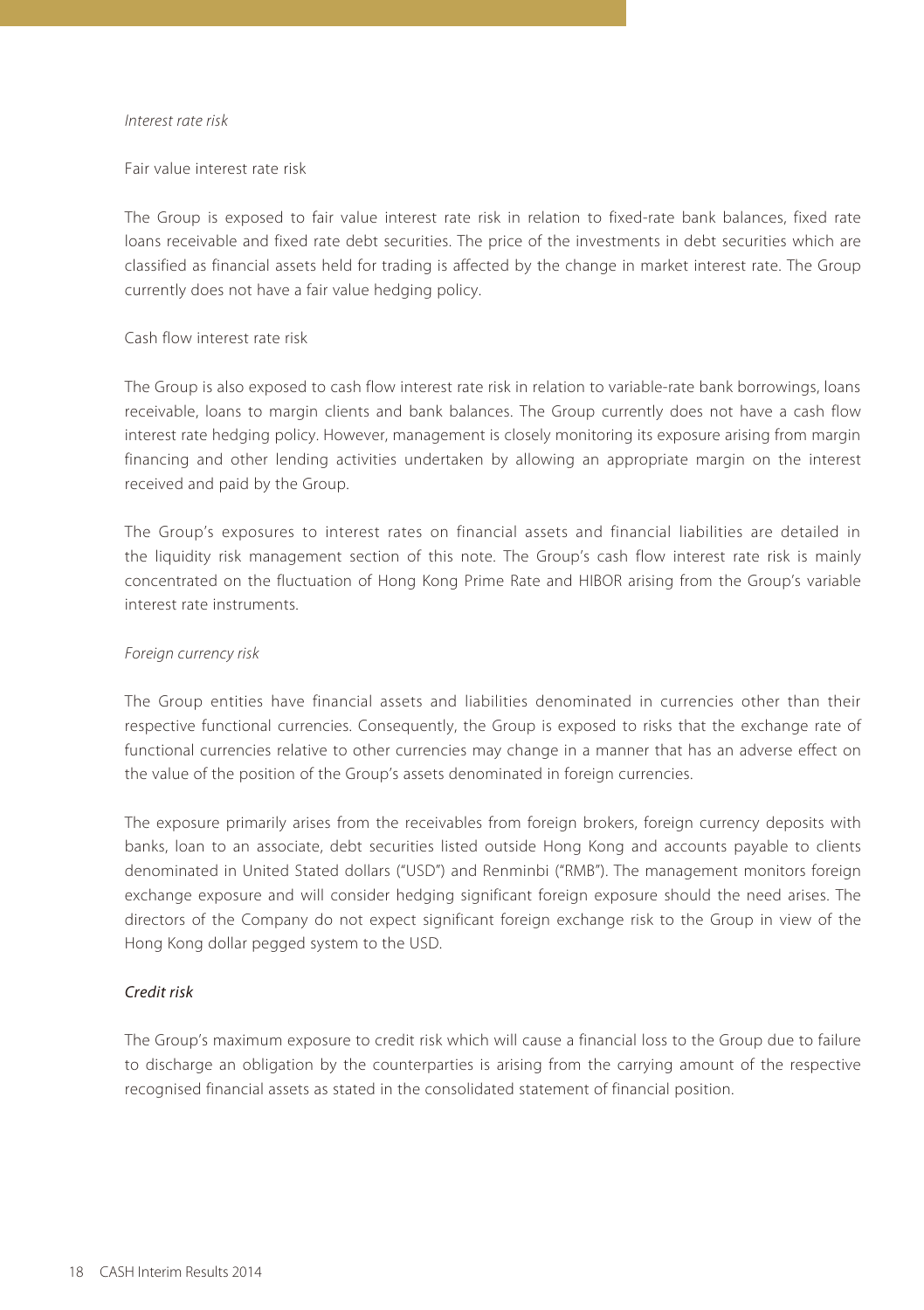In order to minimise the credit risk on brokerage, financing and corporate finance operations, the Credit and Risk Management Committee is set up to compile the credit and risk management policies, to approve credit limits and to determine any debt recovery action on those delinquent receivables. In addition, the Group reviews the recoverable amount of loans receivable and accounts receivable on an individual and collective basis at each reporting date to ensure that adequate impairment losses are made for irrecoverable amounts. In this regard, the directors of the Company consider that the Group's credit risk is significantly reduced.

Credit risk arising on debt securities is mitigated by investing primarily in rated instruments or instruments issued by counterparties of credit ratings of at least BB+ or equivalent as determined by Standard & Poor's, Moody's or Fitch, any exception to which shall be approved by the management of the Group.

In respect to the accounts receivable from MF Global Hong Kong Limited, the Group closely monitors the development and the directors of the Company closely contact with the liquidators for the recoverable amount to address the credit risk.

The Group does not have any significant concentration of credit risk as the exposure spread over a number of counterparties and customers, except for the loans receivable.

Bank balances are placed in various authorised institutions and the directors of the Company consider the credit risk of such authorised institutions is low.

#### *Liquidity risk*

As part of ordinary broking activities, the Group is exposed to liquidity risk arising from timing difference between settlement with clearing houses or brokers and customers. To address the risk, treasury team works closely with the settlement division on monitoring the liquidity gap. In addition, for contingency purposes, clean loan facilities are put in place.

#### *Fair values*

The fair values of financial assets and financial liabilities are determined as follows:

- the fair values of listed equity and debt securities listed outside Hong Kong with standard terms and conditions and traded on active liquid markets are determined with reference to quoted market bid prices;
- the fair value of debt securities listed in Hong Kong and unlisted investment fund are determined based on brokers' quotes due to absence of an active market; and
- the fair values of other financial assets and financial liabilities are determined in accordance with generally accepted pricing models based on discounted cash flow analysis.

The directors of the Company consider that the carrying amounts of financial assets and financial liabilities recorded at amortised cost in the consolidated financial statements approximate their fair values.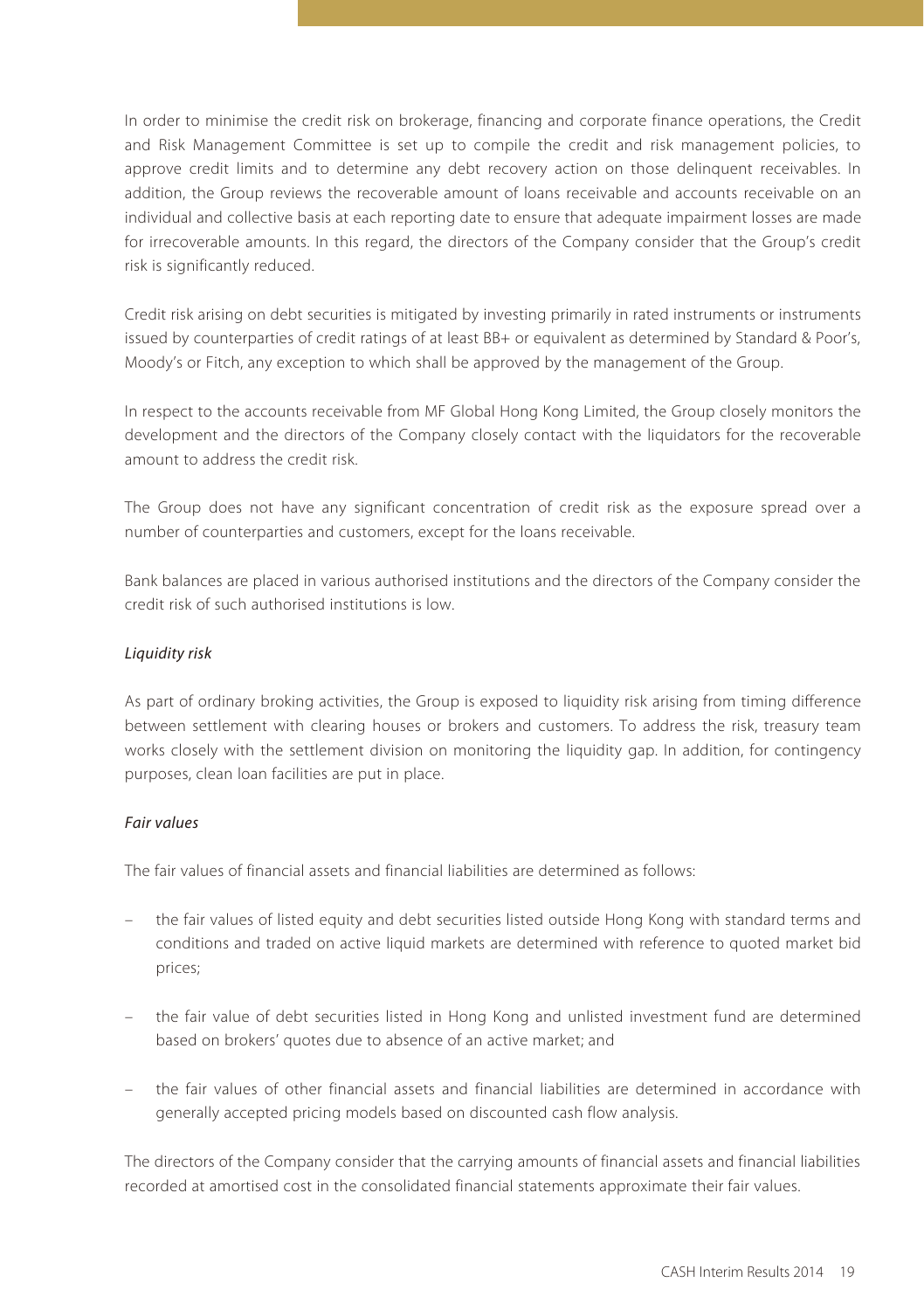#### (11) Share capital

|                                                              | Par value of each<br>ordinary share<br>HK\$ | Number of<br>shares<br>'000 | Amount<br><b>HK\$'000</b> |
|--------------------------------------------------------------|---------------------------------------------|-----------------------------|---------------------------|
| Ordinary shares                                              |                                             |                             |                           |
| Authorised:<br>At 1 January 2014 and 30 June 2014            | 0.10                                        | 3,000,000                   | 300.000                   |
| Issued and fully paid:<br>At 1 January 2014 and 30 June 2014 | 0.10                                        | 554,148                     | 55,415                    |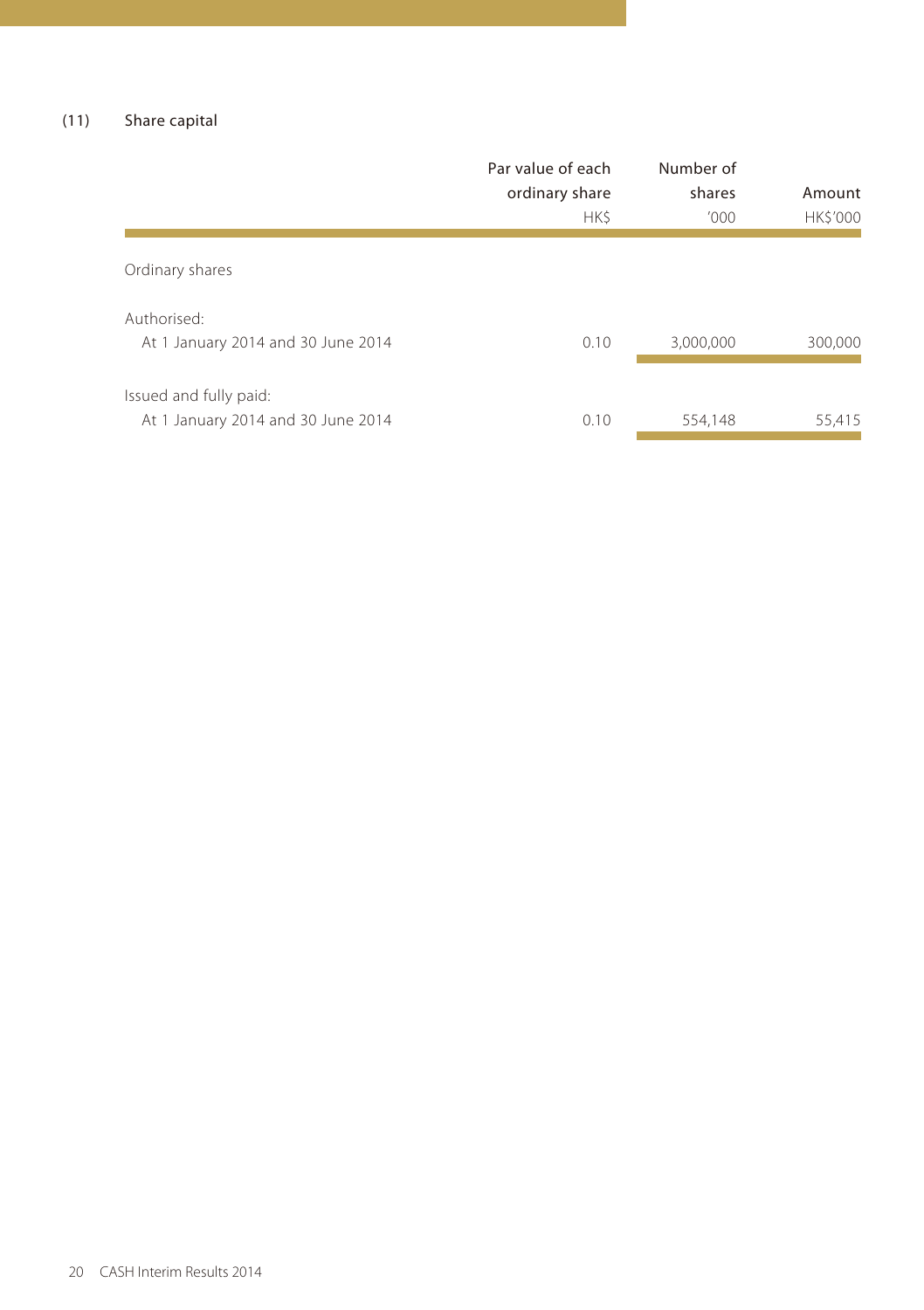### (12) Related party transactions

The Group had the following transactions with related parties during the period:

|                                                                                                                                                                                                                                                      |                   |                    | Unaudited                        |
|------------------------------------------------------------------------------------------------------------------------------------------------------------------------------------------------------------------------------------------------------|-------------------|--------------------|----------------------------------|
|                                                                                                                                                                                                                                                      |                   | 2014               | Six months ended 30 June<br>2013 |
|                                                                                                                                                                                                                                                      | <b>Notes</b>      | HK\$'000           | HK\$'000                         |
| Commission and interest income received from<br>the following major shareholders of the<br>Company with significant influences                                                                                                                       |                   |                    |                                  |
| over the Company<br>Cash Guardian Limited<br>Mr Kwan Pak Hoo Bankee and associates                                                                                                                                                                   | (a)<br>(a)        | 10<br>16           | 12<br>10                         |
|                                                                                                                                                                                                                                                      |                   | 26                 | 22                               |
| Commission and interest income received from<br>the following directors of the Company<br>Mr Law Ping Wah Bernard and associates<br>Mr Ng Hin Sing Derek and associates                                                                              | (c)<br>(b)<br>(d) | $\overline{4}$     | 18                               |
| Dr Chan Yau Ching Bob and associates                                                                                                                                                                                                                 | (e)               | 15<br>19           | 12<br>30                         |
| Commission and interest income received from<br>the following directors of CFSG<br>Ms Cheng Pui Lai Majone and associates<br>Mr Ng Kung Chit Raymond and associates<br>Mr Chan Chi Ming Benson and associates<br>Mr Cheng Man Pan Ben and associates | (f)<br>(q)<br>(q) | 12<br>6<br>3<br>74 | $\overline{4}$<br>8<br>26        |
|                                                                                                                                                                                                                                                      |                   | 95                 | 38                               |
| Underwriting fee and financial advisory fee paid to CFSG                                                                                                                                                                                             | (h)               |                    | 1,113                            |
| Commission and interest expenses paid to CFSG                                                                                                                                                                                                        | (h)               | 5                  | 38                               |
| Interest income received from CFSG                                                                                                                                                                                                                   | (i)               | 811                |                                  |
| Rental and building management fee income received<br>from CFSG                                                                                                                                                                                      | (i)               |                    | 2,029                            |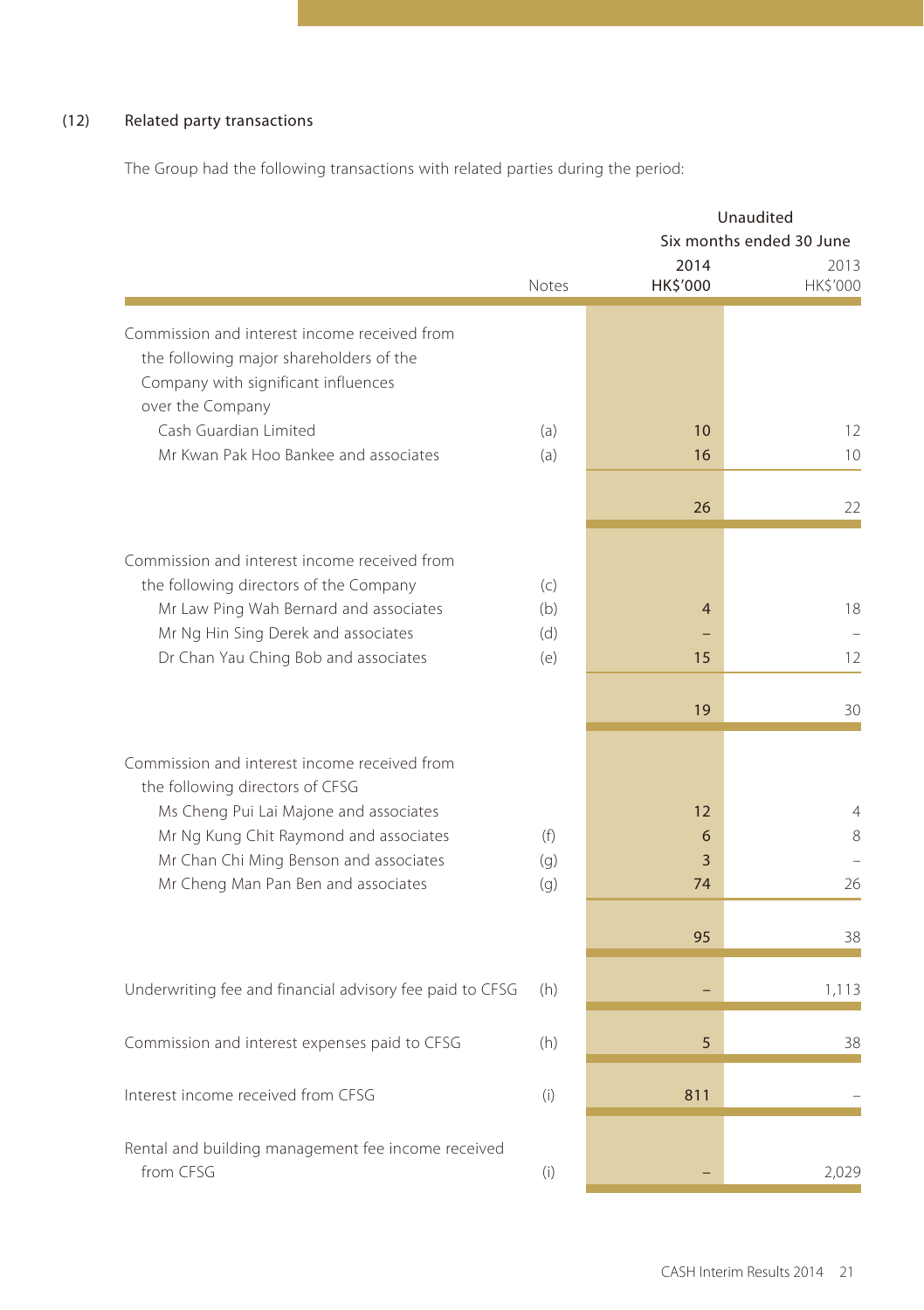Notes:

- (a) Cash Guardian Limited has significant influence over the Company. Cash Guardian Limited is solely owned and controlled by Mr Kwan Pak Hoo Bankee, an executive director of the Company and CFSG.
- (b) Mr Law Ping Wah Bernard is also the executive director of CFSG.
- (c) During the six months ended 30 June 2014, the Group received commission and interest from margin financing of approximately HK\$19,000 (2013: HK\$30,000) from certain directors of the Company.
- (d) Mr Ng Hin Sing Derek was appointed as director of the Company on 5 August 2013.
- (e) Dr Chan Yau Ching Bob resigned as director of the Company on 5 August 2013.
- (f) Mr Ng Kung Chit Raymond resigned as director of the Company on 7 October 2013, and was appointed as director of CFSG on 1 May 2014.
- (g) Mr Chan Chi Ming Benson and Mr Cheng Man Pan Ben resigned as directors of CFSG on 1 May 2014 and 31 December 2013 respectively.
- (h) During the six months ended 30 June 2014, the Group paid underwriting fee and financial advisory fee to CFSG of nil (2013: HK\$1,113,000) and commission and interest expenses to CFSG of approximately HK\$5,000 (2013: HK\$38,000).
- (i) During the six months ended 30 June 2014, the Group received interest income from CFSG of approximately HK\$811,000 (2013: nil) and rental and building management fee income from CFSG of nil (2013: HK\$2,029,000).

#### (13) Capital Commitments

|                                                         |                | 30 June 2014 31 December 2013 |
|---------------------------------------------------------|----------------|-------------------------------|
|                                                         | (Unaudited)    | (Audited)                     |
|                                                         | <b>HKS'000</b> | <b>HK\$'000</b>               |
|                                                         |                |                               |
| Capital expenditure contracted for but not provided     |                |                               |
| in the consolidated financial statements in respect of: |                |                               |
|                                                         |                |                               |
| Acquisition of property and equipment                   |                | 184.069                       |

#### (14) Interim dividend

No interim dividend in respect of the six months ended 30 June 2014 and 30 June 2013 was declared by the Board.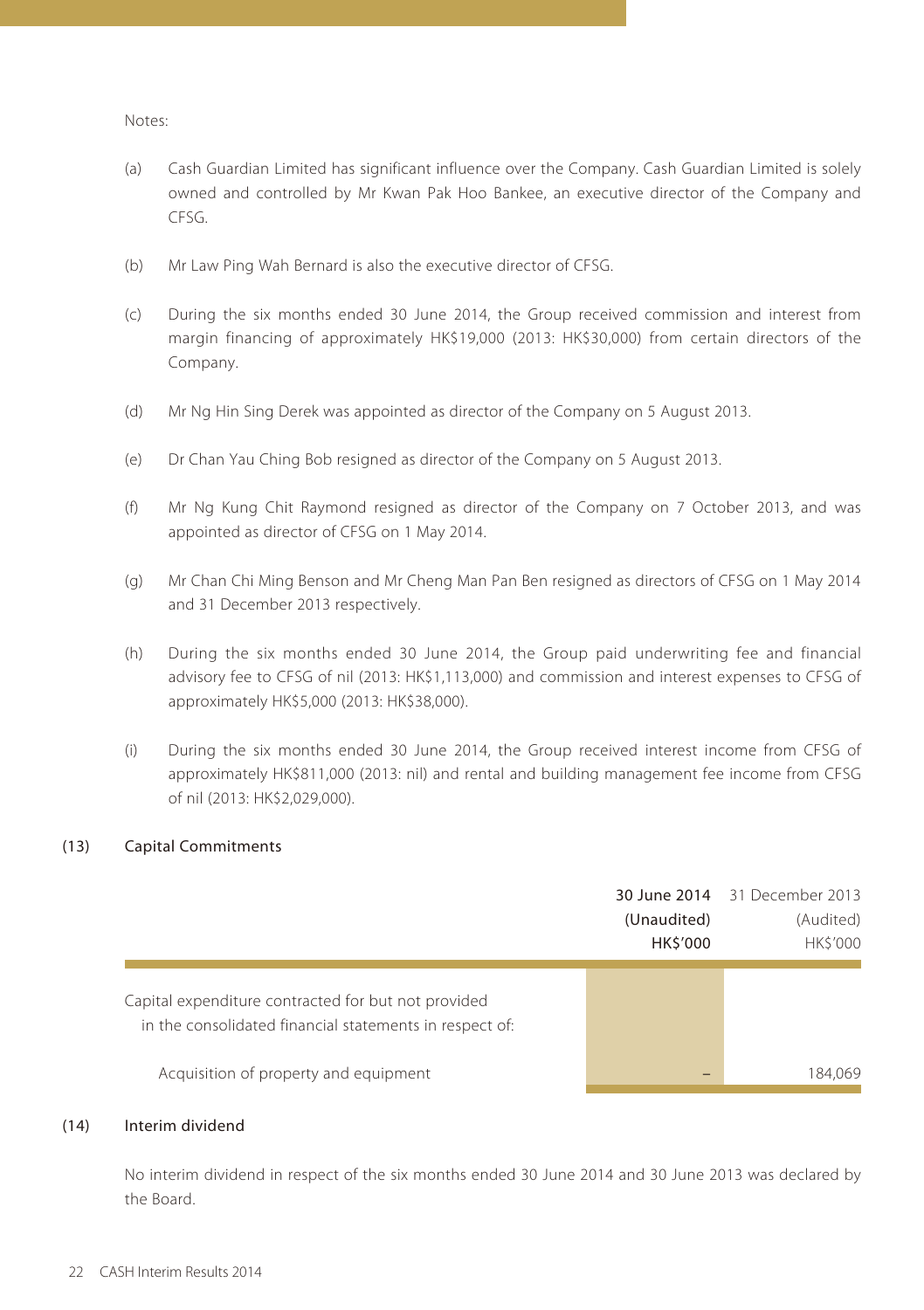## DIVIDEND

The Board does not recommend the payment of any dividend for the six months ended 30 June 2014 (2013: nil).

## REVIEW AND PROSPECTS

### Financial Review

## *Financial Performance*

For the six months ended 30 June 2014, the Group recorded revenue of HK\$637.3 million as compared to HK\$654.0 million for the same period last year.

During the period, the Group recorded a gain on disposal of an investment property in Hong Kong of approximately HK\$18.0 million. In addition, there was an increase in fair value on its investment properties amounting to HK\$35.0 million. Besides, during the period, the Group's associate recorded a gain on the disposal of its entire registered shares of its subsidiary which owned and managed an investment property in the PRC. As a result, during the period, the Group recorded a share of profit of an associate of HK\$60.5 million as compared to share of loss of an associate of HK\$1.7 million for the same period last year.

Overall, the Group reported a turnaround net profit for the period of HK\$75.6 million as compared to the net loss of HK\$45.9 million for the same period last year.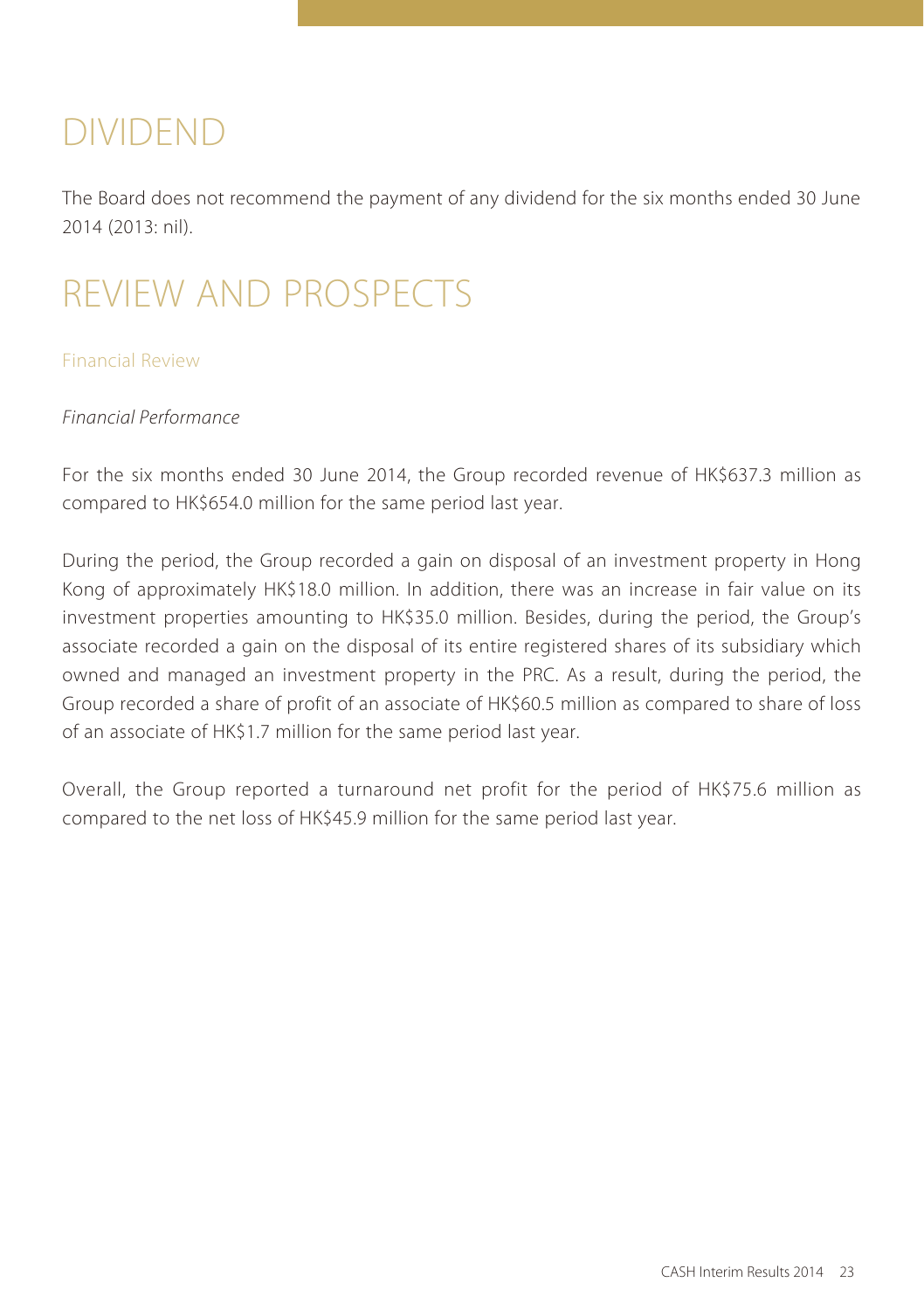### FINANCIAL SERVICES BUSINESS – FSG

For the six months ended 30 June 2014, FSG recorded revenue of HK\$86.5 million, representing a decrease of 18.0% as compared with HK\$105.5 million for the same period last year.

During the period under review, the Hong Kong stock market experienced a fluctuation in market sentiment. Worries about the global economic effects on the tapering of quantitative easing by the US Federal Reserve, a slump in property prices and disorderly deleveraging in local government debts leading to unexpected decelerations in industrial-output and economic growth in China and the political tension in Ukraine were prevailing and affected the overall investment sentiment. For the six months ended 30 June 2014, the average daily turnover was approximately HK\$62.9 billion, representing a decrease of 7.8% when compared with HK\$68.3 billion for the same period last year. With the Hong Kong-Mainland Stock Connect Scheme scheduled to be launched later this year together with the recent upbeat economic conditions in China upon the Central Government's efforts to counter the economic slowdown, the board remained cautiously optimistic about the economic outlook in the medium to longer term. In spite of a mild improvement in the local investment sentiment, FSG is still facing a very tough business environment in the financial services industry. We will continue to maintain stringent cost controls over its operations. At the same time, we have dedicated our resources in building the most advanced information and communication technology infrastructure and low-latency trading platform and recruited professionals to research and develop trading strategies for our algorithmic trading business for our institutional, corporate and individual investors for their versatile investment and wealth management needs.

As a result of the above, FSG recorded a net segment loss before taxation of HK\$21.9 million for the six months ended 30 June 2014 as compared to a net segment loss of HK\$25.9 million for the same period last year.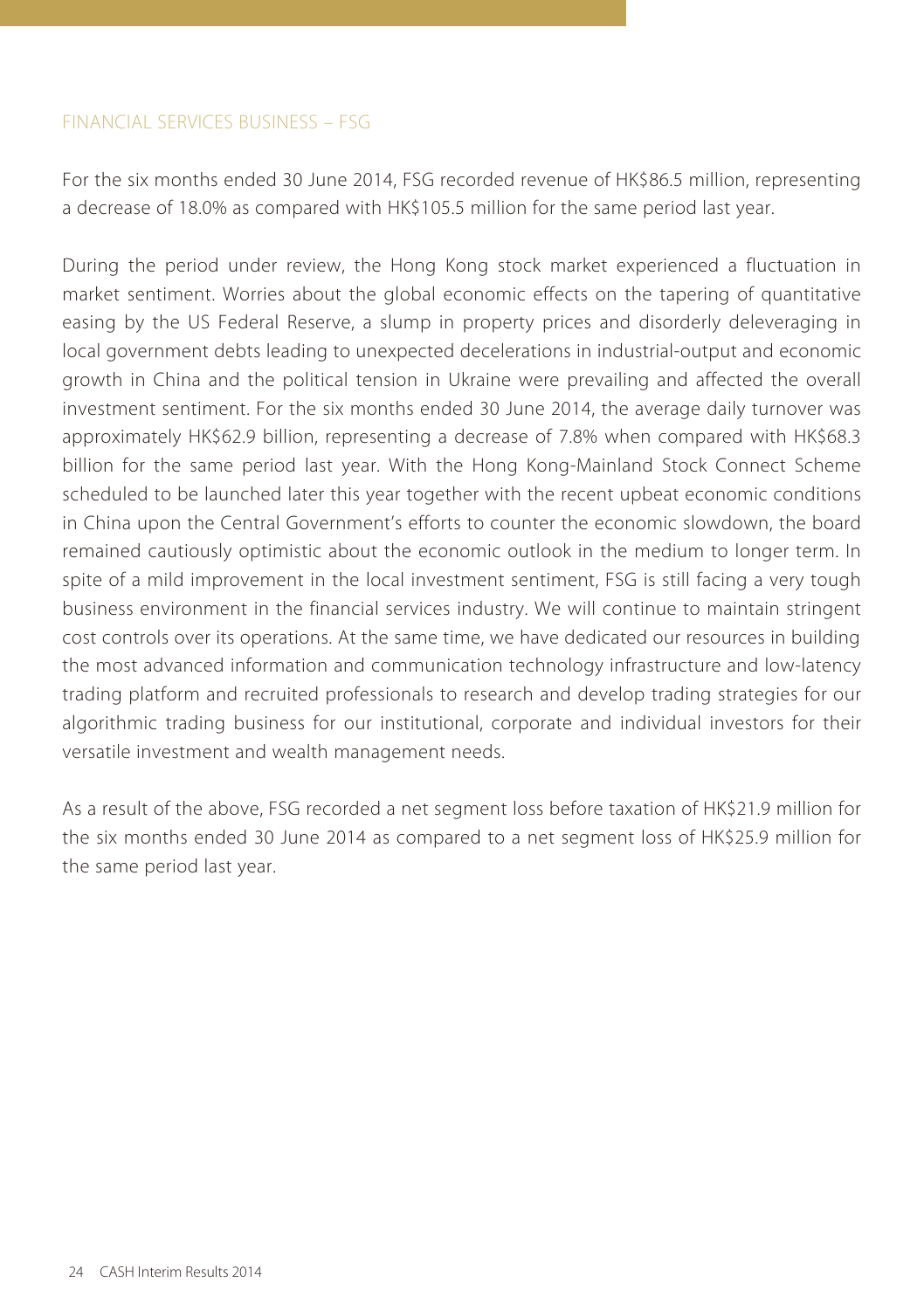### RETAIL MANAGEMENT BUSINESS – CRMG

During the period, the general consumption appetite after Chinese Lunar New Year was lacklustre. There was a general expectation that the tapering of quantitative easing by the US Federal Reserve and the gradual improvement of the US economy would trigger the end of the period of low interest. Concerns about increase in interest rate, rising mortgage debt burdens and adverse wealth effect from falling equity and property prices make the consumers more cautious and affect their spending appetite. As such, domestic demand has taken a beating since the beginning of the year and retail sales have borne the brunt of the recent economic slowdown. Furthermore, various measures of the Hong Kong government to dampen the housing demand and to curb the sky-rocketing property prices had hit the property market hard and severely affected the consumption of our furniture and home products.

Despite the challenging business environment, our retailing business in Hong Kong achieved a mild growth and reported revenue of HK\$546.6 million for the period ended 30 June 2014 as compared with HK\$542.0 million for the same period last year. We managed to maintain our revenue level by dedicating our resources to high growth business sectors while at the same time pursuing stringent cost controls over our operations. During the period, we continued to implement our "Living Smart" strategic plan by offering our customer various unique smart solutions. We expanded our Tailor Made Furniture (TMF) service by setting up TMF centres in our store networks. TMF service has achieved an encouraging performance and reported a strong revenue growth of over 130% as compared with the same corresponding period last year. Overall, our Hong Kong retailing business recorded a net profit before taxation of HK\$6.6 million as compared to a net profit before taxation of HK\$11.5 million for the same period last year.

In order to devote more resources to high growth business sectors, we had determined to close down all our retailing business in the PRC. As a result, our retailing business in the PRC reported an operating loss before taxation of HK\$7.6 million as compared to a net loss before taxation of HK\$7.2 million in the same corresponding period last year.

Overall, CRMG recorded revenue of HK\$550.0 million and a net segment loss before taxation of HK\$1.0 million for the six months ended 30 June 2014 as compared to revenue of HK\$546.3 million and a net segment profit before taxation of HK\$4.3 million for the same period last year.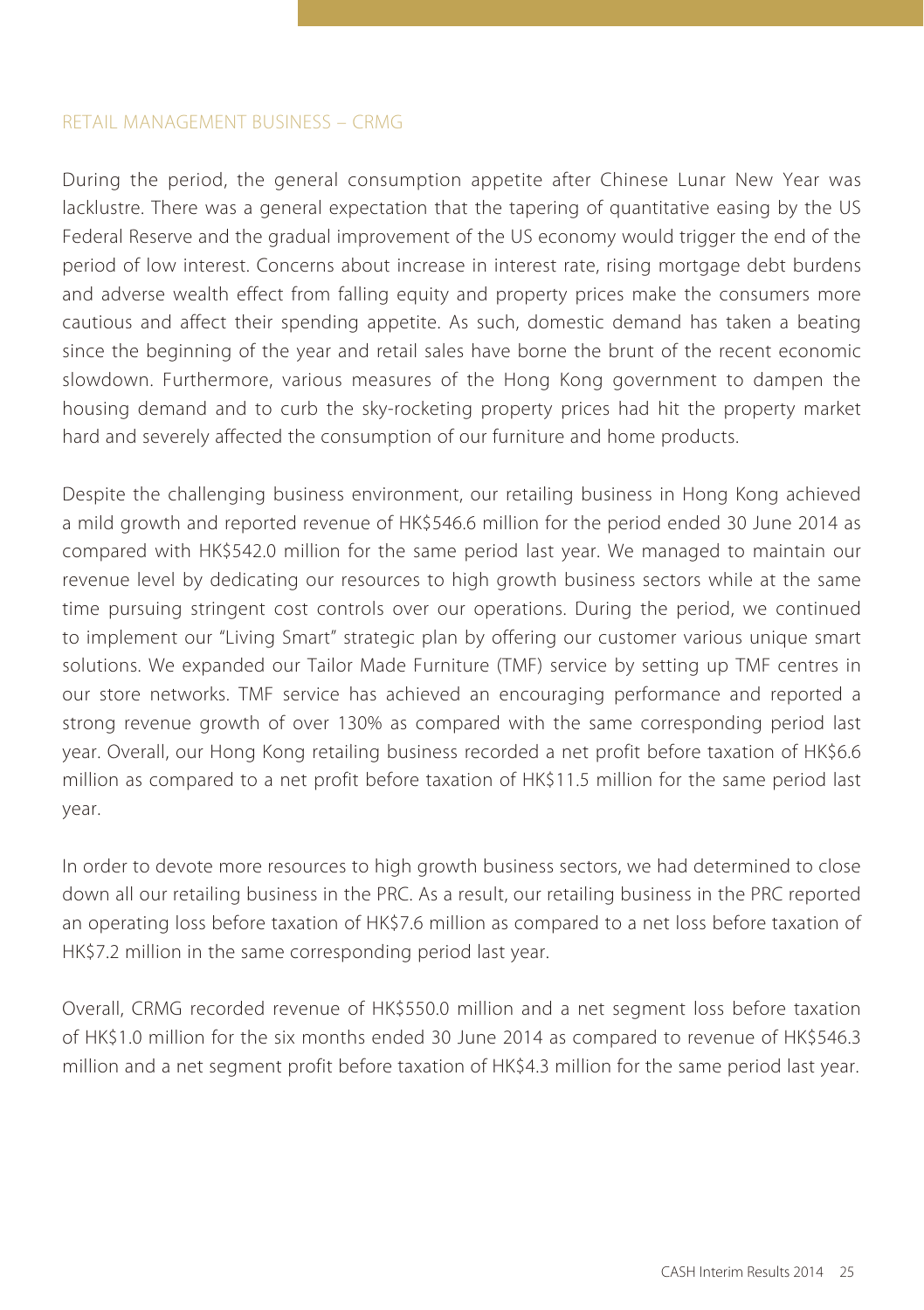### MOBILE INTERNET SERVICES BUSINESS – Net2Gather

Despite a persistent strong growth in the mobile internet gaming market, market competition has become more intense than before with many small to medium-sized developers entering the market, flushing the market with numerous game titles. In view of the keen competition, the Group had taken proactive role in looking for the blue ocean of the market. The Group will continue to implement stringent cost control measures over its operations and adhere to a prudent strategy for its online game business. In the meantime, the Group will dedicate its best effort to explore new business initiatives in mobile internet industry other than the gaming sector. The Group will also continue to solicit partnerships and investment opportunities in other fast-growing e-Commerce business models of the mobile internet market.

Overall, for the six months ended 30 June 2014, the Group's Mobile Internet Services business recorded revenue of HK\$0.9 million and a net segment loss before taxation of HK\$0.7 million as compared to revenue of HK\$2.2 million and a net segment loss before taxation of HK\$13.3 million for the same period last year.

### *Liquidity and Financial Resources*

The Group's total equity amounted to HK\$687.6 million as at 30 June 2014 as compared to HK\$664.8 million at the end of last year. The slight increase in equity was due to the profit reported for the period.

As at 30 June 2014, the Group had total outstanding borrowings of approximately HK\$617.1 million, comprising of unsecured loans of approximately of HK\$1.6 million payable to certain independent third parties and secured loans of approximately of HK\$615.5 million. The above bank loans of approximately HK\$615.5 million were secured by the Group's investment properties of carrying amounts of approximately HK\$211.6 million, pledged deposits of HK\$90.6 million, corporate guarantees and its margin clients' securities pledged to it. The total borrowings as at 31 December 2013 were approximately HK\$458.7 million. The increase in borrowings was mainly due to short term bank loans for financing clients of IPO subscriptions ("IPO bank loans") and a new mortgage loan of HK\$56.5 million for the acquisition of an investment property.

As at 30 June 2014, our cash and bank balances totalled HK\$1,165.3 million as compared to HK\$1,154.7 million at the end of the previous year. The liquidity ratio as at 30 June 2014 remained healthy at 1.16 times, signifying a mild improvement as compared with 1.11 times as at 31 December 2013.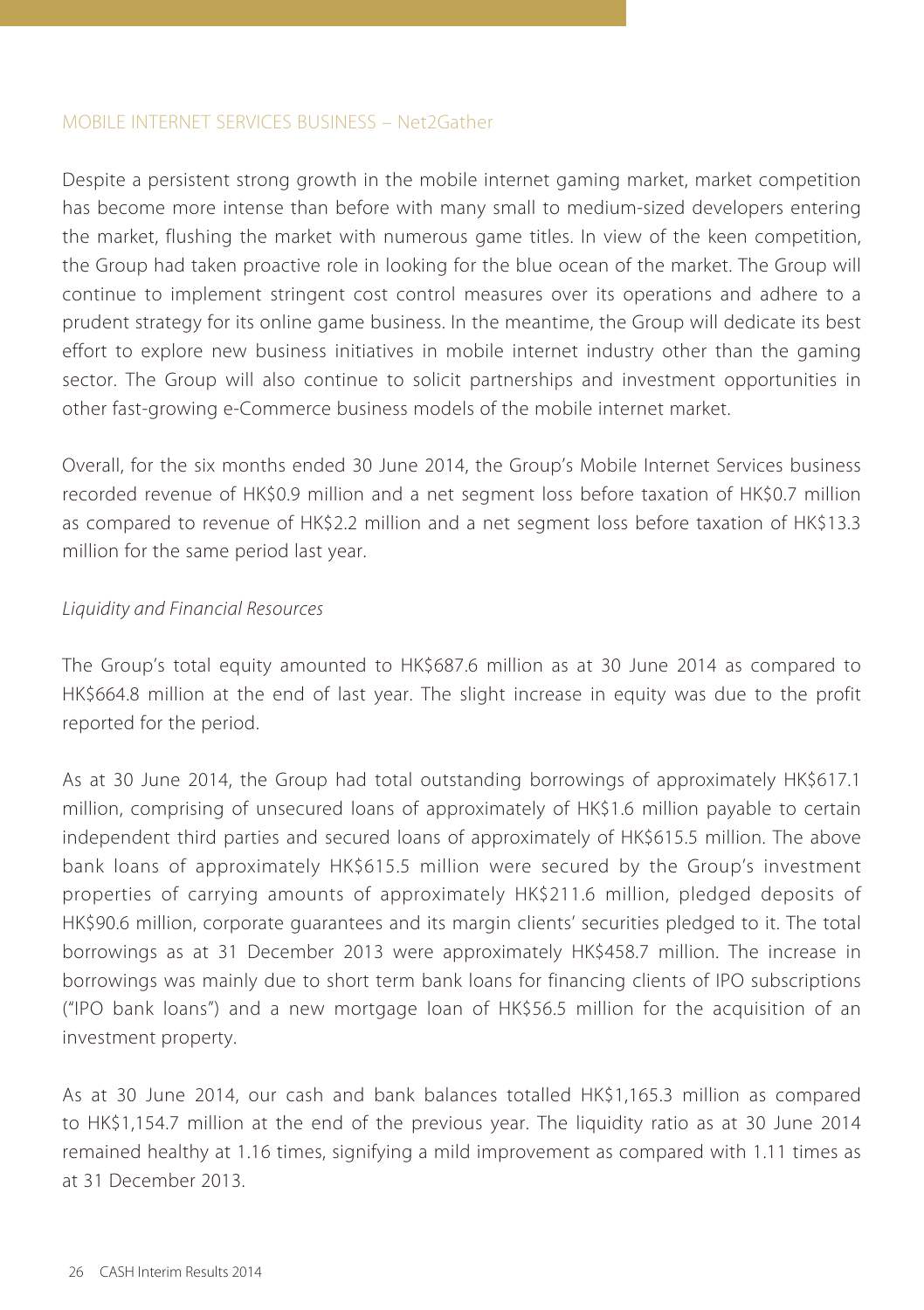The gearing ratio, which represents the ratio of interest bearing borrowings of the Group divided by the total equity, was 89.7% as at 30 June 2014, as compared to 69.0% as at 31 December 2013. The rise in gearing ratio was due to the new mortgage loan of HK\$56.5 million taken out for the acquisition of new investment property and the increase in the IPO bank loans in late June 2014.

Saved as aforesaid, the Group had no material contingent liabilities at the period-end.

## *Foreign Exchange Risks*

As at the end of the period, the Group did not have any material un-hedged foreign exchange exposure or interest rate mismatch.

## *Material Acquisitions and Disposals*

On 24 January 2014, an associate company of the Group entered into an agreement for disposal of its entire interest in a subsidiary which owned and managed a property in the PRC. The transaction was completed in March 2014. Details of the transaction are disclosed in the joint announcement of the Company and CFSG dated 24 January 2014.

Save as aforesaid, the Group did not make any material acquisition and disposal during the period.

## *Capital Commitments*

The Group did not have any material capital commitment at the end of the period.

## *Material Investments*

As at 30 June 2014, the Group was holding a portfolio of investments held for trading with market values of approximately HK\$97.3 million. The net gain derived from investments held for trading of HK\$30.1 million was recorded for the period.

We did not have any future plans for material investments, nor addition of capital assets.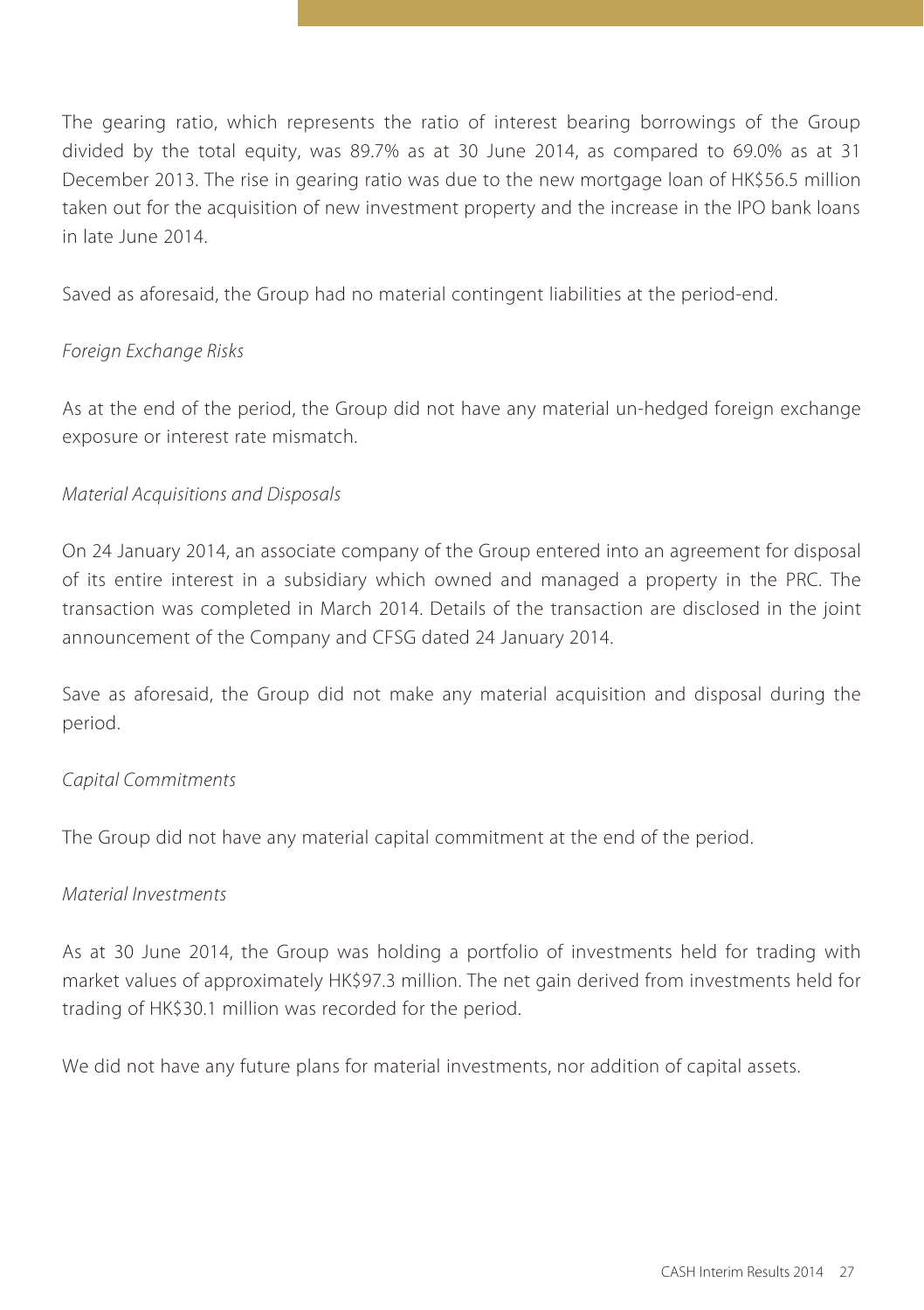## MANAGEMENT DISCUSSION AND ANALYSIS

#### Financial Services Business – FSG

#### Industry Review

In the first half of 2014, Hong Kong's economy continues to slow down. Real GDP for the first quarter grew by only 2.6% while the second quarter further slowed down to a 1.8% growth. In China, GDP expanded by 7.4% YoY in the second quarter of this year, reflecting a slowdown in economic growth compared to last year due to a decline in the growth of credit and investment. Driven by upturns in exports and private inventory investment, real GDP in the US increased by 4% in the second quarter of 2014.

Due to both overseas and Mainland China market conditions, the Hong Kong stock market underperformed some major markets such as that in the US, which featured a rise in Dow Jones Industrial Index and Standard & Poor's 500 Index to record highs in the first half of 2014. In light of lingering worries about an economic hard landing in China, the Shanghai Composite Index has fallen 3.2% in the period following a decline last year.

During the period, the Hang Seng Index (HSI) had a slight drop of 0.5% with average daily market turnover reached HK\$62.9 billion, representing a decrease of 7.8% when compared with HK\$68.3 billion for the the same period last year.

In the first six months of 2014, Hong Kong has raised HK\$81.1 billion from 52 IPOs, representing 104% and 118% increases respectively as compared against HK\$39.7 billion raised out of 22 IPOs over the same period last year. This encouraging rally pushes Hong Kong to the fourth position in the global IPO race.

## Business Review & Outlook

#### *Investment Banking*

In the first half of 2014, there was a significant growth in the capital markets in Hong Kong. The total fund raised for both primary and secondary markets reached approximately HK\$215.8 billion, representing an increase of about 57.5% as compared to the corresponding period last year. In particular, fund raised through new listings on The Hong Kong Stock Exchange increased by approximately 1.04 times to HK\$81.1 billion. The total number of newly listed companies on both Main Board and GEM Board also increased by approximately 1.26 times to 52.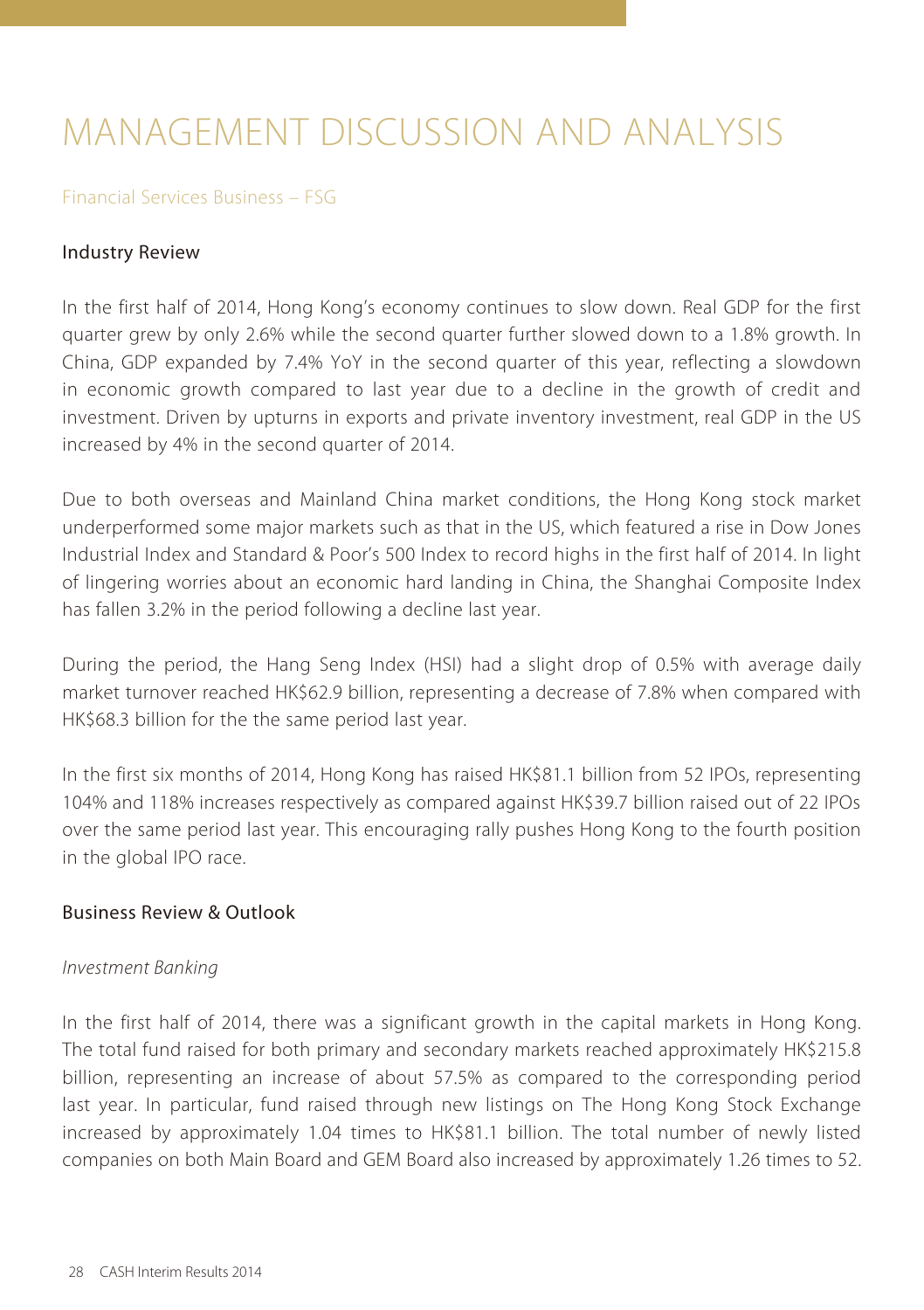During the period, we continued our strategy to provide full-fledged investment banking services to our clients. We acted as financial adviser, or independent financial adviser to a number of sizeable listed companies and advised on various corporate finance transactions, including proposed spin-off, issue of convertible bonds, whitewash applications, and other notifiable and/or connected transactions. Besides, in order to capture more opportunities of mergers and acquisitions, we became one of the founding members of the Global Merger & Acquisition Association. While we will continue to focus on financial advisory projects, we will also actively seek opportunities to conduct fund raising exercises for pre-IPO clients as well as listed issuers.

## *Broking*

The first half of 2014 has been a tough period for the stock market. HSI traded at a narrow range between 21,182 and 23,340 with an overall decrease of trading volumes in both the stock and commodities markets by 7.1% and 4.2% respectively. The investment sentiment was subdued amidst the unstable economic environment caused by the Occupy Central, potential credit crunch due to the stagnant property market and the weakening GDP growth in Mainland China. During the period, we managed to record a slight increase of 4% in our interest income.

Looking forward, the announcement of the Shanghai Hong Kong Stock Connect Scheme to be launched in October this year is regarded as a breakthrough of the Mainland financial policy which enables market connectivity and capital internationalisation between Mainland China and Hong Kong. The policy is expected to bring a robust growth on the stock market which attracts international investors to utilize Hong Kong as a hub to get access to the Mainland stock markets. Meanwhile, Mainland investors can diversify their portfolios by entering the Hong Kong stock market with ease. Currently, we are in the process of applying for a direct membership of the Singapore Exchange ("SGX") which provides another active market to meet with investors' demand.

The outlook of both the Mainland and Hong Kong stock markets are optimistic as the China economy further solidifies accompanied by a series of social enhancement measures. Together, we are cautiously optimistic about our business growth to be driven mainly by Mainland investors in the second half of 2014, and China market will continue to be our key development area for the coming years.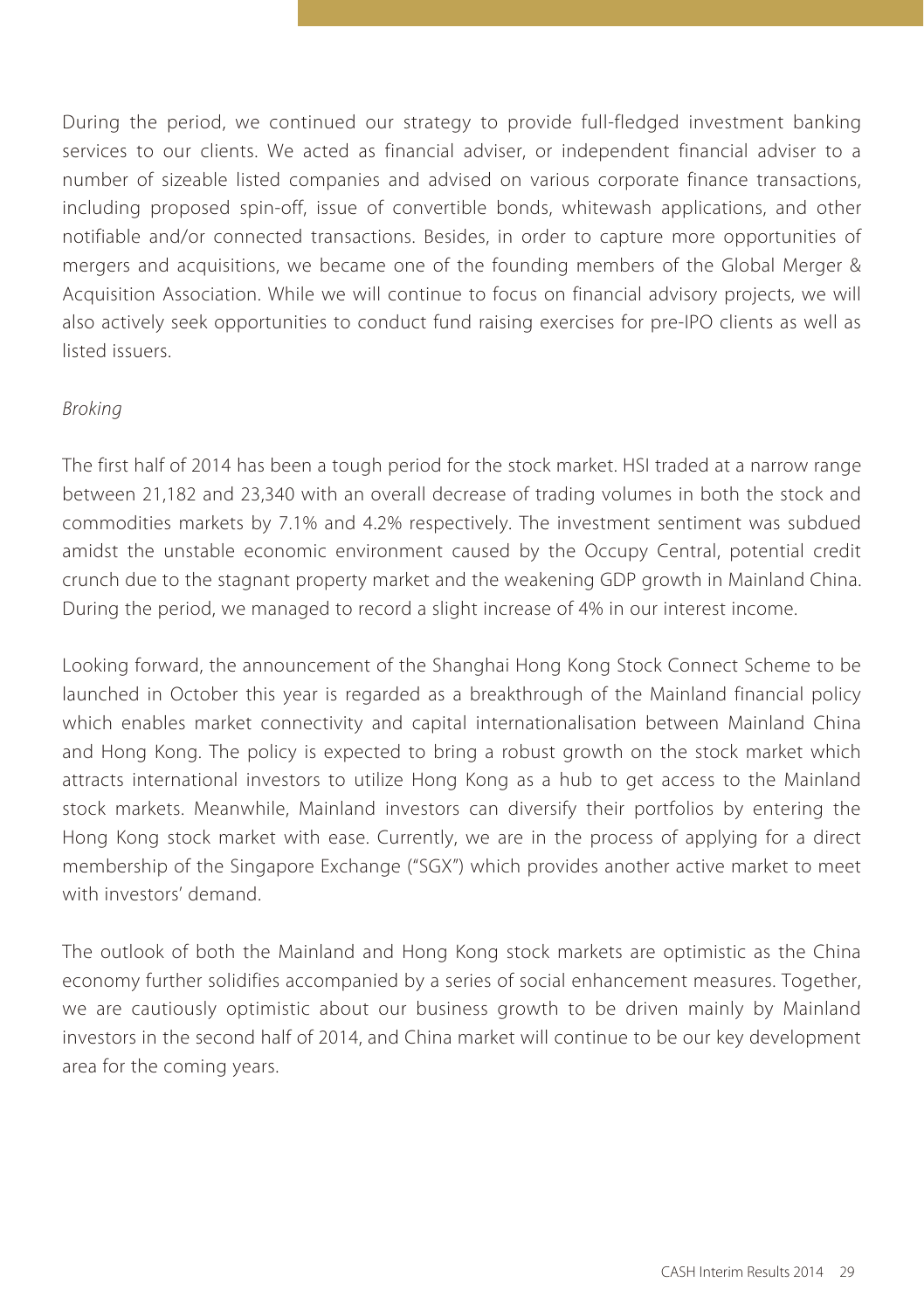#### *Asset Management*

Hong Kong and Mainland stock markets underperformed the Asian stock markets in the first half of 2014. Slower economic growth in China and the mirror bank loans problem raised investors' concern on economic hard landing in China. In response to the improving political environment in the Asian countries, investors reallocated their portfolio by lowering the weighting of Hong Kong and China stocks and increasing the weighting on other Asian stocks. Overall, the HSI fell 0.49% and the H-share index fell 4.45% in the first half year of 2014.

Our amount of Asset Under Management (AUM) rose around 7.85% compared with the end of the year in 2013. We outperformed the market during the period as we put more efforts to acquire new high-net-worth clients. As the market concerned the slow down of the economic growth in China, we focus on those sectors with lower co-relationship with the China's economic growth such as technology, medical and Macau gaming industries and avoid the liquidity sensitive sectors such as raw material, Mainland China property and finance.

Looking forward, we expect China's economic growth rate to rebound in the second half of 2014 and China's economy to reach approximately 7.3% growth in 2014. The Hong Kong stock market is trading at around 11 times prospective 2014 P/E and around 3.24% dividend yield and the current valuation is undemanding for the long-term investors. The Shanghai-Hong Kong Stock Connect Scheme is expected to commence in October 2014. We expect both Shanghai A-share and Hong Kong stock markets to resume the upside momentum and to chase back the laggard in the second half of 2014. We believe that our AUM and revenue such as performance fee may keep a reasonable growth in 2014.

### *Wealth Management*

As a fully-fledged and long standing wealth management service provider, our goal is to help our clients achieve their life-long investment objectives with our personalized and comprehensive investment solutions on a risk-adjusted basis. During the period under review, although the global investment environment remained volatile, we maintained a moderate growth in term of turnover in the first half year of 2014.

We continue to develop in-house wealth management product and strengthen discretionary portfolio management service to align with the direction to broaden income stream. We also strengthen the co-operation with different business units and create synergy to the group. In addition, we work closely with business partners for corporate brand building and business development.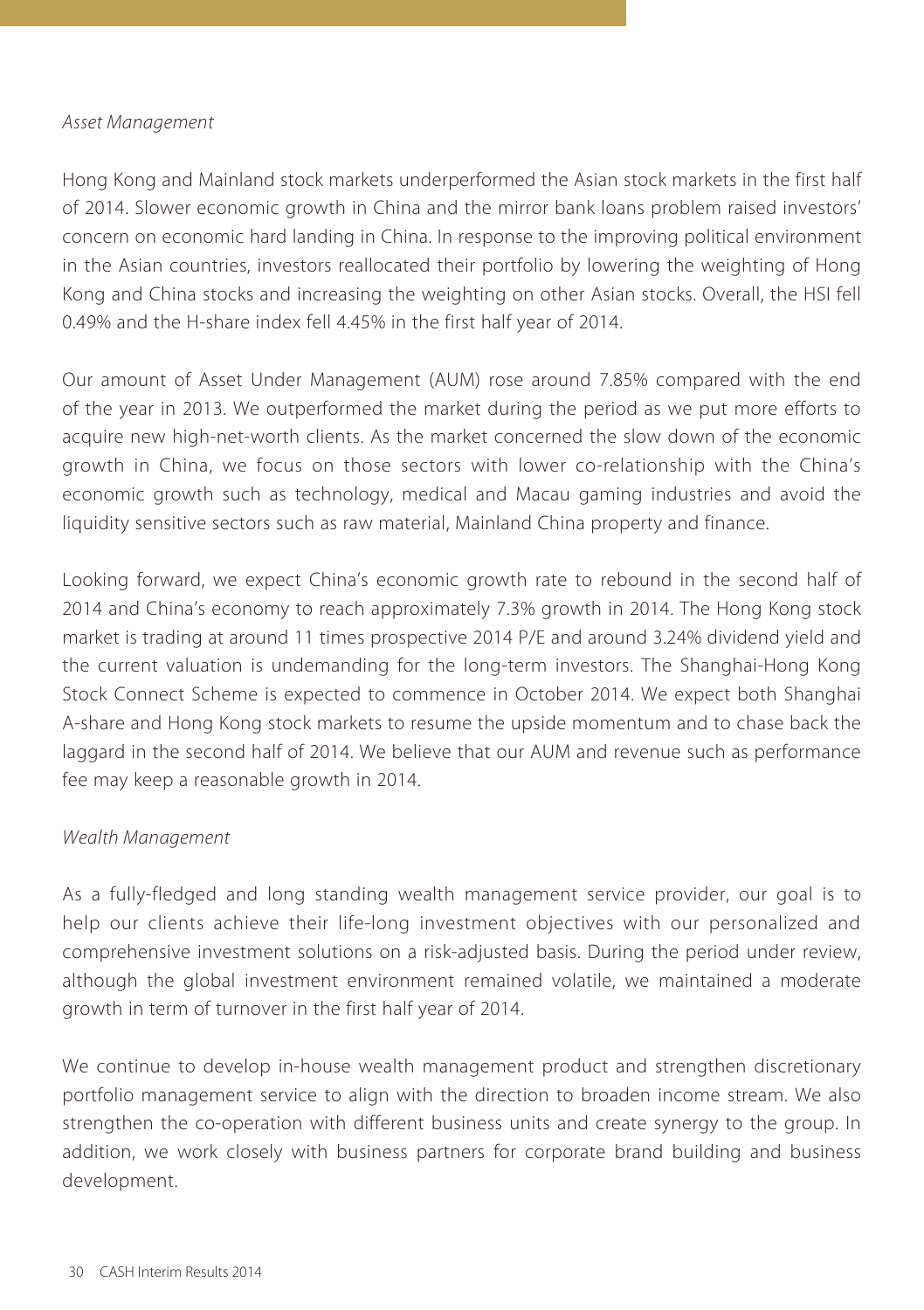### *Mobile Trading and Platform Development*

In the first half of the year, we continued to enhance our trading platform. We upgraded our electronic trading platform by integrating the PPS payment function in March, to enable clients to transfer fund to the electronic trading platform even after office hours. For the trading App "CASH Securities Traders", the chart function and IPO subscription will be included in the next version and we are currently in the testing phase. We made use of the mobile social media channels, i.e., Sina Weibo, Tencent Weibo, WeChat and Facebook to promote our enhanced services to investors and investing public.

## *Algorithmic Trading*

Envisaging the change in the future financial market, we expanded our horizon to the quantitative finance and algorithmic trading arena. The Quant-Finance Lab will be opened in the Hong Kong Science Park to serve as a pioneer and leader in the research and development (R&D) of IT-Finance, Algorithmic Trading, Risk Management, Compliance and Innovation. Talents from Hong Kong and overseas are recruited to join the newly established Algo Finance Group with over 90% of them PhDs and Master Degree holders.

The Algo Finance Group will also extend the R&D capabilities with other strategic partners in the Finance, Information and Innovation Technology industries and the academia. Services will include the incubation and development for traditional traders converting their strategies into computer algorithms, research scientists transforming the financial data into various quantitative models and trading strategies, PhD and MSc graduates from top universities exploring their career paths, and overseas Algo traders adapting their models to the Hong Kong and overseas markets.

### Outlook

In the first half of the year, worries about the tapering of quantitative easing by the US Federal Reserve and uncertain outlook for the euro zone economies posed risks for global economy. Although these uncertainties may weigh on the Hong Kong financial market in the second half of 2014, it is believed that effective economic and market policies in the Mainland would bring about optimism to Hong Kong stock market.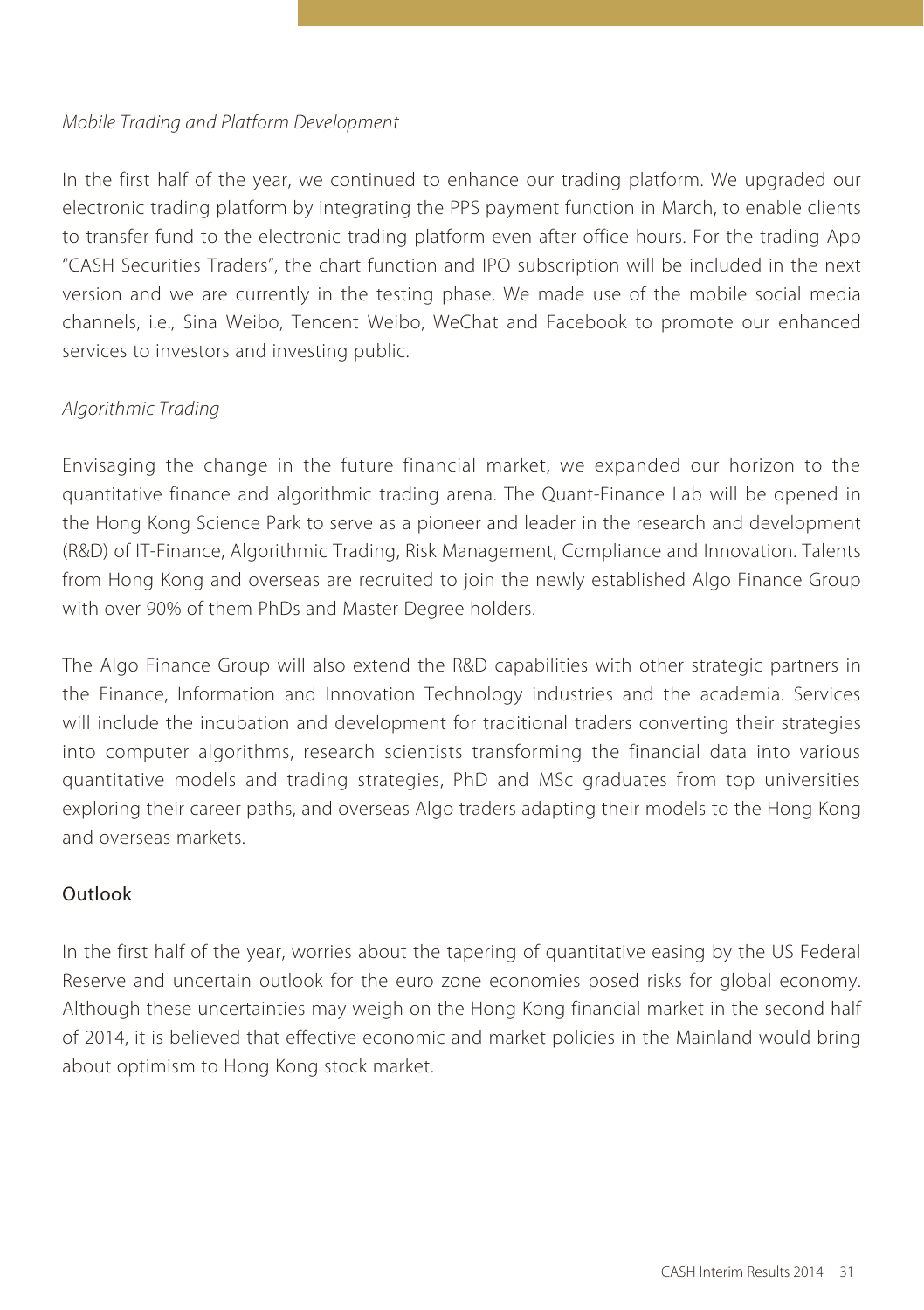While China was affected by scant global demand and internal problems in the first half of 2014, it is expected that the fine-tuning measures approved by the State Council will bring about smooth restructuring effect and lead to steady growth in the coming months. The introduction of preferential tax rates to SMEs, acceleration of railway construction in Central and Western China and the targeted reduction in banks' reserve requirement ratio (RRR) are likely to gradually lift the economy. The Mainland China economy is expected to stay stable and on the rise in the rest of 2014. Economic outlook of Hong Kong could ride on and gain benefit from the improving market sentiments in China.

The pilot programme for the establishment of a mutual stock market access between Mainland China and Hong Kong is announced by the Chinese regulators during the first half of the year. Under the programme, Mainland investors will be able to trade Hong Kong stocks, thus attracting more Mainland companies to list in Hong Kong. We expect that the Shanghai-Hong Kong Stock Connect Scheme, which will be launched in the fourth quarter of 2014, will provide a boost for the market. This should help onshore-offshore interest rates convergence and make RMB carry trade more attractive.

Given the stable growth in China's economy with improving fundamentals, it is also expected to see more IPO activities in the second half of 2014. Hong Kong is likely to remain as one of the top destinations for fund raising globally. The Group will continue to position itself as a professional financial adviser for medium-sized enterprises seeking to raise funds in the international capital market. In the meantime, we will continue to develop more sophisticated and user-friendly trading platforms and tools to facilitate investment from investors.

### Retail Management Business – CRMG

### Pricerite Business Review and Outlook

During the period, transactions of residential property had been affected by suppressed Hong Kong residential market since last year when extra stamp duty was announced. Despite the sluggish market, Pricerite maintained steady performance in both revenue and gross profit in the first half of 2014.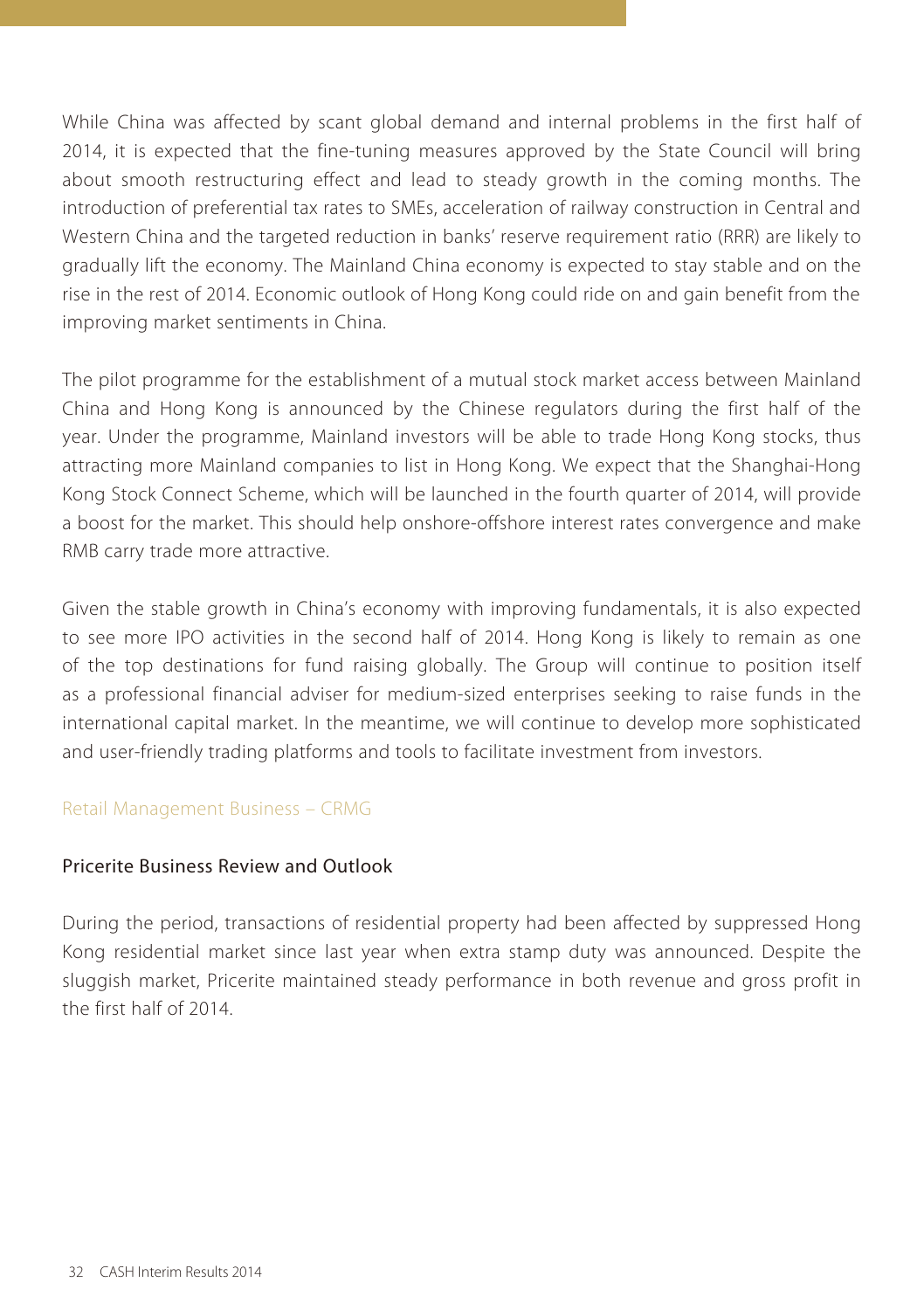During the period, we continued to grow the business with our LIVING SMART philosophy, which aims to improve quality of living and to maximize living space amid the crowded living environment in Hong Kong. To enhance the shopping environment, during the first half of the year, we have revamped five stores including Metro Plaza, Amoy Plaza, Tai Po, To Kwa Wan and Tsuen Wan Plaza stores to better showcase our LIVING SMART solutions. In addition, we have opened new stores in Tin Shui Wai, Aberdeen and Kai Tin in the past few months, making up our total retail network to 31 stores.

Our tailor-made furniture (TMF) business continued to grow at a satisfactory pace. We have recently revamped and renamed our tailor-made furniture centre to "家匠TMF" to emphasise its value proposition in added flexibility and customisation. More "家匠TMF" centres, along with our store network, are in the pipeline. With larger display area and an expanded TMF specialist team, we can now better demonstrate space optimiation ideas such as raised floor, pull-down wall bed and table, panel wall for living room, tailor-made beds and desks on window sills. We have also expanded our product and service offerings to include flooring products, paint, wallpaper and window curtains, so as to provide a truly one-stop shopping experience for new home owners. "家匠TMF" service has also been built in on our e-shop platform to facilitate customers to make appointments with our TMF specialists and to facilitate customers to review their order details and trace the order processing status at their fingertips anytime anywhere.

Focusing on space optimisation, our merchandising and product development teams have worked closely with our suppliers to introduce various innovative products and solutions to further strengthen our product assortment. Hiddenbed, another smart product range, is well received by most Hong Kong families since its launch. More Hiddenbed models were introduced during the period to cater for the diverse space optimisation needs of different families.

With new designs, functions and features, Pricerite e-shop has doubled its traffic and turnover and seen even faster growth in transactions from mobile channel as compared to the same period in 2013. Limited-time count-down offers improved the site stickiness and customer visits. The integration of existing Pricerite membership programme with online accounts allows all Pricerite members to redeem their points earned offline in online transactions and vice versa. With the solid foundation, we will allocate more resources to further step up the development of our e-shop to support round-the-clock and multi-channel shopping needs of our younger clientele.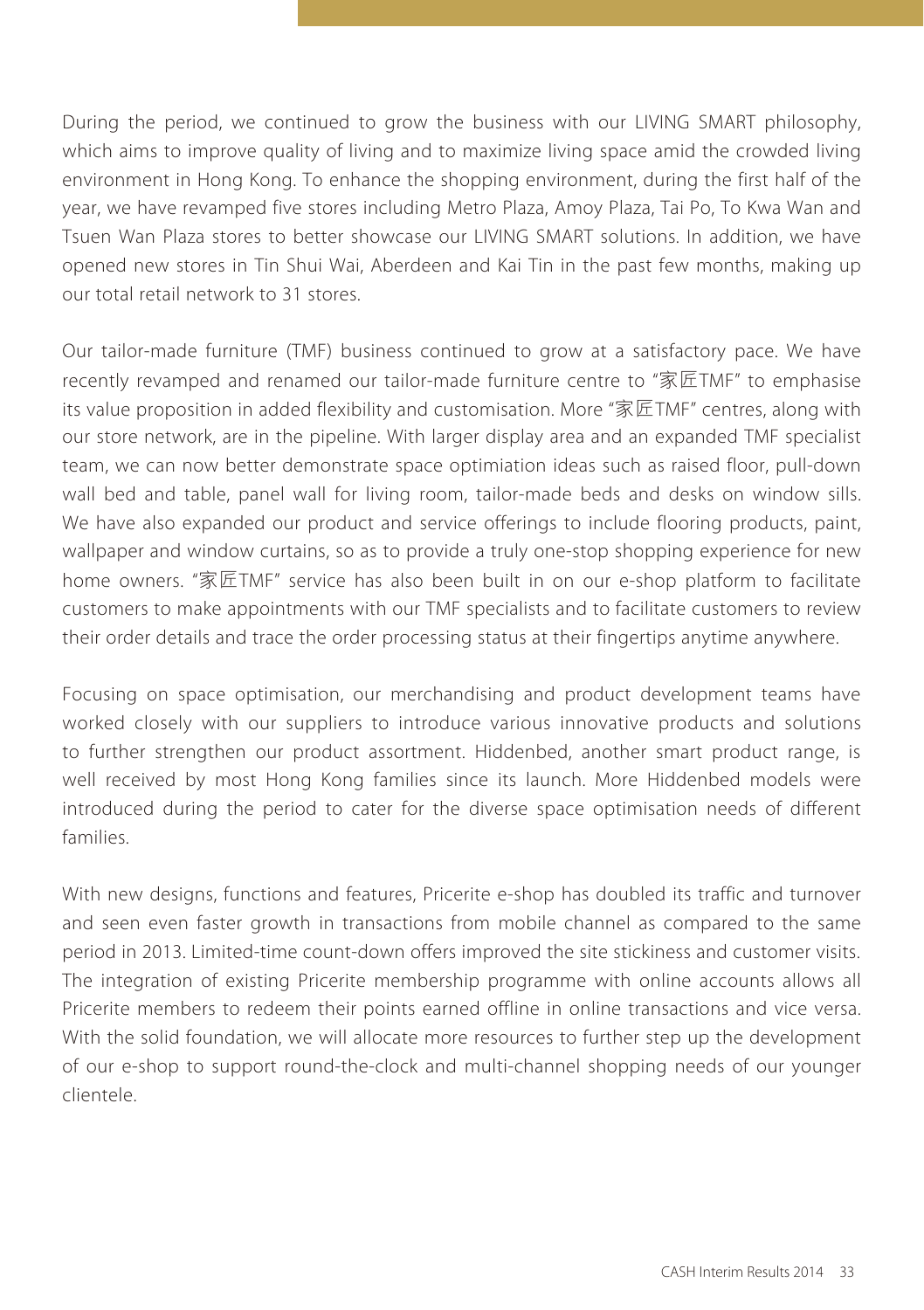During the period, we continued to strengthen our customer relationship management with the use of diverse social media platforms. Our Facebook fans have grown significantly, together with WeChat and Youtube channels, we stay connected with our customers anytime anywhere.

In the period under review, we have won the Distinguished Salesperson Award held by Hong Kong Management Association and the Gold Award in Wholesalers and Retailers sector of the Hong Kong Awards of Environmental Excellence Sectoral Awards 2014, which once again demonstrated our excellent service quality and our continuous effort in green commitment.

In the third quarter, we will launch our Megabox store with a new concept – Pricerite the House. As the largest flagship store in Hong Kong, Pricerite the House will showcase innovative ideas in product design, visual display and modern retail services to our customers. Looking forward, we are cautiously optimistic in sustaining our growth momentum by continuous innovations to satisfy customer needs.

## Mobile Internet Services Business – Net2Gather

The mobile internet gaming market still experienced notable growth in the past few quarters. With its low entry barriers in technology, the mobile internet gaming is enticing many independent development teams and small and medium-sized studios to enter the market. In addition, the top gaming companies have gained a foothold and announced huge investment in the mobile gaming sector in recent years. A significant amount of game titles are under development and expected to be released soon. In view of the keen competition, the Group had trodden carefully in adjusting the pace of its business expansion. The Group will continue to implement stringent cost control measures over its operations and adhere to a prudent strategy for its online game business.

In the meantime, the Group will dedicate its best effort to explore new business initiatives in mobile internet industry other than the gaming sector. The Group will also continue to solicit partnerships and investment opportunities in other fast-growing e-Commerce business models of the mobile internet market.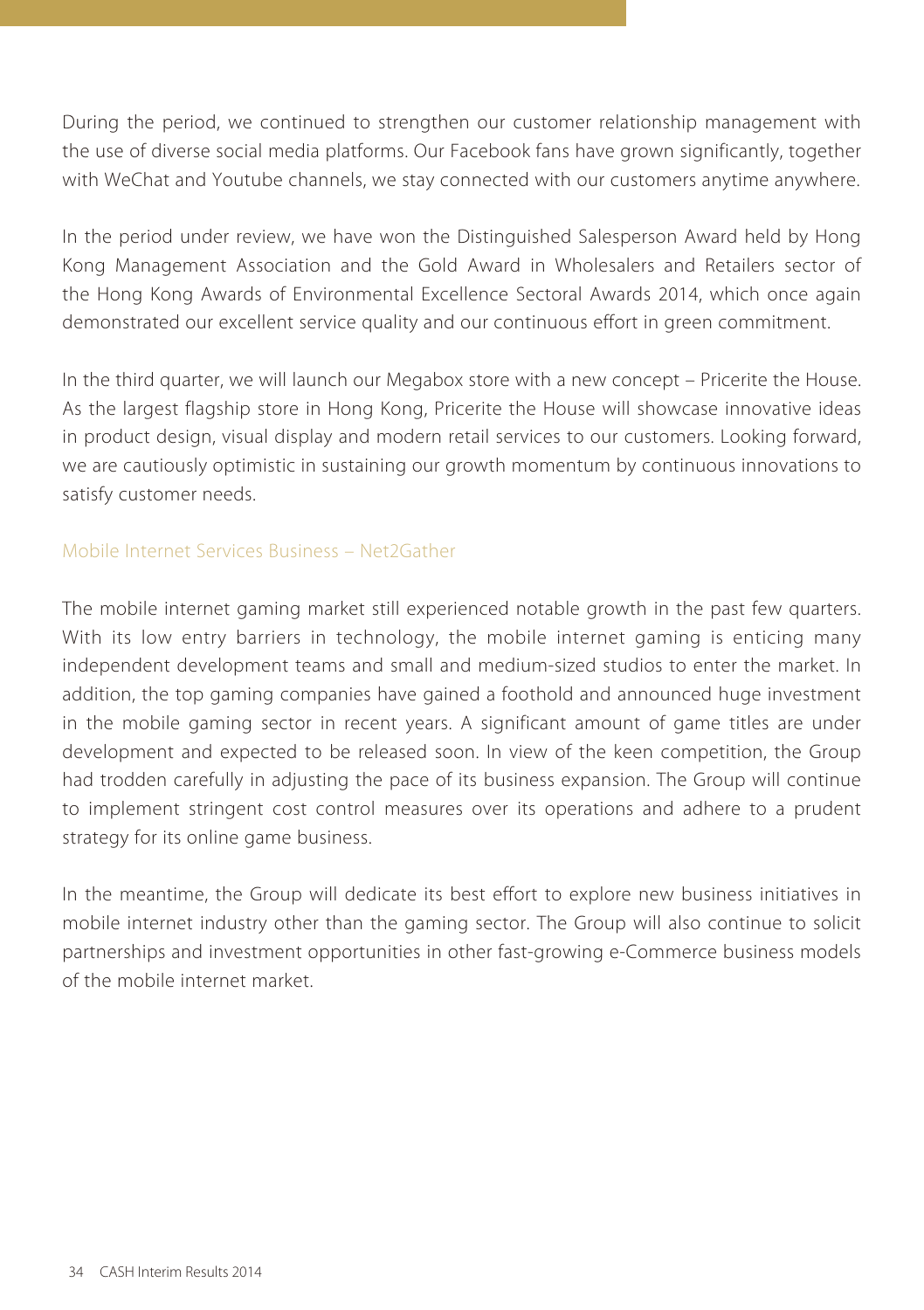## EMPLOYEE INFORMATION

At 30 June 2014, the Group had 1,183 employees, of which 243 were at the CFSG's group. Our employees were remunerated according to their performance, working experience and market conditions. The total amount of remuneration cost of employees of the Group for the period under review was approximately HK\$115.8 million.

## *Benefits*

The Company and some of its subsidiaries provide employee benefits including mandatory provident fund scheme, medical insurance scheme, discretionary share options, performance bonus and sales commission for their staff. The Company also provides its employees in the PRC with medical and other subsidies, and contributes to the retirement benefit plans.

## *Training*

The Group has implemented various training policies and organised a number of training programs aimed specifically at improving the skills of its employees and generally to increase the competitiveness, productivity and efficiency of the Group including training in areas such as product knowledge, customer service, selling techniques, team building, communication, languages, presentation, coaching, quality management and also professional regulatory training programs as required by regulatory bodies. The Group also arranges for relevant staff, who are licensed persons under the Securities and Futures Ordinance ("SFO"), to attend the requisite training courses to fulfill/comply with the continuous professional training as prescribed in the SFO.

The Group conducts an initial staff orientation for new employees in order to familiarise them with the Group's history and strategy, corporate culture, quality management measures and rules and regulations. This orientation aims to prepare the new employees for the positions by establishing a sense of belongingness and cooperation; by supplying necessary information that resolves an employee's concerns; and by removing any potential barriers for job effectiveness and continuous learning.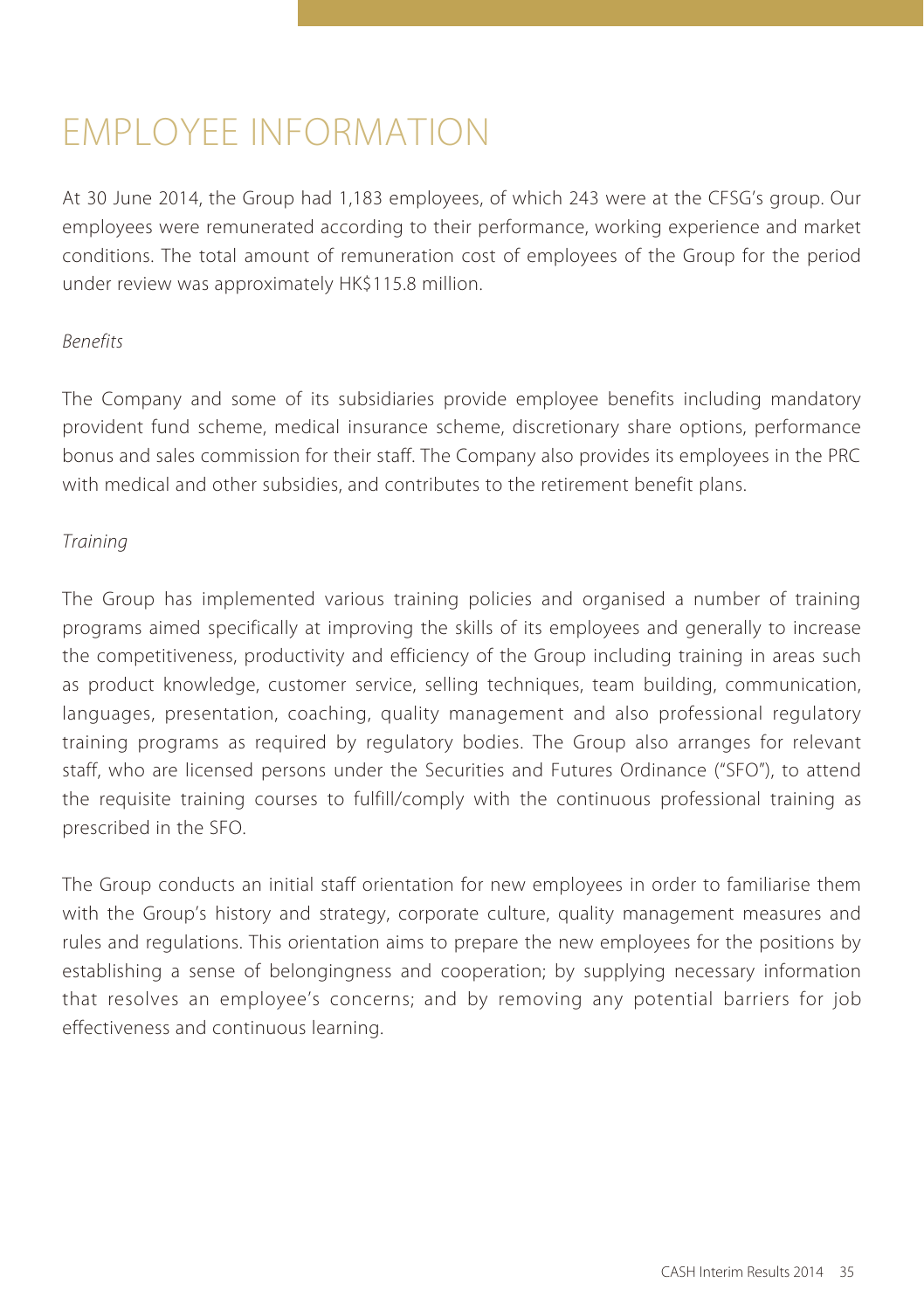## DIRECTORS' INTERESTS IN SECURITIES

As at 30 June 2014, the interests and short positions of each Director and chief executive of the Company in the shares, underlying shares and debentures of the Company or its associated corporations (within the meaning of Part XV of the SFO) which (a) were recorded in the register required to be kept under section 352 of the SFO; or (b) as otherwise notified to the Company and the Stock Exchange pursuant to the Model Code for Securities Transactions by Directors of Listing Companies ("Model Code") were as follows:

## A. The Company

|                      |                                                                 | Number of shares |                       |                         |
|----------------------|-----------------------------------------------------------------|------------------|-----------------------|-------------------------|
| Name                 | Capacity                                                        | Personal         | Corporate<br>interest | Shareholding<br>$(\% )$ |
| Kwan Pak Hoo Bankee  | Beneficial owner and<br>interest in a controlled<br>corporation | 2,840,000        | 176,805,205*          | 32.42                   |
| Law Ping Wah Bernard | Beneficial owner                                                | 18,230,208       |                       | 3.29                    |
|                      |                                                                 | 21,070,208       | 176,805,205           | 35.71                   |

## (a) Long positions in the ordinary shares of HK\$0.10 each

The shares were held by Cash Guardian Limited ("Cash Guardian") (which was 100% beneficially owned by Mr Kwan Pak Hoo Bankee ("Mr Kwan")). Mr Kwan was deemed to be interested in all these shares as a result of his interests in Cash Guardian as disclosed in the "Substantial Shareholders" below.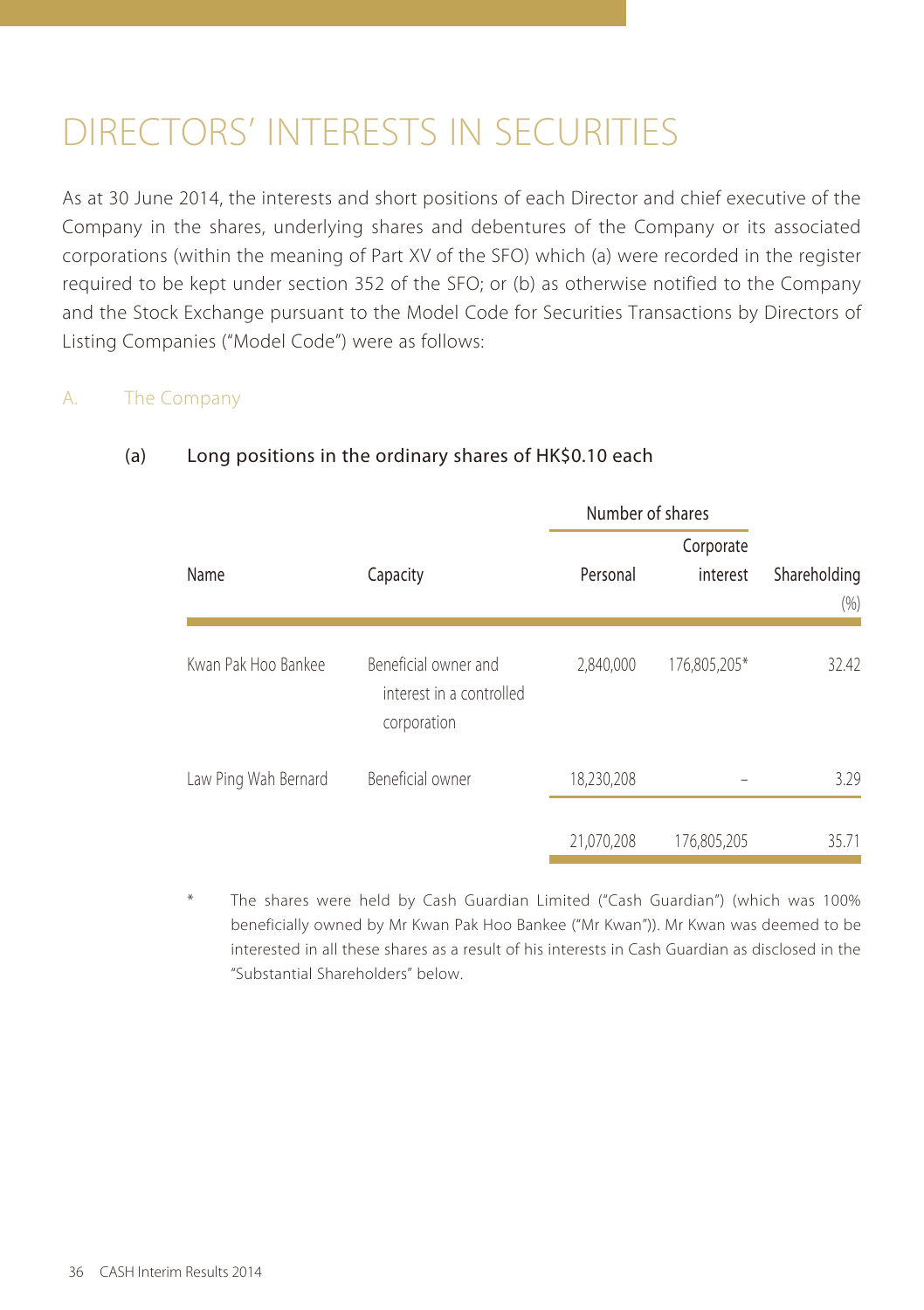### (b) Long positions in the underlying shares

### *Options under share option schemes*

|                                   |               |                                                                    |                                           |                                              |                                         | Number of options                                 |            | Percentage to |
|-----------------------------------|---------------|--------------------------------------------------------------------|-------------------------------------------|----------------------------------------------|-----------------------------------------|---------------------------------------------------|------------|---------------|
| Name                              | Date of grant | Exercise<br>price<br>Option period<br>Notes<br>per share<br>$(HK\$ | outstanding<br>as at<br>1 January<br>2014 | lapsed<br>during the<br>period<br>(Note (5)) | outstanding<br>as at<br>30 June<br>2014 | issued shares<br>as at<br>30 June<br>2014<br>(96) |            |               |
| Kwan Pak Hoo Bankee               | 11/10/2012    | 11/10/2012 - 31/10/2014                                            | 0.624                                     | $(1)$ & $(2)$                                | 4,050,000                               |                                                   | 4,050,000  | 0.73          |
| Law Ping Wah Bernard              | 11/10/2012    | 11/10/2012 - 31/10/2014                                            | 0.624                                     | (2)                                          | 4,050,000                               | $\overline{\phantom{a}}$                          | 4,050,000  | 0.73          |
| Ng Hin Sing Derek                 | 11/10/2012    | 11/10/2012 - 31/10/2014                                            | 0.624                                     | (2)                                          | 2,250,000                               | $\overline{\phantom{a}}$                          | 2,250,000  | 0.40          |
| Tsui Wing Cheong Sammy (Note (4)) | 7/10/2013     | 7/10/2013 - 31/10/2015                                             | 0.480                                     | $(2)$ & $(3)$                                | 5,500,000                               | (5,500,000)                                       | ۰          |               |
|                                   |               |                                                                    |                                           |                                              | 15.850.000                              | (5,500,000)                                       | 10.350.000 | 1.86          |

#### Notes:

- (1) Mr Kwan is also the substantial shareholder of the Company.
- (2) The vesting of certain options is subject to achievement of agreed milestones/ performance indicators as determined at the sole discretion of the Board. The options must be exercised within one month from the date on which the Board's approval of the vesting of the options.
- (3) The options shall be exercisable after three months from the date of grant.
- (4) Mr Tsui Wing Cheong Sammy resigned as director of the Company during the period.
- (5) The lapsed options were due to resignation of director with the Company.
- (6) No option was granted, exercised or cancelled during the period.
- (7) The options are held by the directors of the Company in the capacity of beneficial owners.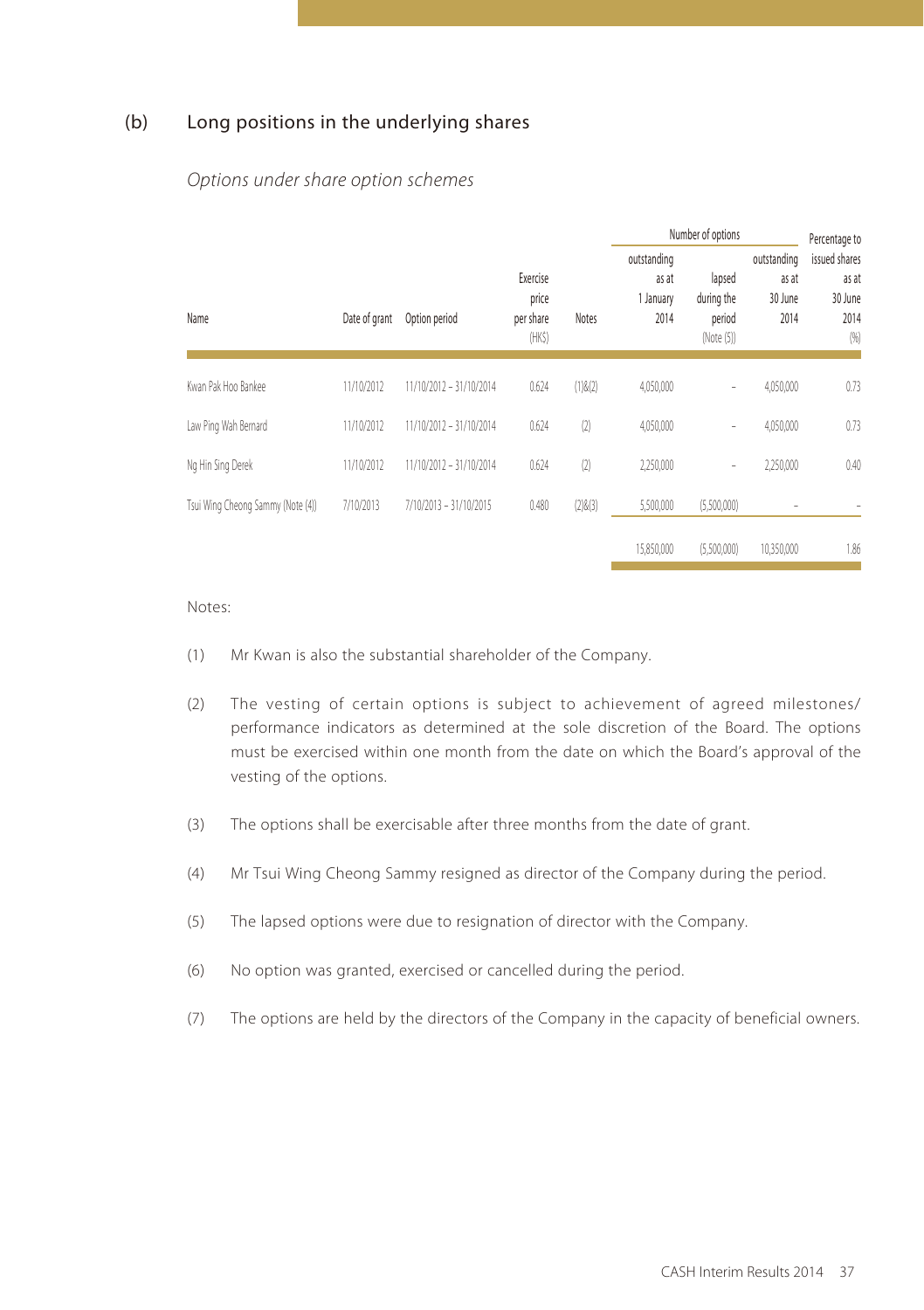### B. Associated corporations (within the meaning of SFO)

## (i) CFSG

### *(a) Long positions in the ordinary shares of HK\$0.02 each*

|                      |                                                                 | Number of shares |                |                     |
|----------------------|-----------------------------------------------------------------|------------------|----------------|---------------------|
|                      |                                                                 |                  | Corporate      |                     |
| Name                 | Capacity                                                        | Personal         | interest       | Shareholding<br>(%) |
|                      |                                                                 |                  |                |                     |
| Kwan Pak Hoo Bankee  | Beneficial owner and<br>interest in a controlled<br>corporation |                  | 1,792,272,589* | 46.21               |
| Law Ping Wah Bernard | Beneficial owner                                                | 27,506,160       |                | 0.70                |
| Ng Hin Sing Derek    | Beneficial owner                                                | 66               |                |                     |
|                      |                                                                 | 27,506,226       | 1,792,272,589  | 46.91               |

The shares were held as to 1,657,801,069 shares by Celestial Investment Group Limited ("CIGL"), a wholly-owned subsidiary of Praise Joy Limited (which was 100% beneficially owned by the Company), and as to 134,471,520 shares by Cash Guardian (which was 100% beneficially owned by Mr Kwan). Pursuant to the SFO, Mr Kwan was deemed to be interested in a total of 32.42% shareholding interest in the Company, details of which are disclosed in the heading of "Substantial shareholders" below. Mr Kwan was deemed to be interested in all these shares in CFSG held by CIGL and Cash Guardian as a result of his interests in the Company and Cash Guardian pursuant to the SFO.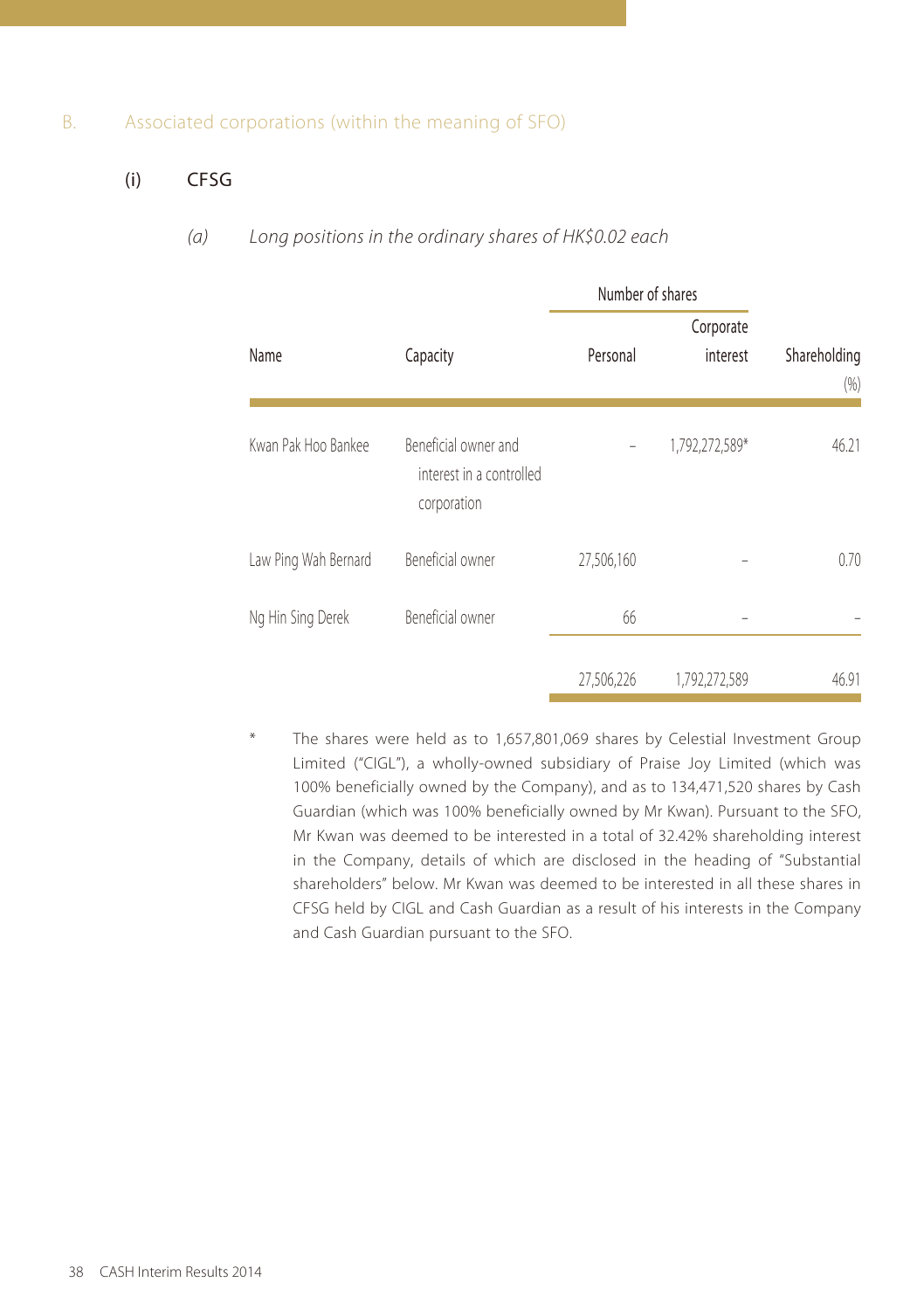#### *(b) Long positions in the underlying shares – options under share option scheme*

|                                      |                         |                                                   |                                         |                      | Number of options                                                                                            |                                                    |                                                                                                                            | Percentage to                           |                                                  |
|--------------------------------------|-------------------------|---------------------------------------------------|-----------------------------------------|----------------------|--------------------------------------------------------------------------------------------------------------|----------------------------------------------------|----------------------------------------------------------------------------------------------------------------------------|-----------------------------------------|--------------------------------------------------|
| Name                                 | Date of grant           | Option period                                     | Exercise<br>price<br>per share<br>(HKS) | Notes                | outstanding<br>as at<br>1 January<br>2014                                                                    | granted<br>during the<br>period<br>(Notes (4)&(5)) | lapsed<br>during the<br>period<br>(Note (6))                                                                               | outstanding<br>as at<br>30 June<br>2014 | issued shares<br>as at<br>30 June<br>2014<br>(%) |
| Kwan Pak Hoo Bankee                  | 11/10/2012<br>11/4/2014 | 11/10/2012 - 31/10/2014<br>11/4/2014 - 31/12/2017 | 0.093<br>0.097                          | $(1)$ & $(2)$<br>(2) | 39,000,000<br>$\frac{1}{2} \left( \frac{1}{2} \right) \left( \frac{1}{2} \right) \left( \frac{1}{2} \right)$ | 30,000,000                                         | $\overline{\phantom{0}}$<br>$\frac{1}{2} \left( \frac{1}{2} \right) \left( \frac{1}{2} \right) \left( \frac{1}{2} \right)$ | 39,000,000<br>30,000,000                | 1.01<br>0.77                                     |
| Law Ping Wah Bernard                 | 11/10/2012<br>11/4/2014 | 11/10/2012 - 31/10/2014<br>11/4/2014 - 31/12/2017 | 0.093<br>0.097                          | (2)<br>(2)           | 39,000,000<br>×                                                                                              | 30,000,000                                         | $\overline{a}$<br>$\frac{1}{2} \left( \frac{1}{2} \right) \left( \frac{1}{2} \right) \left( \frac{1}{2} \right)$           | 39,000,000<br>30,000,000                | 1.01<br>0.77                                     |
| Ng Hin Sing Derek                    | 11/10/2012<br>11/4/2014 | 11/10/2012 - 31/10/2014<br>11/4/2014 - 31/12/2017 | 0.093<br>0.097                          | (2)<br>(2)           | 20,000,000<br>$\overline{a}$                                                                                 | 30,000,000                                         | $\overline{a}$<br>÷,                                                                                                       | 20,000,000<br>30,000,000                | 0.52<br>0.77                                     |
| Tsui Wing Cheong Sammy<br>(Note (3)) | 11/4/2014               | 11/4/2014 - 31/12/2017                            | 0.097                                   | (2)                  | $\frac{1}{2} \left( \frac{1}{2} \right) \left( \frac{1}{2} \right) \left( \frac{1}{2} \right)$               | 30,000,000                                         | (30,000,000)                                                                                                               |                                         |                                                  |
|                                      |                         |                                                   |                                         |                      | 98,000,000                                                                                                   | 120,000,000                                        | (30,000,000)                                                                                                               | 188,000,000                             | 4.85                                             |

Notes:

- (1) Mr Kwan is also the substantial shareholder of the Company.
- (2) The vesting of the options is subject to achievement of agreed milestones/ performance indicators as determined at the sole discretion of the Board. The options must be exercised within one month from the date on which the Board's approval of the vesting of the options.
- (3) Mr Tsui Wing Cheong resigned as director of the Company during the period.
- (4) The closing price of the share immediately before the date of grant of options on 11 April 2014 was HK\$0.10.
- (5) The value of the options granted during the six months ended 30 June 2014 was zero as the performance targets set for the options had not been achieved by the end of the period under review.
- (6) The lapsed options were due to resignation of director with the Company.
- (7) No option was exercised or cancelled during the period.
- (8) The options are held by the directors of the Company in the capacity of beneficial owner.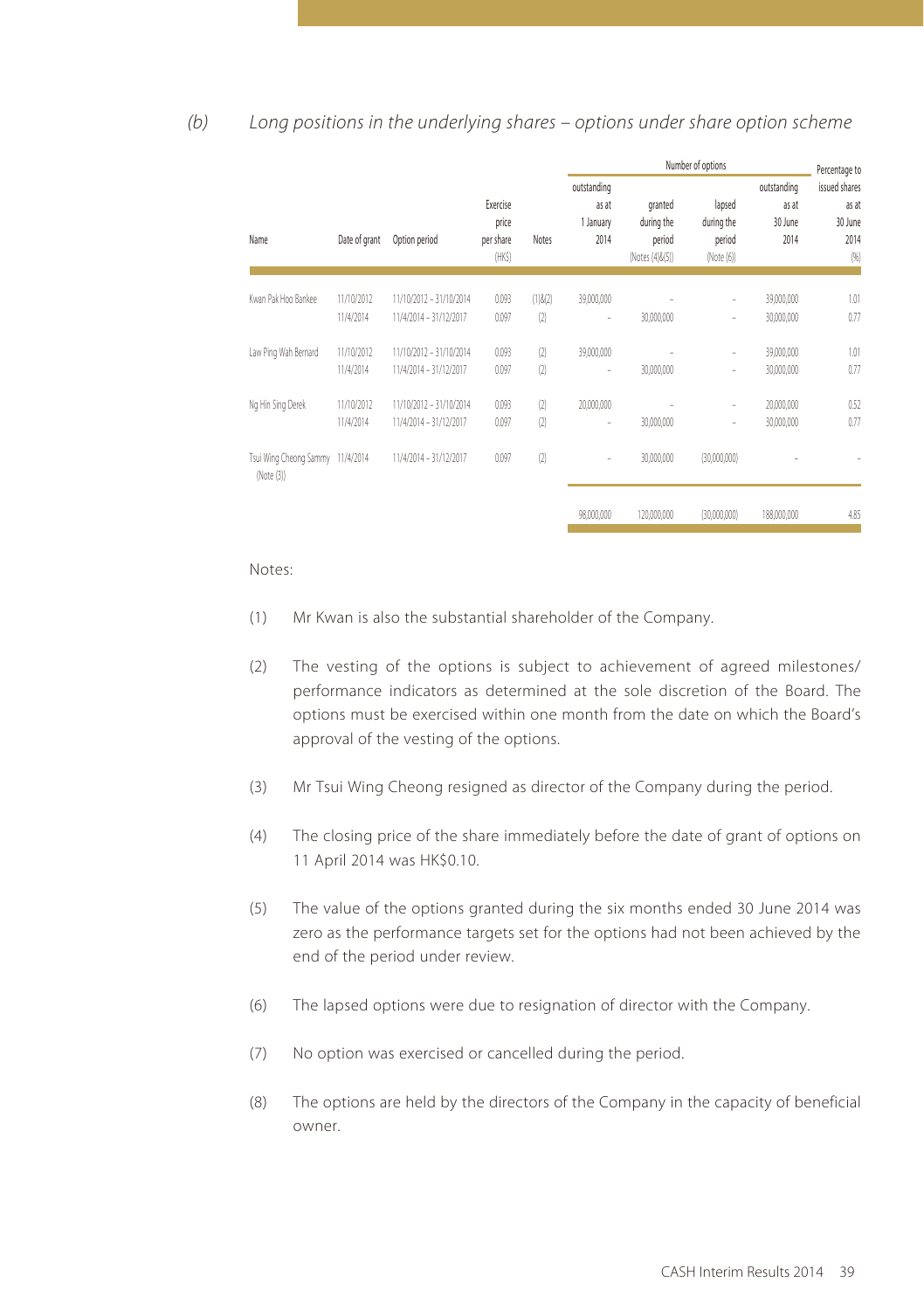#### (ii) CRMG

| Name                | Capacity                                                        | Number of shares | Shareholding<br>$(\% )$ |
|---------------------|-----------------------------------------------------------------|------------------|-------------------------|
| Kwan Pak Hoo Bankee | Beneficial owner and<br>interest in a controlled<br>corporation | 3,528,047,334*   | 90.98                   |

*Long positions in the ordinary shares of HK\$0.001 each*

\* The shares were held by CIGL. Mr Kwan was deemed to be interested in all these shares in CRMG as a result of his interests in CIGL through the Company as disclosed in the "Substantial Shareholders" below.

Save as disclosed above, as at 30 June 2014, none of the Directors, chief executives or their associates had any interests and short positions in the shares, underlying shares or debentures of the Company or any of its associated corporations (within the meaning of Part XV of the SFO).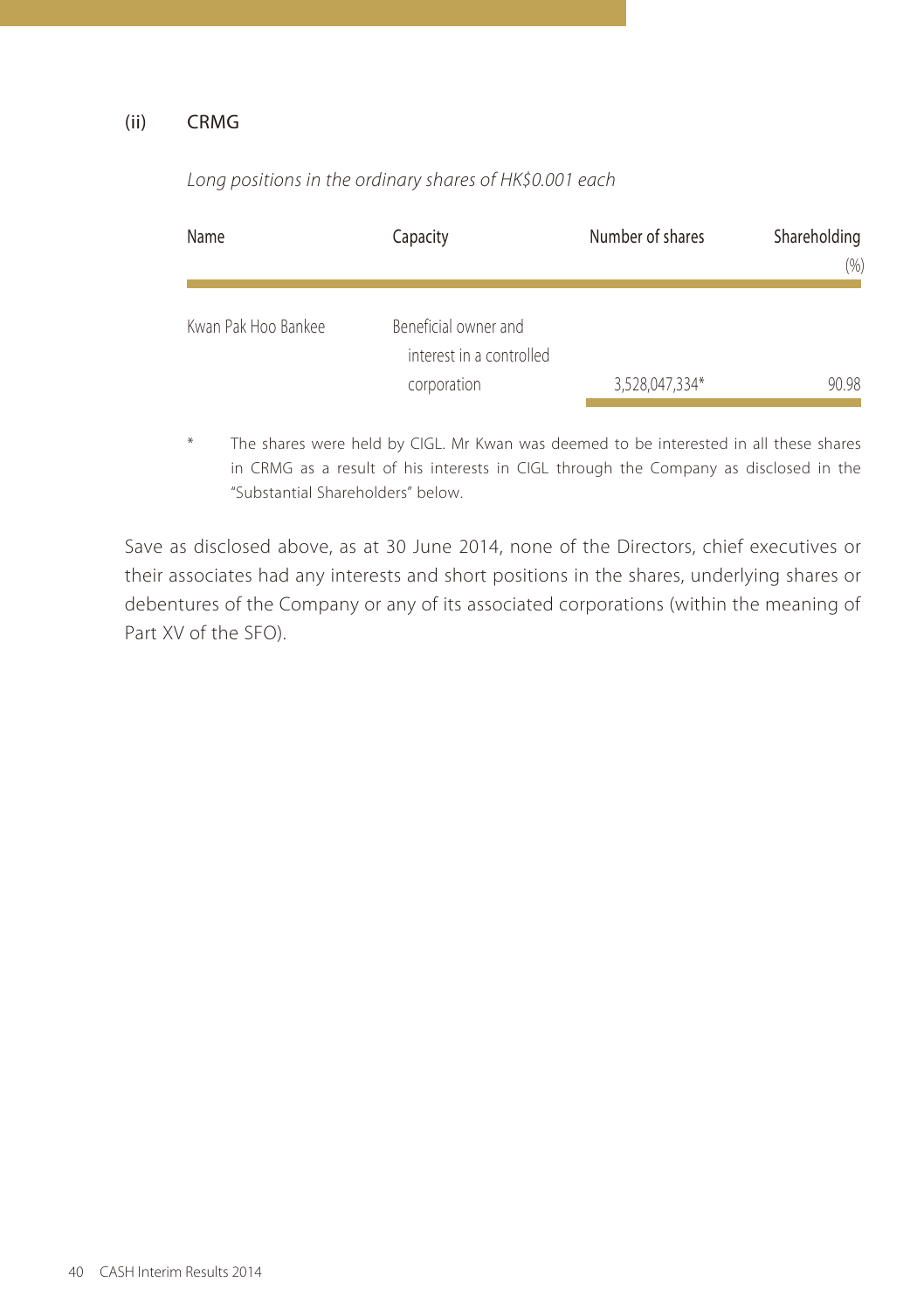## SHARE OPTION SCHEMES

## The Company

Details of share options to subscribe for shares in the Company granted to participants under the share option scheme of the Company during the six months ended 30 June 2014 were as follows:

|                  |                         |             |                    |             | Number of options                            |                          |
|------------------|-------------------------|-------------|--------------------|-------------|----------------------------------------------|--------------------------|
|                  |                         |             |                    | outstanding |                                              | outstanding              |
|                  |                         | Exercise    |                    | as at       | lapsed<br>during<br>the period<br>(Note (5)) | as at<br>30 June<br>2014 |
|                  |                         | price per   |                    | 1 January   |                                              |                          |
| Date of grant    | Option period           | share       | <b>Notes</b>       | 2014        |                                              |                          |
|                  |                         | $(HK\zeta)$ |                    |             |                                              |                          |
| <b>Directors</b> |                         |             |                    |             |                                              |                          |
| 11/10/2012       | 11/10/2012 - 31/10/2014 | 0.624       | $(1)$ & $(2)$      | 10,350,000  |                                              | 10,350,000               |
| 7/10/2013        | 7/10/2013 - 31/10/2015  | 0.480       | $(1), (2)$ & $(3)$ | 5,500,000   | (5,500,000)                                  |                          |
|                  |                         |             |                    | 15,850,000  | (5,500,000)                                  | 10,350,000               |
| Employees        |                         |             |                    |             |                                              |                          |
| 11/10/2012       | 11/10/2012 - 31/10/2014 | 0.624       | (2)                | 13,050,000  | (6,300,000)                                  | 6,750,000                |
| Consultants      |                         |             |                    |             |                                              |                          |
| 11/10/2012       | 11/10/2012 - 31/10/2014 | 0.624       | (4)                | 10,116,000  | -                                            | 10,116,000               |
|                  |                         |             |                    | 39,016,000  | (11,800,000)                                 | 27,216,000               |

Notes:

- (1) Details of the options granted to the directors are set out in the section headed "Directors' Interests in Securities".
- (2) The vesting of certain options is subject to achievement of agreed milestones/performance indicators as determined at the sole discretion of the Board. The options must be exercised within one month from the date on which the Board's approval of the vesting of the options.
- (3) The options shall be exercisable after three months from the date of grant.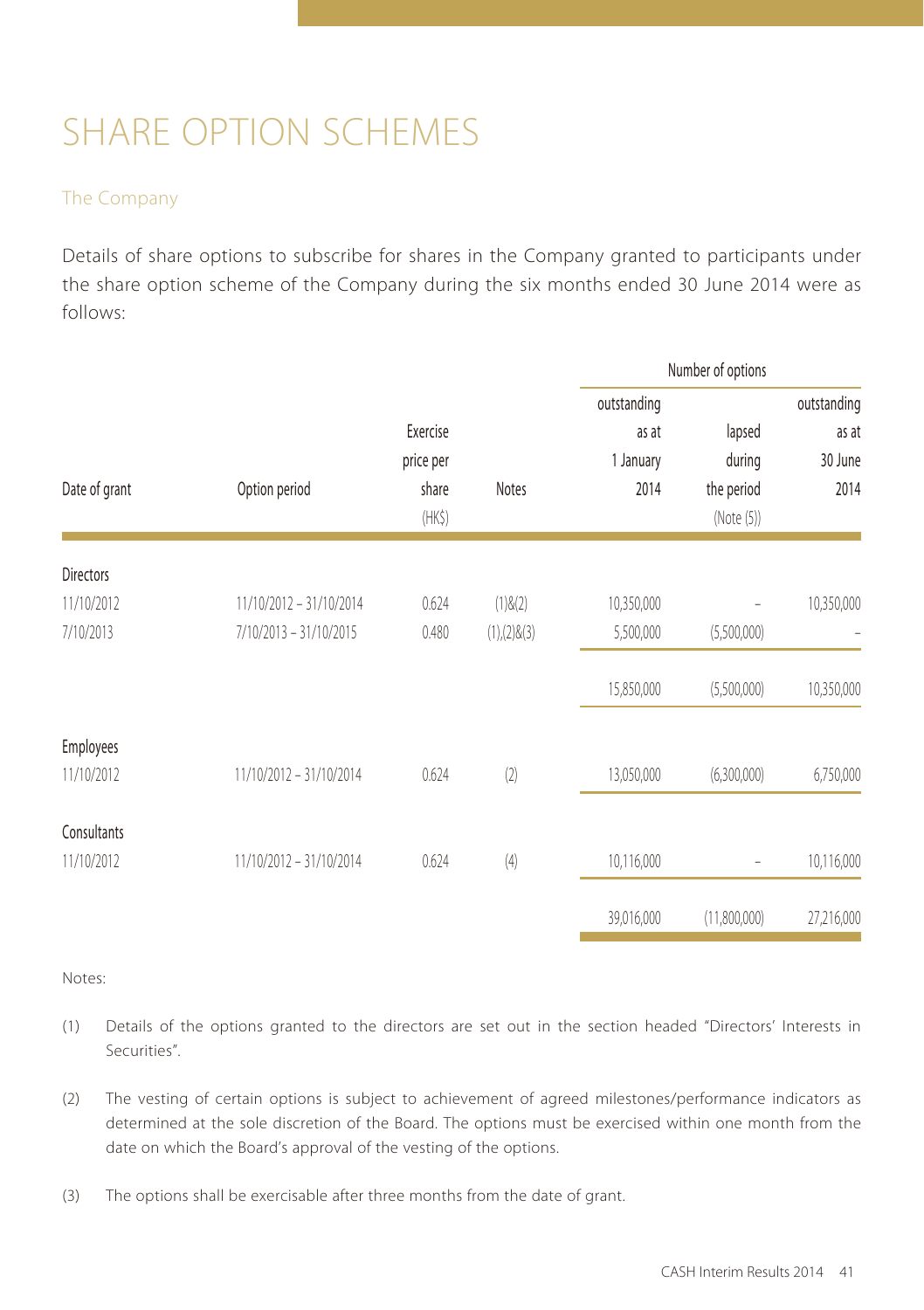- (4) The options were granted to consultants of the Group for the services to be provided to the Group. The options will be exercisable within 7 days from the date of completion of the services determined at the sole discretion of the Board of Directors.
- (5) The lapsed options were due to resignation of participants with members of the Group.
- (6) No option was granted, exercised or cancelled during the period.

#### The subsidiaries

#### (i) CFSG

Details of share options to subscribe for shares in CFSG granted to participants under the share option scheme of CFSG during the six months ended 30 June 2014 were as follows:

|                                         | Number of options       |           |               |                          |                               |                          |             |
|-----------------------------------------|-------------------------|-----------|---------------|--------------------------|-------------------------------|--------------------------|-------------|
|                                         |                         |           |               | outstanding              |                               |                          | outstanding |
|                                         |                         | Exercise  |               | as at                    | granted                       | lapsed                   | as at       |
|                                         |                         | price per |               | 1 January                | during                        | during                   | 30 June     |
| Date of grant                           | Option period           | share     | <b>Notes</b>  | 2014                     | the period<br>(Notes (4)&(5)) | the period<br>(Note (6)) | 2014        |
|                                         |                         | $(HK\$    |               |                          |                               |                          |             |
| <b>Directors</b>                        |                         |           |               |                          |                               |                          |             |
| 11/10/2012                              | 11/10/2012 - 31/10/2014 | 0.093     | $(1)$ & $(2)$ | 98,000,000               |                               |                          | 98,000,000  |
| 11/4/2014                               | 11/4/2014 - 31/12/2017  | 0.097     |               |                          | 120,000,000                   | (30,000,000)             | 90,000,000  |
|                                         |                         |           |               | 98,000,000               | 120,000,000                   | (30,000,000)             | 188,000,000 |
|                                         |                         |           |               |                          |                               |                          |             |
| Employees and consultants<br>11/10/2012 | 11/10/2012 - 31/10/2014 | 0.093     | (2)           | 177,000,000              |                               | (78,000,000)             |             |
| 11/4/2014                               | 11/4/2014 - 31/12/2017  | 0.097     |               |                          |                               |                          | 99,000,000  |
|                                         |                         |           | (2)           | $\overline{\phantom{0}}$ | 120,000,000                   | $\overline{\phantom{0}}$ | 120,000,000 |
| 11/4/2014                               | 11/4/2014 - 31/12/2017  | 0.097     | (2)           | -                        | 21,000,000                    | $\qquad \qquad -$        | 21,000,000  |
| 2/5/2014                                | 2/5/2014 - 31/12/2014   | 0.090     | (3)           |                          | 38,000,000                    | $\qquad \qquad -$        | 38,000,000  |
| 22/5/2014                               | 22/5/2014 - 31/12/2017  | 0.091     | (2)           |                          | 46,000,000                    |                          | 46,000,000  |
|                                         |                         |           |               | 177,000,000              | 225,000,000                   | (78,000,000)             | 324,000,000 |
|                                         |                         |           |               | 275.000.000              | 345,000,000                   | (108,000,000)            | 512,000,000 |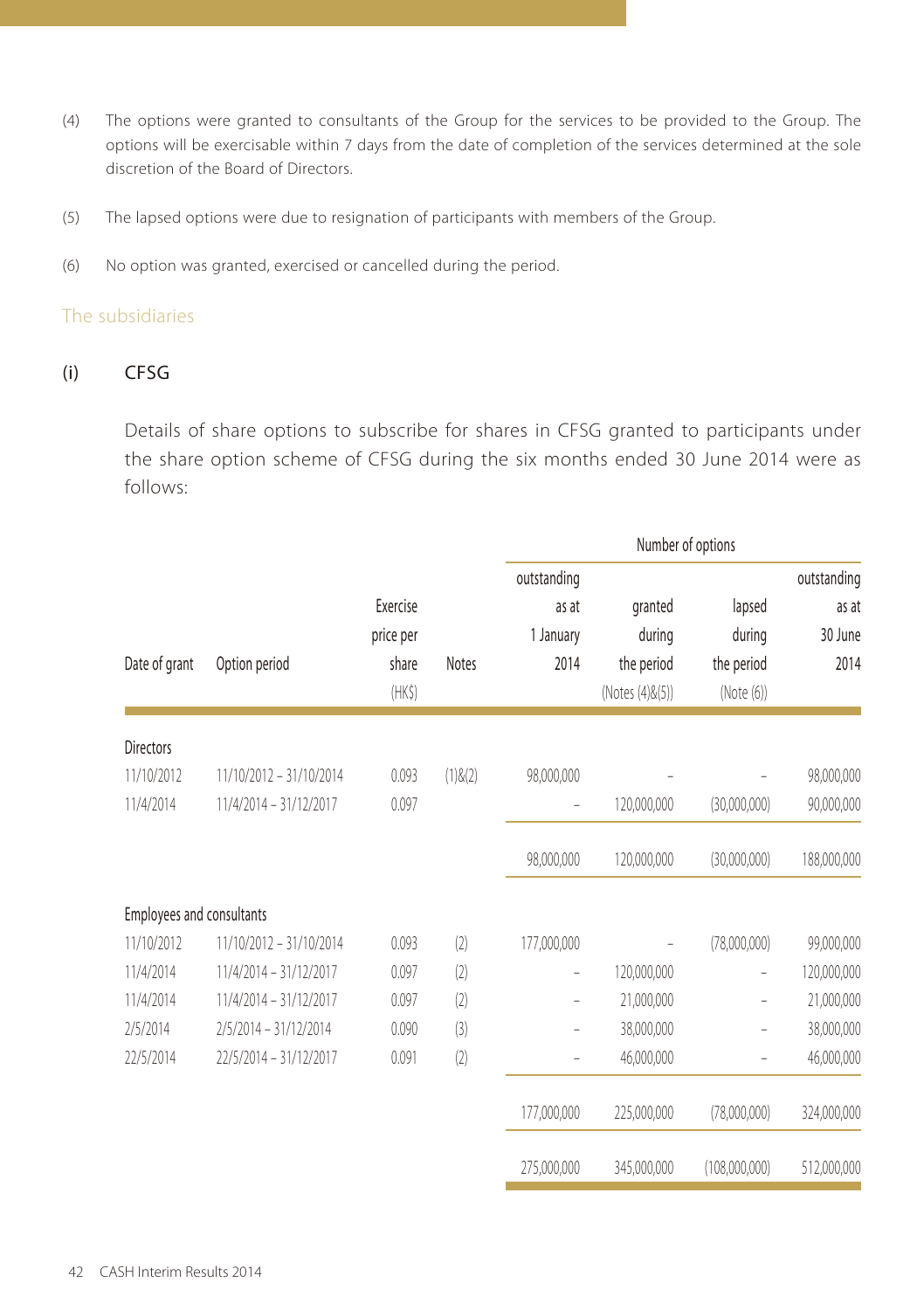#### Notes:

- (1) Details of the options granted to the directors of the Company are set out in the section headed "Directors' interests in securities" above.
- (2) The vesting of certain options is the sole discretion of the Board. The options must be exercised within one month from the date on which the Board's approval subject to the achievement of agreed milestones/performance indicators as determined at of the vesting of the options.
- (3) The options must be exercised within 8 months from the date of grant of the options and upon satisfactory delivery of services.
- (4) The closing prices of the share immediately before the date of grant of options on 11 April 2014, 2 May 2014 and 22 May 2014 were HK\$0.100, HK\$0.089 and HK\$0.091 respectively.
- (5) The value of the options granted during the period ended 30 June 2014 was zero as the performance targets set for the options had not been achieved by the end of the period under review.
- (6) The lapsed options were due to resignation of grantees with members of the Group.
- (7) No option was exercised or cancelled during the period.

### (ii) Netfield Technology Limited (incorporated in Bermuda) ("Netfield (Bermuda)")

No option has been granted under the share option scheme of Netfield (Bermuda) since its adoption on 6 June 2008.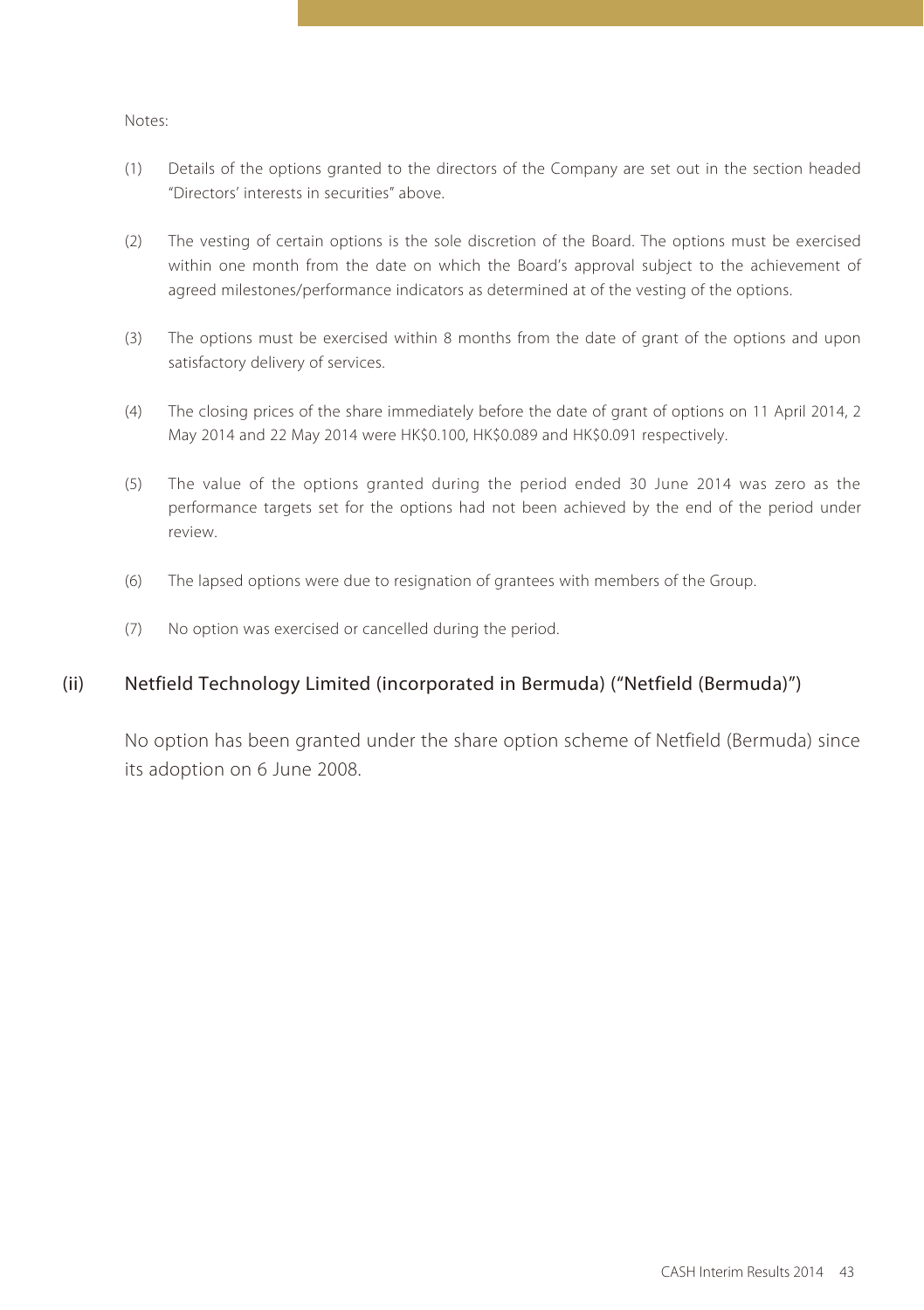## SUBSTANTIAL SHARFHOLDERS

As at 30 June 2014, so far as is known to the Directors and chief executives of the Company, the persons/companies (other than a Director or chief executive of the Company) who had, or were deemed or taken to have an interest or short positions in the shares and underlying shares as recorded in the register required to be kept under Section 336 of the SFO or as otherwise notified to the Company were as follows:

| Name                             | Capacity                             | Number of Shares | Shareholding<br>(% ) |
|----------------------------------|--------------------------------------|------------------|----------------------|
| Hobart Assets Limited (Note (1)) | Interest in a controlled corporation | 176.805.205      | 31.91                |
| Cash Guardian (Note (1))         | Interest in a controlled corporation | 176,805,205      | 31.91                |

Notes:

- (1) This refers to the same number of shares held by Cash Guardian, a wholly-owned subsidiary of Hobart Assets Limited, which in turn was 100% beneficially owned by Mr Kwan. Pursuant to the SFO, Mr Kwan and Hobart Assets Limited were deemed to be interested in the shares held by Cash Guardian.
- (2) Mr Kwan (a director whose interests are not shown in the above table) was interested and/or deemed be interested in a total of 179,645,205 shares (32.42%), which were held as to 176,805,205 shares by Cash Guardian and as to 2,840,000 shares in his personal name. Detail of his interest is set out in the section "Directors' interests in securities" above.

Save as disclosed above, as at 30 June 2014, the Directors and chief executives of the Company were not aware of any other parties or corporation (other than a Director or chief executive of the Company) who had, or were deemed or taken to have, any interests or short positions in the shares and underlying shares as recorded in the register required to be kept under Section 336 of the SFO or as otherwise notified to the Company.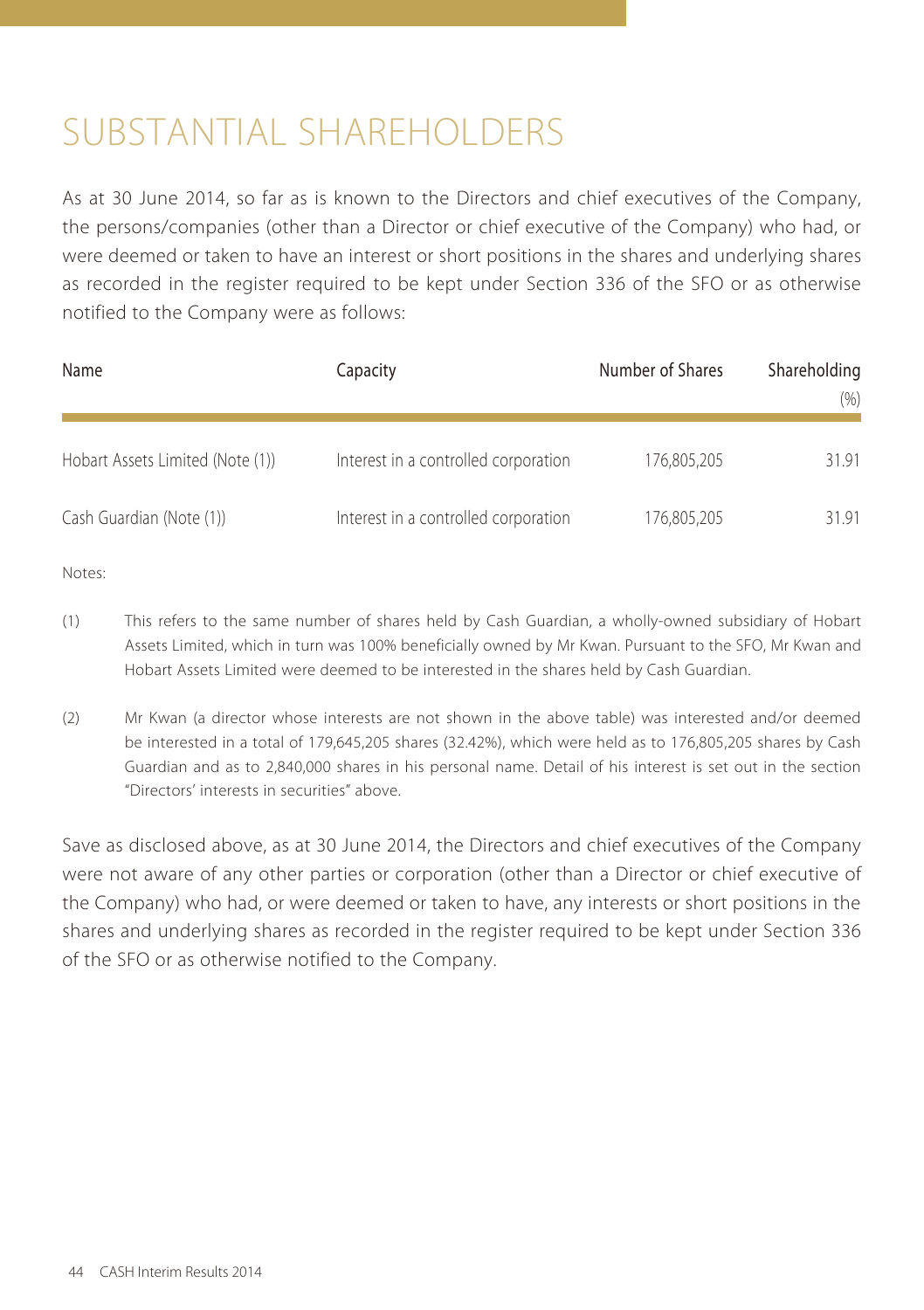## CORPORATE GOVERNANCE

During the accounting period from 1 January 2014 to 30 June 2014, the Company had duly complied with the code provisions set out in the Code on Corporate Governance Practices ("CG Code") contained in Appendix 14 of the Listing Rules, except for the deviations summarised as follows:

The Company does not have a nomination committee as provided for in code provision A.5 as its function has been performed by the Board as a whole. The Board under the leadership of the Chairman is responsible for reviewing the structure, size and composition of the Board and the appointment of new Directors from time to time to ensure that it has a balanced composition of skills and experience appropriate for the requirements of the businesses of the Company, and the Board as a whole is also responsible for reviewing the succession plan for the Directors.

Save for the above, the Company has been in compliance with the CG Code throughout the six months ended 30 June 2014.

## COMPLIANCE WITH THE MODEL CODE

The Company has adopted a code of conduct regarding securities transactions by directors as set out in Appendix 10 of the Listing Rules. All directors have confirmed, following specific enquiry by the Company, that they fully complied with the required standard of dealings set out therein throughout the review period.

## REVIEW OF RESULTS

The Group's unaudited consolidated results for the six months ended 30 June 2014 have not been reviewed by the auditors of the Company, but have been reviewed by the audit committee of the Company.